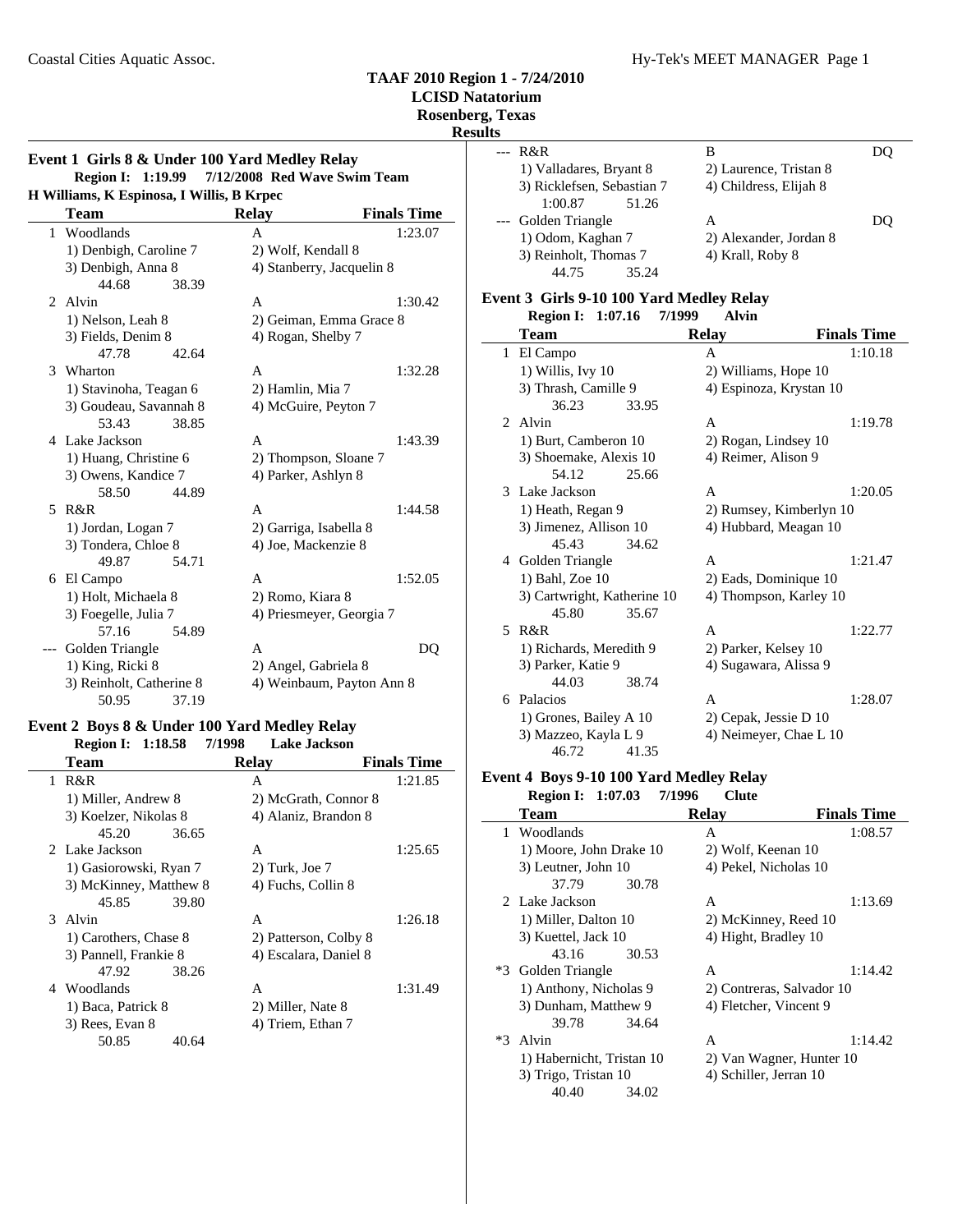#### Coastal Cities Aquatic Assoc. Hy-Tek's MEET MANAGER Page 2

#### **TAAF 2010 Region 1 - 7/24/2010 LCISD Natatorium Rosenberg, Texas**

**Results**

|    | (Event 4 Boys 9-10 100 Yard Medley Relay) |       |                       |                    |  |  |
|----|-------------------------------------------|-------|-----------------------|--------------------|--|--|
|    | Team                                      |       | <b>Relav</b>          | <b>Finals Time</b> |  |  |
| 5. | R&R                                       |       | A                     | 1:15.94            |  |  |
|    | 1) Koelzer, William 10                    |       | 2) Perez, William 10  |                    |  |  |
|    | 3) Zamora, Zach 10                        |       | 4) Miller, Brayden 10 |                    |  |  |
|    | 42.02                                     | 33.92 |                       |                    |  |  |
|    | 6 Deer Park                               |       | A                     | 1:18.62            |  |  |
|    | $1)$ Lyons, Drew $10$                     |       | 2) Titus, Wilder 10   |                    |  |  |
|    | 3) Hart, Marshall 10                      |       | 4) Lewis, Jared 10    |                    |  |  |
|    | 43.60                                     | 35.02 |                       |                    |  |  |
| 7  | R&R                                       |       | B                     | 1:20.73            |  |  |
|    | 1) Przybilla, Joey 10                     |       | 2) Haines, Max 9      |                    |  |  |
|    | 3) Cook, Trent 9                          |       | 4) Jacks, Joshua 9    |                    |  |  |
|    | 44.33                                     | 36.40 |                       |                    |  |  |

#### **Event 5 Girls 8 & Under 50 Yard Freestyle**

#### **Region I:** 35.41 7/11/2009 Cailyn McComb

|   | <b>Name</b>         |   | Age Team              | <b>Finals Time</b> |
|---|---------------------|---|-----------------------|--------------------|
|   | 1 McComb, Cailyn    | 8 | El Campo              | 32.65              |
|   | 2 Jansky, Camryn    | 8 | El Campo              | 34.48              |
|   | 3 Garriga, Isabella | 8 | R&R                   | 40.01              |
|   | 4 Torres, Grace     | 8 | Angleton              | 41.99              |
|   | 5 Holt, Michaela    | 8 | El Campo              | 44.57              |
| 6 | Jeter, Lana         | 8 | Woodlands             | 44.60              |
|   | King, Ricki         | 8 | Golden Triangle       | 45.33              |
| 8 | McGuire, Peyton     |   | Wharton               | 50.32              |
| 9 | Miller, Kate        | 8 | R&R                   | 51.84              |
|   | 10 Thompson, Jacey  | 8 | <b>West of Brazos</b> | 53.36              |
|   | Carrales, Carisa    |   | Freeport              | 1:06.89            |

#### **Event 6 Boys 8 & Under 50 Yard Freestyle**

#### **Region I:** 32.91 7/10/2004 Corey Duke

|   | <b>Name</b>         |        | <b>Age Team</b>  | <b>Finals Time</b> |
|---|---------------------|--------|------------------|--------------------|
|   | 1 Williams, Shane   |        | 8 Lake Jackson   | 39.98              |
|   | 2 Marek, Mathew     |        | El Campo         | 40.77              |
|   | 3 Krall, Roby       | 8      | Golden Triangle  | 40.98              |
|   | 4 Odom, Kaghan      |        | Golden Triangle  | 42.32              |
|   | 5 Orsak, Nathan     | 6      | <b>Bay City</b>  | 42.86              |
|   | 6 Starr, Peyton     | 8      | Lake Jackson     | 44.93              |
|   | Bahl, Timmy         | $\tau$ | Golden Triangle  | 45.87              |
|   | 8 Foster, Dylan     |        | 6 West of Brazos | 48.08              |
| 9 | Triem, Ethan        |        | Woodlands        | 50.07              |
|   | 10 Vickery, Andrew  | 8      | R&R              | 51.65              |
|   | 11 Richards, Cullen |        | R&R              | 1:01.24            |

#### **Event 7 Girls 9-10 50 Yard Freestyle**

#### **Region I: 28.93 LIsa Paul 7/1999**

|   | <b>Name</b>         |   | <b>Age Team</b>    | <b>Finals Time</b> |
|---|---------------------|---|--------------------|--------------------|
|   | 1 Gray, Emma        | 9 | Freeport           | 33.32              |
|   | 2 Bahl, Zoe         |   | 10 Golden Triangle | 34.62              |
|   | 3 Attaway, Sarah    |   | 10 Bay City        | 34.71              |
|   | 4 Jewell, Miriam    |   | 10 Angleton        | 37.13              |
|   | 5 Ekstrom, Samantha |   | 10 Deer Park       | 37.30              |
|   | 6 Shoemake, Alexis  |   | 10 Alvin           | 38.26              |
|   | 7 Sliva, Hannah     | 9 | <b>Bay City</b>    | 39.65              |
| 8 | Morales, Mallory    | 9 | <b>Bay City</b>    | 39.73              |
|   | Parnell, Hannah     |   | Golden Triangle    | 40.66              |

| 10 Marek, Macy        |  | 42.19                                                                                                    |
|-----------------------|--|----------------------------------------------------------------------------------------------------------|
| 11 Petersell, Isis    |  | 46.53                                                                                                    |
| 12 Thompson, Savannah |  | 47.05                                                                                                    |
| 13 Parkin, Sylvia     |  | 48.46                                                                                                    |
| 14 Ross, Lillian      |  | 48.92                                                                                                    |
| 15 Elrod, Delaney     |  | 50.23                                                                                                    |
| 16 Odom, Naomi        |  | 55.94                                                                                                    |
|                       |  | 9 El Campo<br>9 Golden Triangle<br>9 Alvin<br>10 Texas City<br>10 R&R<br>9 Angleton<br>9 Golden Triangle |

#### **Event 8 Boys 9-10 50 Yard Freestyle**

|    | <b>Region I:</b><br>29.89 |    | 7/12/2003 Bobby Button |                    |
|----|---------------------------|----|------------------------|--------------------|
|    | Name                      |    | <b>Age Team</b>        | <b>Finals Time</b> |
| 1  | Goudeau, Hunter           |    | 9 Wharton              | 32.43              |
| 2  | Hight, Bradley            | 10 | Lake Jackson           | 32.80              |
| 3  | Lisewsky, Blaise          | 10 | Deer Park              | 32.82              |
| 4  | Contreras, Salvador       | 10 | Golden Triangle        | 33.57              |
| 5  | Pekel, Nicholas           | 10 | Woodlands              | 34.54              |
| 6  | Fletcher, Vincent         | 9  | Golden Triangle        | 35.39              |
| 7  | Macik, Trevin             | 10 | Angleton               | 35.47              |
| 8  | Geiman, Grant             | 9  | Alvin                  | 36.61              |
| 9  | Harbaugh, Joel            | 10 | Wharton                | 37.95              |
| 10 | Stanberry, Jake           | 9  | Woodlands              | 38.23              |
| 11 | Monks, John Ross          | 9  | Woodlands              | 39.08              |
| 12 | Cheatham, Zachary         | 9  | Wharton                | 39.45              |
| 13 | Harris, Dustin            | 10 | Woodlands              | 39.97              |
| 14 | Baca, Brady               | 10 | Woodlands              | 40.74              |
| 15 | Dzierzanowski, Christoph  | 9  | R&R                    | 41.92              |
| 16 | Foster, Cameron           | 9  | <b>West of Brazos</b>  | 42.78              |
| 17 | Laurel, Benjamin          | 9  | Lake Jackson           | 44.26              |
| 18 | Smith, Mason              | 10 | El Campo               | 44.52              |
| 19 | Ryder, Chris              | 9  | Freeport               | 45.48              |
| 20 | Gasiorowski, David        | 10 | Lake Jackson           | 47.20              |
| 21 | Childress, Austin         | 9  | R&R                    | 52.52              |
|    | 22 Tyler, Colin           | 9  | Wharton                | 54.31              |

#### **Event 9 Girls 6 & Under 25 Yard Backstroke**

|              | Name                                                |    | <b>Age Team</b>   | <b>Finals Time</b> |
|--------------|-----------------------------------------------------|----|-------------------|--------------------|
| $\mathbf{1}$ | Copenhaver, Sarah                                   | 6  | Freeport          | 24.24              |
|              | 2 Thomet, Anne Marie                                | 6  | Deer Park         | 25.35              |
| 3            | Barrientos, Isabella                                | 6  | Woodlands         | 25.44              |
| 4            | Stavinoha, Teagan                                   | 6  | Wharton           | 25.76              |
| 5            | Alexander, Presley                                  |    | 6 Golden Triangle | 25.98              |
| 6            | Geiman, Madeleine                                   | 6  | Alvin             | 28.35              |
| 7            | Huang, Christine                                    |    | 6 Lake Jackson    | 28.49              |
| 8            | Nelson, Raney                                       |    | 5 Alvin           | 29.30              |
| 9            | Laurel, Sarah                                       |    | 6 Lake Jackson    | 31.30              |
|              | 10 Zhou, Amy                                        | 6  | Lake Jackson      | 31.38              |
| 11.          | Miller, Miranda                                     | 6  | R&R               | 32.34              |
|              | 12 Cahill, Emma                                     | 5. | Woodlands         | 33.21              |
| 13           | Grones, Brooke N                                    | 6  | Palacios          | 33.55              |
|              | 14 Johnson, Haley                                   |    | 5 Golden Triangle | 39.45              |
|              | 15 Mills, Elia                                      | 6  | R&R               | 39.68              |
|              | Odom, Irelan                                        | 4  | Golden Triangle   | DQ                 |
|              | $\sim$ 40 $\sim$ $\sim$ $\sim$ $\sim$ $\sim$ $\sim$ | .  | $\sim$ $\sim$     |                    |

### **Event 10 Boys 6 & Under 25 Yard Backstroke**

| <b>Name</b>     | Age Team       | <b>Finals Time</b> |
|-----------------|----------------|--------------------|
| 1 Trihus, Micah | 6 Lake Jackson | 23.98              |
| 2 Haines, Sam   | 6 R&R          | 25.68              |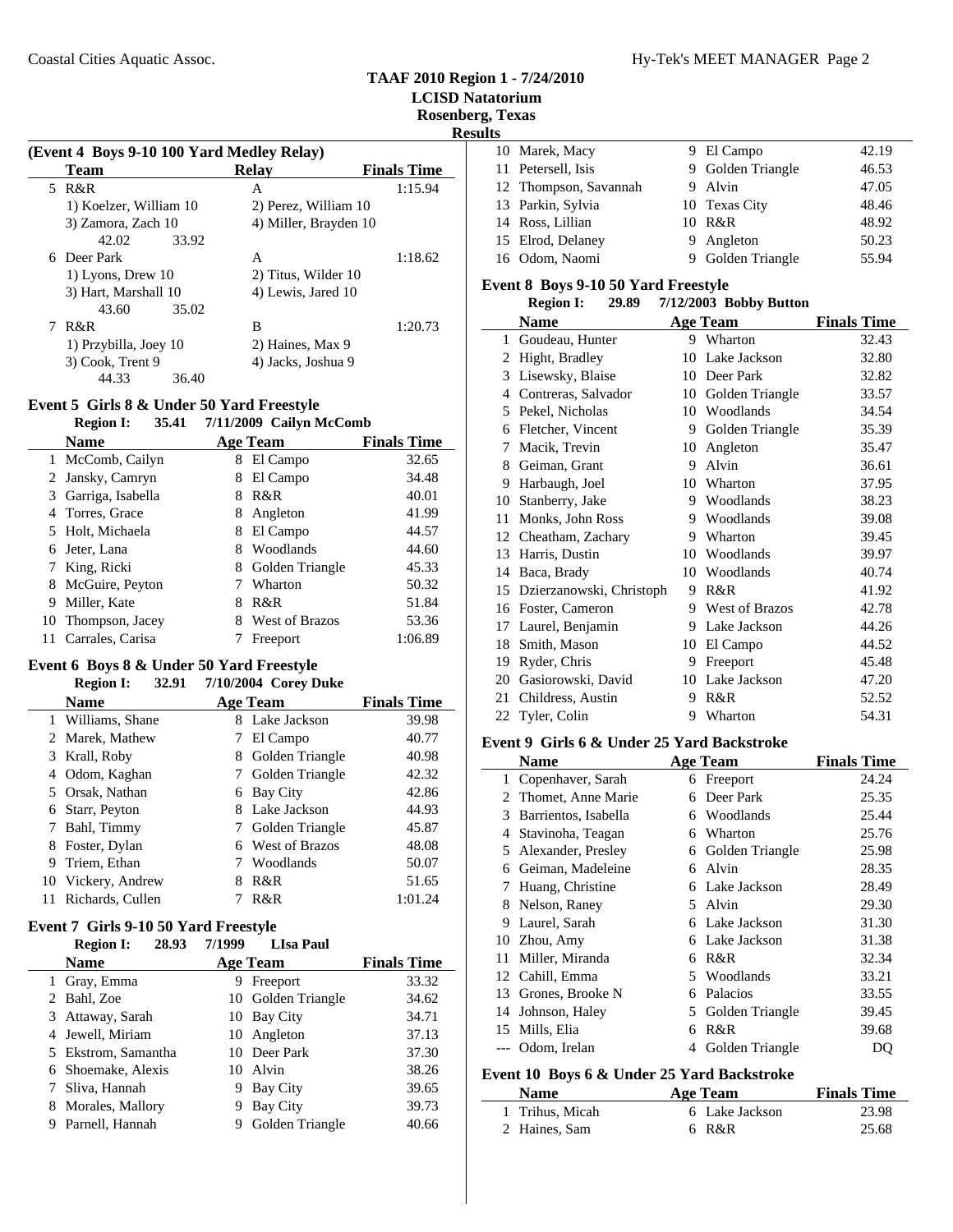$\overline{\phantom{0}}$ 

|    |                        | (Event 10 Boys 6 & Under 25 Yard Backstroke) |                 |                    |  |  |  |
|----|------------------------|----------------------------------------------|-----------------|--------------------|--|--|--|
|    | <b>Name</b>            |                                              | <b>Age Team</b> | <b>Finals Time</b> |  |  |  |
|    | 3 Potter, Alex         | 6                                            | Golden Triangle | 26.29              |  |  |  |
| 4  | Foster, Dylan          | 6                                            | West of Brazos  | 30.12              |  |  |  |
| 5  | Dzierzanowski, Matthew | 6                                            | R&R             | 30.35              |  |  |  |
| 6  | Winter, Brennan        | 6                                            | Alvin           | 31.06              |  |  |  |
| 7  | Kloeber, Mason         | 6                                            | R&R             | 31.08              |  |  |  |
| 8  | Oberg, Zane            | 5.                                           | Woodlands       | 31.66              |  |  |  |
| 9  | Null, Hunter           | 6                                            | Deer Park       | 32.13              |  |  |  |
| 10 | Garrett, Derek         | 6                                            | Woodlands       | 32.62              |  |  |  |
| 11 | Garrett, Dillon        | 6                                            | Woodlands       | 34.06              |  |  |  |
| 12 | Snell, Will            | 6                                            | Lake Jackson    | 34.07              |  |  |  |
| 13 | Allison, Clay          | 6                                            | Bay City        | 35.16              |  |  |  |
| 14 | Angel, Colin           | 6                                            | Golden Triangle | 36.68              |  |  |  |
| 15 | Wang, Rich             | 5                                            | Lake Jackson    | 37.11              |  |  |  |
| 16 | Holmes, Carter         | 5                                            | Golden Triangle | 44.58              |  |  |  |
| 17 | Winter, Branson        | 5                                            | Alvin           | 57.93              |  |  |  |

#### **Event 11 Girls 7-8 25 Yard Backstroke**

| <b>Name</b> |                       |   | <b>Age Team</b>       | <b>Finals Time</b> |
|-------------|-----------------------|---|-----------------------|--------------------|
| 1           | Goudeau, Savannah     | 8 | Wharton               | 20.06              |
| 2           | Konvicka, Kayla       | 7 | Deer Park             | 21.93              |
| 3           | Nelson, Leah          | 8 | Alvin                 | 22.38              |
| 4           | Denbigh, Caroline     | 7 | Woodlands             | 22.53              |
| $*5$        | Angel, Gabriela       | 8 | Golden Triangle       | 23.79              |
| $*5$        | Jeter, Lana           | 8 | Woodlands             | 23.79              |
| 7           | Welsch, Heather       | 7 | Alvin                 | 24.04              |
| 8           | Lyons, Sarah          | 8 | Deer Park             | 24.32              |
| 9           | Hamlin, Mia           | 7 | Wharton               | 24.95              |
| 10          | Weinbaum, Payton Ann  | 8 | Golden Triangle       | 25.06              |
| 11          | Miller, Kate          | 8 | R&R                   | 25.16              |
| 12          | Ekstrom, Madison      | 7 | Deer Park             | 25.50              |
| 13          | Mitra, Aishwarya      | 8 | Woodlands             | 25.62              |
| 14          | Plant, Callan         | 7 | Woodlands             | 26.53              |
| 15          | Jordan, Logan         | 7 | R&R                   | 27.19              |
| 16          | Thompson, Jacey       | 8 | West of Brazos        | 27.32              |
| 17          | Traylor, Karlynn      | 7 | Golden Triangle       | 28.05              |
| 18          | Blaisdell, Ciara      | 8 | Golden Triangle       | 28.71              |
| 19          | Shillingburg, Miranda | 8 | <b>West of Brazos</b> | 28.77              |
| 20          | Hoyland, Whitley      | 8 | Golden Triangle       | 29.06              |
| 21          | Carrales, Carisa      | 7 | Freeport              | 31.16              |
| 22          | Winter, Peyton        | 8 | Alvin                 | 32.36              |
| 23          | Foegelle, Megan       | 7 | El Campo              | 38.96              |
| 24          | Collins, Maddie       | 7 | Freeport              | 39.78              |
| 25          | Gonzales, Angelina    | 7 | R&R                   | 40.01              |
| 26          | Suchyta, Miranda      | 7 | R&R                   | 44.50              |

#### **Event 12 Boys 7-8 25 Yard Backstroke**

| <b>Name</b>         | <b>Age Team</b>   | <b>Finals Time</b> |
|---------------------|-------------------|--------------------|
| 1 Williams, Conner  | 8 El Campo        | 17.94              |
| 2 Miller, Andrew    | R&R               | 20.31              |
| 3 Odom, Kaghan      | 7 Golden Triangle | 21.80              |
| 4 Gasiorowski, Ryan | 7 Lake Jackson    | 22.10              |
| 5 Carothers, Chase  | Alvin             | 23.33              |
| 6 Johnson, Carter   | 8 Golden Triangle | 23.91              |
| 7 Null, Cade        | 8 Deer Park       | 24.55              |

| <b>Results</b> |                       |   |                       |       |
|----------------|-----------------------|---|-----------------------|-------|
| 8              | Bova, Noah            | 8 | Deer Park             | 25.26 |
| 9              | Baca, Patrick         | 8 | Woodlands             | 25.61 |
| 10             | Starr, Peyton         | 8 | Lake Jackson          | 26.06 |
|                | 11 Valladares, Bryant | 8 | R&R                   | 26.11 |
|                | 12 Titus, Cable       | 7 | Deer Park             | 26.38 |
|                | 13 Escalara, Daniel   | 8 | Alvin                 | 26.46 |
|                | 14 Angel, Ian         | 8 | Golden Triangle       | 27.88 |
|                | 15 Garrett, Dean      | 8 | Woodlands             | 27.99 |
|                | 16 Monks, Richard     | 7 | Woodlands             | 28.23 |
| 17             | Harris, Logan         | 8 | Woodlands             | 28.35 |
|                | 18 Vickery, Andrew    | 8 | R&R                   | 29.19 |
|                | 19 Williams, Reese    | 8 | Lake Jackson          | 29.86 |
| 20             | Stewart, Taylor       | 7 | Alvin                 | 30.26 |
| 21             | Fine, James           | 8 | <b>West of Brazos</b> | 30.54 |
| 22             | Shoemake, Trey        | 7 | Alvin                 | 31.86 |
| 23             | Richards, Cullen      | 7 | R&R                   | 33.56 |
|                | 24 Harris, Cameron    | 7 | Woodlands             | 36.03 |
|                | Oberg, Max            |   | Woodlands             | DO    |

### **Event 13 Girls 9-10 25 Yard Backstroke**<br>**Region I:** 16.73 7/11/2009 Nicole Ne

|                | <b>Region I:</b><br>16.73 |    | 7/11/2009 Nicole Nguyen |                    |
|----------------|---------------------------|----|-------------------------|--------------------|
|                | <b>Name</b>               |    | <b>Age Team</b>         | <b>Finals Time</b> |
| $\mathbf{1}$   | Thompson, Karley          | 10 | Golden Triangle         | 16.96              |
| 2              | Reynera, Caitlin          | 9  | Woodlands               | 18.71              |
| 3              | Copeland, Mikayla         | 10 | Woodlands               | 18.84              |
| $\overline{4}$ | Webster, Courtney         | 10 | Woodlands               | 18.96              |
| 5              | Cahill, Bailey            | 9  | Woodlands               | 19.35              |
| 6              | Jewell, Miriam            | 10 | Angleton                | 20.36              |
| 7              | Jimenez, Allison          | 10 | Lake Jackson            | 20.69              |
| 8              | Villarreal, AnaLisa       | 10 | South Belt              | 21.15              |
| *9             | Medlock. Leilani          | 9  | <b>Texas City</b>       | 21.30              |
| *9             | Ekstrom, Samantha         | 10 | Deer Park               | 21.30              |
| 11             | Richards, Meredith        | 9  | R&R                     | 22.27              |
| 12             | Slattery, Sydney          | 9  | El Campo                | 22.46              |
| 13             | Agan, Abby                | 10 | Lake Jackson            | 22.77              |
| 14             | Parnell, Hannah           | 9  | Golden Triangle         | 23.42              |
| 15             | Marek, Macy               | 9  | El Campo                | 23.50              |
| 16             | Snell, Madison            | 9  | Lake Jackson            | 23.88              |
| 17             | Rodriguez, Kaitlyn        | 9  | <b>Bay City</b>         | 24.04              |
| 18             | Kloeber, Hannah           | 10 | R&R                     | 24.08              |
| 19             | Cantu, Malerie            | 9  | Lake Jackson            | 24.38              |
| 20             | Armstrong, Katie          | 9  | R&R                     | 24.61              |
| 21             | Parkin, Sylvia            | 10 | <b>Texas City</b>       | 25.61              |
| 22             | Petersell, Isis           | 9  | Golden Triangle         | 25.67              |
| 23             | Sliva, Hannah             | 9  | <b>Bay City</b>         | 25.86              |
| 24             | Elrod, Delaney            | 9  | Angleton                | 26.19              |
| 25             | Trihus, Madison           | 9  | Lake Jackson            | 26.33              |
| 26             | Moore, Josephine          | 10 | <b>West of Brazos</b>   | 28.48              |
| 27             | Genuardi, Madeline        | 9  | Golden Triangle         | 29.93              |
| 28             | Turner, Mycah             | 10 | Golden Triangle         | 30.35              |
| 29             | Miller, Lindsay           | 9  | Woodlands               | 32.16              |
| 30             | Buentello, Alyssa         | 9  | Angleton                | 33.41              |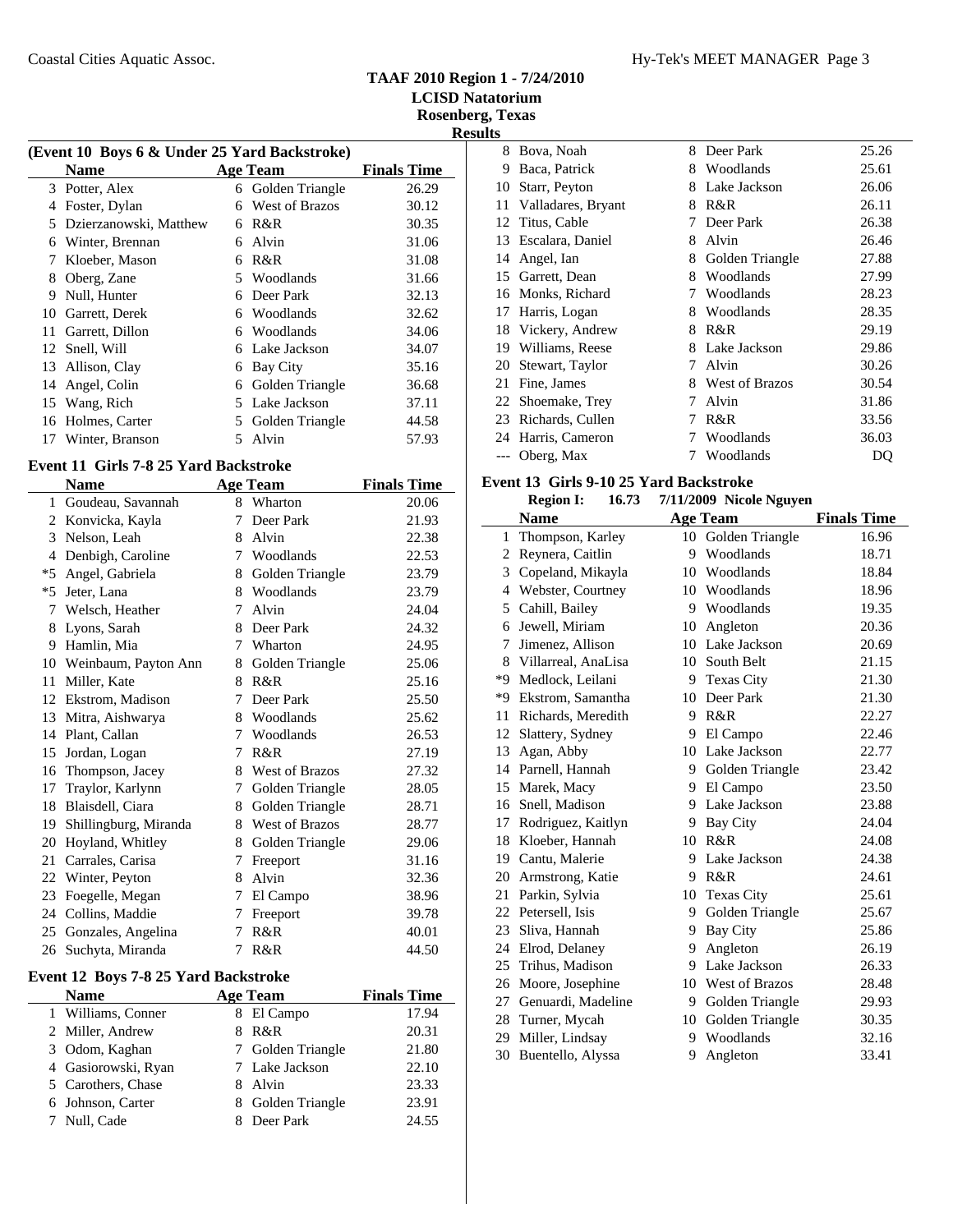**Result** 

| Event 14 Boys 9-10 25 Yard Backstroke |                   |                                         |                    |  |  |
|---------------------------------------|-------------------|-----------------------------------------|--------------------|--|--|
|                                       |                   | Region I: 16.64 7/10/2004 Justin Koenig |                    |  |  |
|                                       | <b>Name</b>       | Age Team                                | <b>Finals Time</b> |  |  |
|                                       |                   |                                         |                    |  |  |
|                                       | 1 Stockton, Davis | 10 El Campo                             | 17.98              |  |  |

|     | 2 Koelzer, William    | Ю  | R&R             | 19.03 |
|-----|-----------------------|----|-----------------|-------|
| 3.  | Anthony, Nicholas     | 9  | Golden Triangle | 19.25 |
| 4   | Miller, Dalton        |    | 10 Lake Jackson | 19.78 |
| 5   | Goodman, Gabe         |    | 10 Woodlands    | 19.80 |
| 6   | Wolf, Keenan          |    | 10 Woodlands    | 19.85 |
| 7   | Harpham, Nicholas     |    | 10 Lake Jackson | 20.52 |
| 8   | Hart, Travis          | 9  | Deer Park       | 20.83 |
| 9   | Johnson, Kane         |    | 10 Lake Jackson | 21.19 |
|     | 10 Monks, John Ross   | 9  | Woodlands       | 21.58 |
|     | 11 Konvicka, Matthew  |    | 10 Deer Park    | 22.86 |
|     | 12 Lyons, Drew        |    | 10 Deer Park    | 23.00 |
|     | 13 Traylor, Landon    | 9  | Golden Triangle | 23.42 |
|     | 14 Brown, Kyle        |    | 10 Lake Jackson | 23.74 |
| 15  | Fattig, Brendan       |    | 10 Lake Jackson | 24.46 |
|     | 16 Potter, Andrew     | 9  | Golden Triangle | 24.90 |
|     | 17 Tyler, Colin       | 9  | Wharton         | 26.46 |
| 18  | Bouthillette, Zachary | 9  | Woodlands       | 27.64 |
| 19. | McClendon, Brandon    | 10 | Golden Triangle | 31.76 |

#### **Event 15 Girls 8 & Under 25 Yard Breaststroke Region I:** 20.29 7/11/2009 Cailyn McComb

|                | <b>Name</b>          |    | <b>Age Team</b>       | <b>Finals Time</b> |
|----------------|----------------------|----|-----------------------|--------------------|
| $\mathbf{1}$   | McComb, Cailyn       |    | 8 El Campo            | 20.44              |
| $\mathfrak{D}$ | Wolf, Kendall        | 8  | Woodlands             | 22.15              |
| 3              | Denbigh, Anna        | 8  | Woodlands             | 23.53              |
| 4              | Stanberry, Jacquelin | 8  | Woodlands             | 23.99              |
| 5              | Geiman, Emma Grace   | 8  | Alvin                 | 26.10              |
| 6              | Kubecka, Avery M     | 8  | Palacios              | 26.46              |
| 7              | Plant, Callan        | 7  | Woodlands             | 26.66              |
| 8              | Lyons, Sarah         | 8  | Deer Park             | 27.39              |
| 9              | Gaas, Carmen         | 8  | R&R                   | 27.66              |
| 10             | Wood, Malyn          | 8  | <b>West of Brazos</b> | 29.24              |
| 11             | Thompson, Sloane     | 7  | Lake Jackson          | 30.46              |
| 12             | King, Ricki          | 8  | Golden Triangle       | 30.54              |
| 13             | Mitra, Apsara        | 8  | Woodlands             | 30.69              |
| 14             | Alexander, Presley   | 6  | Golden Triangle       | 30.99              |
| 15             | Miller, Miranda      | 6  | R & R                 | 31.18              |
| 16             | Blaisdell, Ciara     | 8  | Golden Triangle       | 31.62              |
| 17             | Suchyta, Haley       | 8  | R & R                 | 32.48              |
| 18             | Laurel, Sarah        | 6  | Lake Jackson          | 32.71              |
| 19             | Mitra, Aishwarya     | 8  | Woodlands             | 33.15              |
| 20             | Hoyland, Whitley     | 8  | Golden Triangle       | 38.81              |
| 21             | Stai, Megan          | 7  | <b>Bay City</b>       | 39.04              |
|                | 22 Respondek, Riley  | 7  | El Campo              | 44.65              |
|                | --- Cahill, Emma     | 5. | Woodlands             | DQ                 |
|                | Thomet, Anne Marie   | 6  | Deer Park             | DQ                 |
|                |                      |    |                       |                    |

#### **Event 16 Boys 8 & Under 25 Yard Breaststroke Region I: 20.34 7/1986 Brent Wenzel**

| <b>Name</b>        | Age Team       | <b>Finals Time</b> |
|--------------------|----------------|--------------------|
| 1 Patterson, Colby | 8 Alvin        | 21.80              |
| 2 Turk. Joe        | 7 Lake Jackson | 22.96              |

| ts    |                      |   |                 |       |
|-------|----------------------|---|-----------------|-------|
|       | 3 Alexander, Jordan  | 8 | Golden Triangle | 24.17 |
| 4     | Alaniz, Brandon      | 8 | R&R             | 25.51 |
| 5     | Null, Cade           | 8 | Deer Park       | 25.67 |
| 6     | Krall, Roby          | 8 | Golden Triangle | 26.29 |
| 7     | Bova, Noah           | 8 | Deer Park       | 28.55 |
| 8     | Bahl, Timmy          | 7 | Golden Triangle | 29.15 |
| *9    | Garrett, Dean        | 8 | Woodlands       | 30.43 |
| *9    | Harris, Logan        | 8 | Woodlands       | 30.43 |
| 11    | Earle, Brian         | 8 | Deer Park       | 32.51 |
|       | 12 Laurence, Tristan | 8 | R&R             | 34.07 |
| $---$ | Miller, Nate         | 8 | Woodlands       | DQ    |
|       | --- Triem, Ethan     | 7 | Woodlands       | DQ    |
| $---$ | Ros, Garrett         | 8 | Bay City        | DQ    |
|       | Trihus, Micah        | 6 | Lake Jackson    | DQ    |
|       | --- Stewart, Taylor  | 7 | Alvin           | DQ    |
|       | --- Angel, Ian       | 8 | Golden Triangle | DQ    |

#### **Event 17 Girls 9-10 25 Yard Breaststroke**

|       | 17.71<br><b>Region I:</b> |                 | 7/15/2006 Riley Kmiecik |                    |
|-------|---------------------------|-----------------|-------------------------|--------------------|
|       | <b>Name</b>               | <b>Age Team</b> |                         | <b>Finals Time</b> |
| 1     | Williams, Hope            | 10 El Campo     |                         | 18.28              |
| 2     | Webster, Courtney         | 10              | Woodlands               | 20.11              |
| 3     | Bouthillette, Kaitelyn    | 10              | Woodlands               | 20.31              |
| 4     | Gray, Emma                | 9               | Freeport                | 21.22              |
| 5     | Parker, Kelsey            | R&R<br>10       |                         | 21.76              |
| 6     | Burt, Camberon            | Alvin<br>10     |                         | 22.70              |
| 7     | Agan, Abby                | 10              | Lake Jackson            | 23.86              |
| 8     | Rees, Natalie             | 10 Woodlands    |                         | 24.10              |
| 9     | Welsch, Kaytlynn          | Alvin<br>9      |                         | 24.15              |
| $*10$ | Morales, Mallory          | 9               | Bay City                | 24.62              |
| $*10$ | Aubert, Sara              | 10              | Woodlands               | 24.62              |
|       | 12 Medlock, Leilani       | 9               | <b>Texas City</b>       | 24.73              |
| 13    | Carr, Cammie              | 10              | Deer Park               | 26.20              |
| 14    | Eads, Dominique           | 10              | Golden Triangle         | 26.34              |
| 15    | Grey, Tara                |                 | 10 Lake Jackson         | 26.74              |
| 16    | Miller, Lindsay           | 9               | Woodlands               | 26.98              |
| 17    | Wilson, Emily             | 9               | El Campo                | 27.11              |
| 18    | Moore, Josephine          | 10              | <b>West of Brazos</b>   | 28.06              |
| 19    | Odom, Naomi               | 9               | Golden Triangle         | 32.82              |
|       | Thompson, Savannah        | Alvin<br>9      |                         | DQ                 |
| $---$ | Ross, Lillian             | R&R<br>10       |                         | DQ                 |
|       | Rumsey, Rebekah           | 9               | Lake Jackson            | DQ                 |
|       | --- Dunn, Sophie          | 10              | South Belt              | DQ                 |

#### **Event 18 Boys 9-10 25 Yard Breaststroke**

|   | 16.90<br><b>Region I:</b> | 7/2000<br><b>M</b> Pham |                    |
|---|---------------------------|-------------------------|--------------------|
|   | <b>Name</b>               | <b>Age Team</b>         | <b>Finals Time</b> |
| 1 | Moore, John Drake         | 10 Woodlands            | 18.93              |
|   | 2 Wolf, Keenan            | 10 Woodlands            | 19.77              |
|   | 3 Hart, Marshall          | 10 Deer Park            | 19.95              |
|   | 4 Goodman, Gabe           | 10 Woodlands            | 19.97              |
|   | 5 Macik, Trevin           | 10 Angleton             | 21.57              |
|   | 6 Fattig, Brendan         | 10 Lake Jackson         | 21.99              |
|   | 7 Contreras, Salvador     | 10 Golden Triangle      | 22.06              |
|   | Titus, Wilder             | Deer Park<br>10         | 22.45              |
| 9 | Van Wagner, Hunter        | Alvin<br>10             | 22.63              |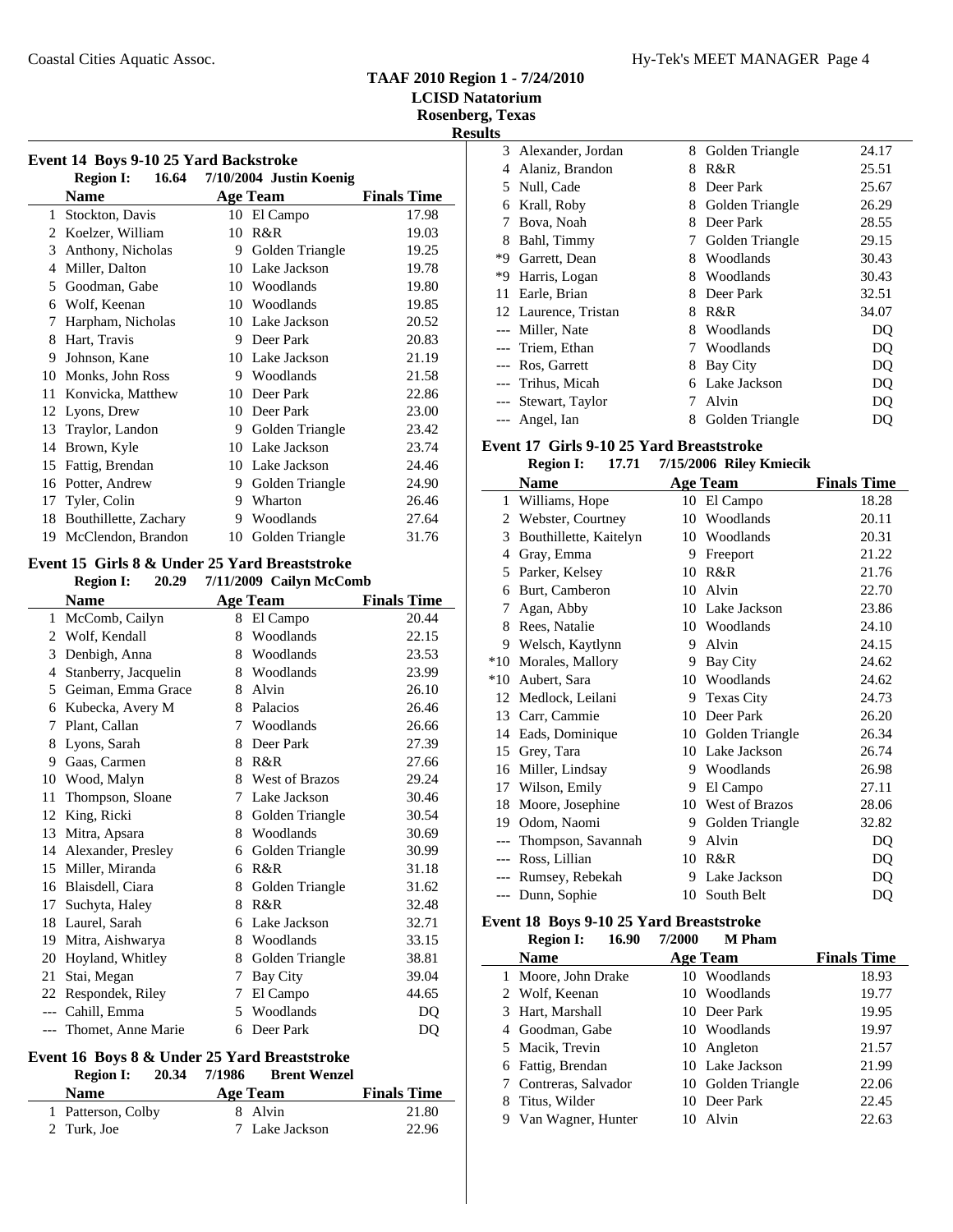# **Results**

| (Event 18 Boys 9-10 25 Yard Breaststroke) |                          |    |                       |                    |
|-------------------------------------------|--------------------------|----|-----------------------|--------------------|
|                                           | <b>Name</b>              |    | <b>Age Team</b>       | <b>Finals Time</b> |
| 10                                        | Konvicka, Matthew        |    | 10 Deer Park          | 22.97              |
| 11                                        | Huang, Jason             | 9  | Lake Jackson          | 22.99              |
| 12                                        | McKinney, Reed           | 10 | Lake Jackson          | 23.01              |
| 13                                        | McCoy, Jason             | 10 | Alvin                 | 23.21              |
| 14                                        | Haines, Max              | 9  | R&R                   | 23.40              |
| 15                                        | Huelskamp, Henry         | 10 | South Belt            | 23.49              |
| 16                                        | Stanberry, Jake          | 9  | Woodlands             | 23.52              |
| 17                                        | Foster, Cameron          | 9  | <b>West of Brazos</b> | 24.15              |
| 18                                        | Traylor, Landon          | 9  | Golden Triangle       | 24.67              |
| 19                                        | Dzierzanowski, Christoph | 9  | R&R                   | 25.02              |
| 20                                        | Harris, Dustin           | 10 | Woodlands             | 25.07              |
| 21                                        | Ricklefsen, Jason        | 10 | R&R                   | 26.19              |
| 22                                        | Gasiorowski, David       | 10 | Lake Jackson          | 27.93              |
| 23                                        | McClendon, Brandon       | 10 | Golden Triangle       | 28.02              |
| 24                                        | Ryder, Chris             | 9  | Freeport              | 30.90              |
| 25                                        | Childress, Austin        | 9  | R&R                   | 33.73              |
| $---$                                     | Fletcher, Vincent        | 9  | Golden Triangle       | DQ                 |
|                                           | Brenner, Sean            | 9  | Deer Park             | DO                 |

#### **Event 19 Girls 8 & Under 25 Yard Butterfly**

|    | <b>Region I:</b><br>16.55 | 7/1999 | <b>Charae Grosser</b> |                    |
|----|---------------------------|--------|-----------------------|--------------------|
|    | <b>Name</b>               |        | Age Team              | <b>Finals Time</b> |
| 1  | Goudeau, Savannah         | 8      | Wharton               | 17.76              |
| 2  | Denbigh, Anna             | 8      | Woodlands             | 18.72              |
| 3  | Jansky, Camryn            | 8      | El Campo              | 19.35              |
| 4  | Reinholt, Catherine       | 8      | Golden Triangle       | 19.67              |
|    | 5 Wolf, Kendall           | 8      | Woodlands             | 22.60              |
| 6  | Konvicka, Kayla           | 7      | Deer Park             | 22.91              |
| 7  | Hamlin, Mia               | 7      | Wharton               | 23.52              |
| 8  | Jeter, Lana               | 8      | Woodlands             | 25.72              |
| 9  | Kubecka, Avery M          | 8      | Palacios              | 26.38              |
|    | 10 Tondera, Chloe         | 8      | R&R                   | 29.39              |
| 11 | Russell, Karsyn           | 8      | El Campo              | 32.12              |
| 12 | Foegelle, Julia           | 7      | El Campo              | 33.42              |
| 13 | Shillingburg, Miranda     | 8      | <b>West of Brazos</b> | 34.44              |
|    | Collins, Maddie           | 7      | Freeport              | DO                 |
|    | --- Mills, Elia           | 6      | R&R                   | DQ                 |

#### **Event 20 Boys 8 & Under 25 Yard Butterfly Region I:** 17.29 7/10/2004 Corey Duke

|   | <b>Name</b>          |   | <b>Age Team</b>       | <b>Finals Time</b> |
|---|----------------------|---|-----------------------|--------------------|
|   | 1 Williams, Conner   | 8 | El Campo              | 16.58              |
|   | 2 Pannell, Frankie   | 8 | Alvin                 | 18.72              |
|   | 3 Reinholt, Thomas   |   | Golden Triangle       | 18.82              |
| 4 | Koelzer, Nikolas     | 8 | R&R                   | 19.30              |
|   | 5 Rees, Evan         | 8 | Woodlands             | 20.69              |
| 6 | Oberg, Max           |   | Woodlands             | 21.74              |
|   | Williams, Shane      | 8 | Lake Jackson          | 23.60              |
| 8 | Patterson, Colby     | 8 | Alvin                 | 24.23              |
| 9 | McKinney, Matthew    | 8 | Lake Jackson          | 24.49              |
|   | 10 Fine, James       | 8 | <b>West of Brazos</b> | 25.42              |
|   | 11 Potter, Alex      | 6 | Golden Triangle       | 25.93              |
|   | 12 Childress, Elijah | 8 | R&R                   | 26.43              |
|   | 13 Null, Cade        | 8 | Deer Park             | 26.88              |

| 14 Garrett, Dean         | 8 Woodlands       | 27.58          |
|--------------------------|-------------------|----------------|
| 15 Monks, Richard        | 7 Woodlands       | 28.43          |
| 16 Ricklefsen, Sebastian | 7 R&R             | 30.43          |
| 17 Elrod, Thomas         | 8 Deer Park       | 31.00          |
| --- Vickery, Griffin     | 5 R&R             | D <sub>O</sub> |
| --- Ros, Garrett         | 8 Bay City        | DQ             |
| --- Holmes, Carter       | 5 Golden Triangle | DQ             |
| --- Williams, Reese      | 8 Lake Jackson    | DO             |

#### **Event 21 Girls 9-10 25 Yard Butterfly**

| <b>Region I:</b> | 14.60 | 7/9/2005 Haley Skinner |
|------------------|-------|------------------------|

|    | <b>Name</b>            |    | <b>Age Team</b> | <b>Finals Time</b> |
|----|------------------------|----|-----------------|--------------------|
| 1  | Dzierzanowski, Kathryn | 10 | R&R             | 15.46              |
| 2  | Willis, Ivy            | 10 | El Campo        | 15.97              |
| 3  | Thrash, Camille        | 9  | El Campo        | 18.06              |
| 4  | Cahill, Bailey         | 9  | Woodlands       | 18.25              |
| 5  | Copeland, Mikayla      | 10 | Woodlands       | 18.26              |
| 6  | Attaway, Sarah         | 10 | <b>Bay City</b> | 18.55              |
| 7  | Dunn, Sophie           | 10 | South Belt      | 19.97              |
| 8  | Rees, Natalie          | 10 | Woodlands       | 20.05              |
| 9  | Villarreal, AnaLisa    | 10 | South Belt      | 22.01              |
| 10 | Petersell, Isis        | 9  | Golden Triangle | 22.10              |
| 11 | Cartwright, Katherine  | 10 | Golden Triangle | 22.15              |
|    | 12 Wilson, Emily       | 9  | El Campo        | 22.65              |
| 13 | Snell, Madison         | 9  | Lake Jackson    | 25.02              |
| 14 | Carr, Cammie           | 10 | Deer Park       | 26.69              |
|    | 15 Trihus, Madison     | 9  | Lake Jackson    | 26.76              |
| 16 | Turner, Mycah          | 10 | Golden Triangle | 28.14              |
| 17 | Genuardi, Madeline     | 9  | Golden Triangle | 30.46              |
| 18 | Eads, Dominique        | 10 | Golden Triangle | 30.62              |

#### **Event 22 Boys 9-10 25 Yard Butterfly**

|    | <b>Region I:</b><br>15.32 | 7/1984 | <b>David Staffeld</b> |                    |
|----|---------------------------|--------|-----------------------|--------------------|
|    | Name                      |        | Age Team              | <b>Finals Time</b> |
| 1  | Leutner, John             | 10     | Woodlands             | 16.66              |
| 2  | Kuettel, Jack             | 10     | Lake Jackson          | 16.86              |
| 3  | Lisewsky, Blaise          | 10     | Deer Park             | 17.50              |
| 4  | Perez, William            | 10     | R&R                   | 17.65              |
| 5  | Stockton, Davis           | 10     | El Campo              | 17.71              |
| 6  | Zamora, Zach              | 10     | R&R                   | 18.50              |
| 7  | Alcalar, Christian        | 9      | Wharton               | 18.65              |
| 8  | Dunham, Matthew           | 9      | Golden Triangle       | 19.19              |
| 9  | Trigo, Tristan            | 10     | Alvin                 | 19.42              |
| 10 | Cheatham, Zachary         | 9      | Wharton               | 20.15              |
| 11 | Harpham, Nicholas         | 10     | Lake Jackson          | 20.71              |
| 12 | Cook, Trent               | 9      | R&R                   | 20.87              |
| 13 | Harbaugh, Joel            | 10     | Wharton               | 20.89              |
| 14 | Baca, Brady               | 10     | Woodlands             | 20.92              |
| 15 | Brenner, Sean             | 9      | Deer Park             | 23.08              |
| 16 | Huang, Jason              | 9      | Lake Jackson          | 23.48              |
| 17 | Ricklefsen, Jason         | 10     | R&R                   | 24.93              |
| 18 | Smith, Mason              | 10     | El Campo              | 25.75              |
| 19 | Potter, Andrew            | 9      | Golden Triangle       | 29.01              |
| 20 | Bouthillette, Zachary     | 9      | Woodlands             | 29.27              |
|    | Hight, Brayden            | 10     | Lake Jackson          | DQ                 |
|    |                           |        |                       |                    |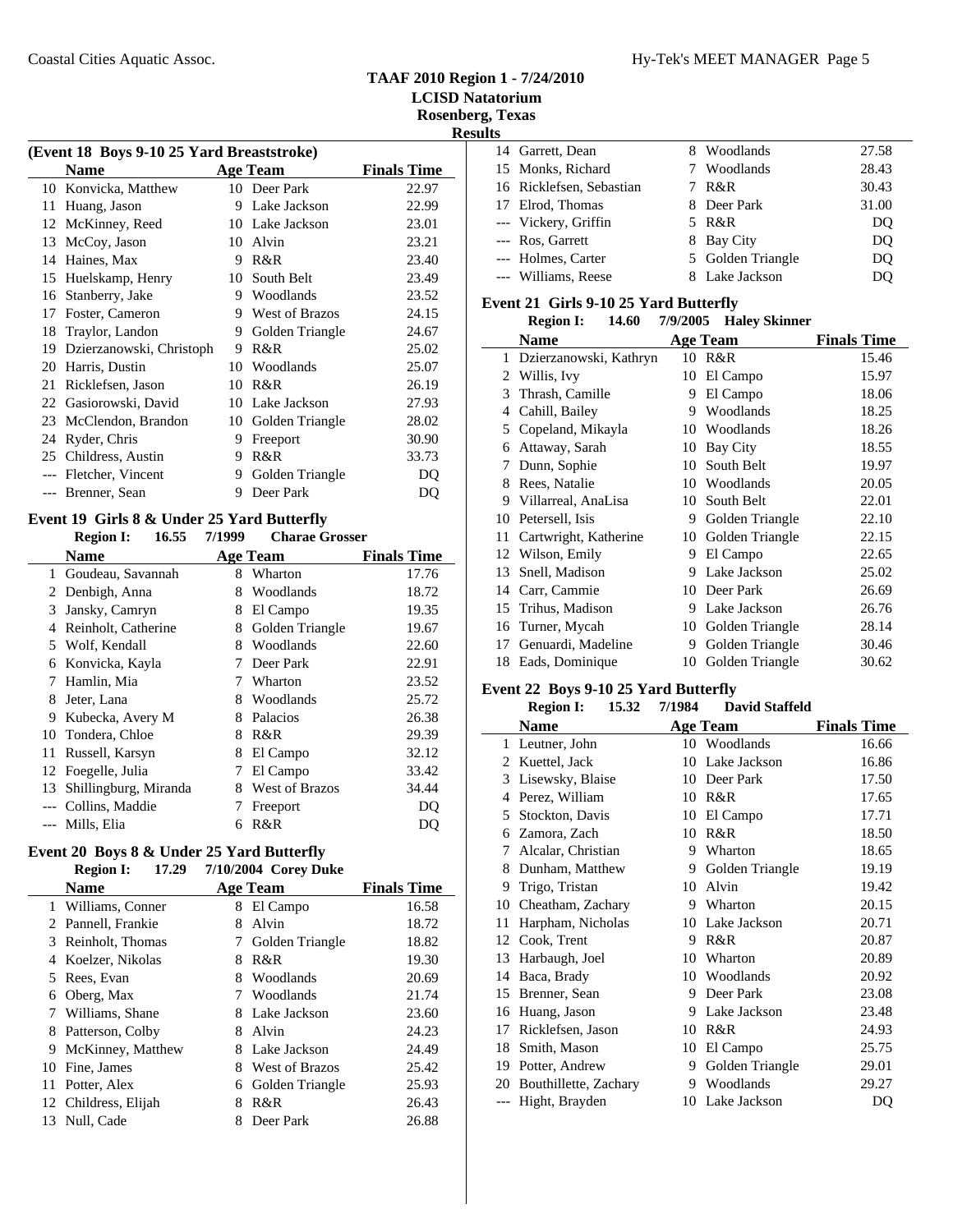#### Coastal Cities Aquatic Assoc. The Coastal Cities Aquatic Assoc. The Coastal Cities Aquatic Assoc.

#### **TAAF 2010 Region 1 - 7/24/2010 LCISD Natatorium Rosenberg, Texas Results**

| Event 23 Girls 6 & Under 25 Yard Freestyle |                      |    |                 |                    |
|--------------------------------------------|----------------------|----|-----------------|--------------------|
|                                            | <b>Name</b>          |    | <b>Age Team</b> | <b>Finals Time</b> |
| 1                                          | Barrientos, Isabella | 6  | Woodlands       | 18.73              |
| 2                                          | Thomet, Anne Marie   | 6  | Deer Park       | 19.27              |
| 3                                          | Alexander, Presley   | 6  | Golden Triangle | 20.76              |
| 4                                          | Stavinoha, Teagan    | 6  | Wharton         | 20.96              |
| 5                                          | Copenhaver, Sarah    | 6  | Freeport        | 21.41              |
| 6                                          | Geiman, Madeleine    | 6  | Alvin           | 22.88              |
| 7                                          | Nelson, Raney        | 5. | Alvin           | 28.18              |
| 8                                          | Miller, Miranda      | 6  | R&R             | 29.01              |
| 9                                          | Grones, Brooke N     | 6  | Palacios        | 29.05              |
| 10                                         | Zhou, Amy            | 6  | Lake Jackson    | 29.62              |
| 11                                         | Johnson, Haley       | 5. | Golden Triangle | 31.73              |
| 12                                         | Cahill, Emma         | 5  | Woodlands       | 32.26              |
|                                            | 13 Laurel, Sarah     | 6  | Lake Jackson    | 32.80              |
| 14                                         | Mills, Elia          | 6  | R&R             | 42.35              |

#### **Event 24 Boys 6 & Under 25 Yard Freestyle**

|    | Name                   |   | <b>Age Team</b>       | <b>Finals Time</b> |
|----|------------------------|---|-----------------------|--------------------|
| 1  | Orsak, Nathan          | 6 | Bay City              | 19.09              |
| 2  | Haines, Sam            | 6 | R&R                   | 19.93              |
| 3  | Potter, Alex           | 6 | Golden Triangle       | 22.00              |
| 4  | Dzierzanowski, Matthew | 6 | R&R                   | 22.29              |
| 5  | Foster, Dylan          | 6 | <b>West of Brazos</b> | 22.95              |
| 6  | Trihus, Micah          | 6 | Lake Jackson          | 23.16              |
| 7  | Snell, Will            | 6 | Lake Jackson          | 23.90              |
| 8  | Allison, Clay          | 6 | Bay City              | 24.79              |
| 9  | Kloeber, Mason         | 6 | R&R                   | 25.50              |
| 10 | Null, Hunter           | 6 | Deer Park             | 28.31              |
| 11 | Garrett, Dillon        | 6 | Woodlands             | 28.57              |
| 12 | Winter, Brennan        | 6 | Alvin                 | 29.29              |
| 13 | Vickery, Griffin       | 5 | R&R                   | 29.33              |
| 14 | Garrett, Derek         | 6 | Woodlands             | 29.36              |
| 15 | Holmes, Carter         | 5 | Golden Triangle       | 31.16              |
| 16 | Oberg, Zane            | 5 | Woodlands             | 34.83              |
| 17 | Wang, Rich             | 5 | Lake Jackson          | 36.04              |
| 18 | Angel, Colin           | 6 | Golden Triangle       | 36.41              |
| 19 | Winter, Branson        | 5 | Alvin                 | 43.21              |

#### **Event 25 Girls 7-8 25 Yard Freestyle**

|              | <b>Name</b>            |   | <b>Age Team</b> | <b>Finals Time</b> |
|--------------|------------------------|---|-----------------|--------------------|
| $\mathbf{1}$ | Torres, Grace          | 8 | Angleton        | 19.22              |
|              | 2 Romo, Kiara          | 8 | El Campo        | 19.75              |
| 3            | Gaas, Carmen           | 8 | R&R             | 19.97              |
| 4            | Denbigh, Caroline      |   | Woodlands       | 20.06              |
|              | 5 Konvicka, Kayla      |   | Deer Park       | 20.13              |
| 6            | Stanberry, Jacquelin   | 8 | Woodlands       | 20.32              |
| 7            | Weinbaum, Payton Ann   | 8 | Golden Triangle | 20.83              |
| 8            | Plant, Callan          |   | Woodlands       | 21.12              |
| 9            | Russell, Karsyn        | 8 | El Campo        | 21.24              |
|              | 10 Parker, Ashlyn      | 8 | Lake Jackson    | 21.48              |
| 11           | Mitra, Apsara          | 8 | Woodlands       | 21.75              |
|              | 12 Blaisdell, Ciara    | 8 | Golden Triangle | 22.15              |
|              | 13 Mitra, Aishwarya    | 8 | Woodlands       | 22.58              |
| 14           | Joe, Mackenzie         | 8 | R&R             | 22.91              |
|              | 15 Priesmeyer, Georgia |   | El Campo        | 22.94              |

| ıэ |                       |   |                       |       |
|----|-----------------------|---|-----------------------|-------|
|    | 16 Angel, Gabriela    | 8 | Golden Triangle       | 23.13 |
| 17 | Ekstrom, Madison      | 7 | Deer Park             | 23.50 |
| 18 | Thompson, Jacey       | 8 | <b>West of Brazos</b> | 23.69 |
| 19 | Traylor, Karlynn      | 7 | Golden Triangle       | 24.52 |
| 20 | Hoyland, Whitley      | 8 | Golden Triangle       | 24.57 |
| 21 | McGuire, Peyton       | 7 | Wharton               | 25.20 |
| 22 | Foegelle, Julia       | 7 | El Campo              | 26.95 |
| 23 | Shillingburg, Miranda | 8 | <b>West of Brazos</b> | 27.43 |
| 24 | Foegelle, Megan       | 7 | El Campo              | 27.64 |
| 25 | Respondek, Riley      | 7 | El Campo              | 27.75 |
| 26 | Carrales, Carisa      | 7 | Freeport              | 27.96 |
| 27 | Stai, Megan           | 7 | <b>Bay City</b>       | 28.00 |
| 28 | Winter, Peyton        | 8 | Alvin                 | 29.92 |
| 29 | Wood, Malyn           | 8 | <b>West of Brazos</b> | 31.40 |
| 30 | Gonzales, Angelina    | 7 | R&R                   | 33.29 |
| 31 | Suchyta, Haley        | 8 | R&R                   | 33.68 |
| 32 | Collins, Maddie       | 7 | Freeport              | 33.70 |
| 33 | Suchyta, Miranda      | 7 | R&R                   | 37.39 |

#### **Event 26 Boys 7-8 25 Yard Freestyle**

|    | <b>Name</b>           |    | <b>Age Team</b>  | <b>Finals Time</b> |
|----|-----------------------|----|------------------|--------------------|
| 1  | Williams, Conner      | 8. | El Campo         | 15.10              |
| 2  | Fuchs, Collin         | 8  | Lake Jackson     | 16.33              |
| 3  | Alexander, Jordan     | 8  | Golden Triangle  | 17.39              |
| 4  | Rees, Evan            | 8  | Woodlands        | 17.56              |
| 5  | Marek, Mathew         | 7  | El Campo         | 18.25              |
| 6  | Oberg, Max            | 7  | Woodlands        | 19.07              |
| 7  | Starr, Peyton         | 8  | Lake Jackson     | 20.61              |
| 8  | Baca, Patrick         | 8  | Woodlands        | 20.80              |
| 9  | Monks, Richard        | 7  | Woodlands        | 20.96              |
| 10 | Ros, Garrett          | 8  | Bay City         | 21.16              |
| 11 | Escalara, Daniel      | 8  | Alvin            | 21.34              |
| 12 | Elrod, Thomas         | 8  | Deer Park        | 22.51              |
| 13 | Fine, James           |    | 8 West of Brazos | 22.62              |
| 14 | Williams, Reese       | 8  | Lake Jackson     | 23.08              |
| 15 | Childress, Elijah     | 8  | R&R              | 23.46              |
| 16 | Vickery, Andrew       | 8  | R&R              | 24.31              |
| 17 | Harris, Logan         | 8  | Woodlands        | 24.38              |
| 18 | Miller, Nate          | 8  | Woodlands        | 24.46              |
| 19 | Ricklefsen, Sebastian | 7  | R&R              | 26.59              |
| 20 | Angel, Ian            | 8  | Golden Triangle  | 26.62              |
| 21 | Earle, Brian          | 8  | Deer Park        | 26.63              |
| 22 | Stewart, Taylor       | 7  | Alvin            | 26.95              |
| 23 | Titus, Cable          | 7  | Deer Park        | 27.05              |
| 24 | Richards, Cullen      | 7  | R&R              | 28.18              |
| 25 | Laurence, Tristan     | 8  | R&R              | 28.98              |
|    | 26 Shoemake, Trey     | 7  | Alvin            | 31.90              |

#### **Event 27 Girls 9-10 25 Yard Freestyle**

 $\overline{\phantom{0}}$ 

| <b>Region I:</b><br>13.46 | 7/1999 | Lisa Paul       |                    |
|---------------------------|--------|-----------------|--------------------|
| <b>Name</b>               |        | <b>Age Team</b> | <b>Finals Time</b> |
| 1 Bouthillette, Kaitelyn  |        | 10 Woodlands    | 14.82              |
| 2 Rogan, Lindsey          |        | 10 Alvin        | 15.47              |
| 3 Gray, Emma              |        | 9 Freeport      | 15.70              |
| 4 Hubbard, Meagan         |        | 10 Lake Jackson | 16.24              |
| 5 Parker, Katie           |        | $R\&R$          | 16.28              |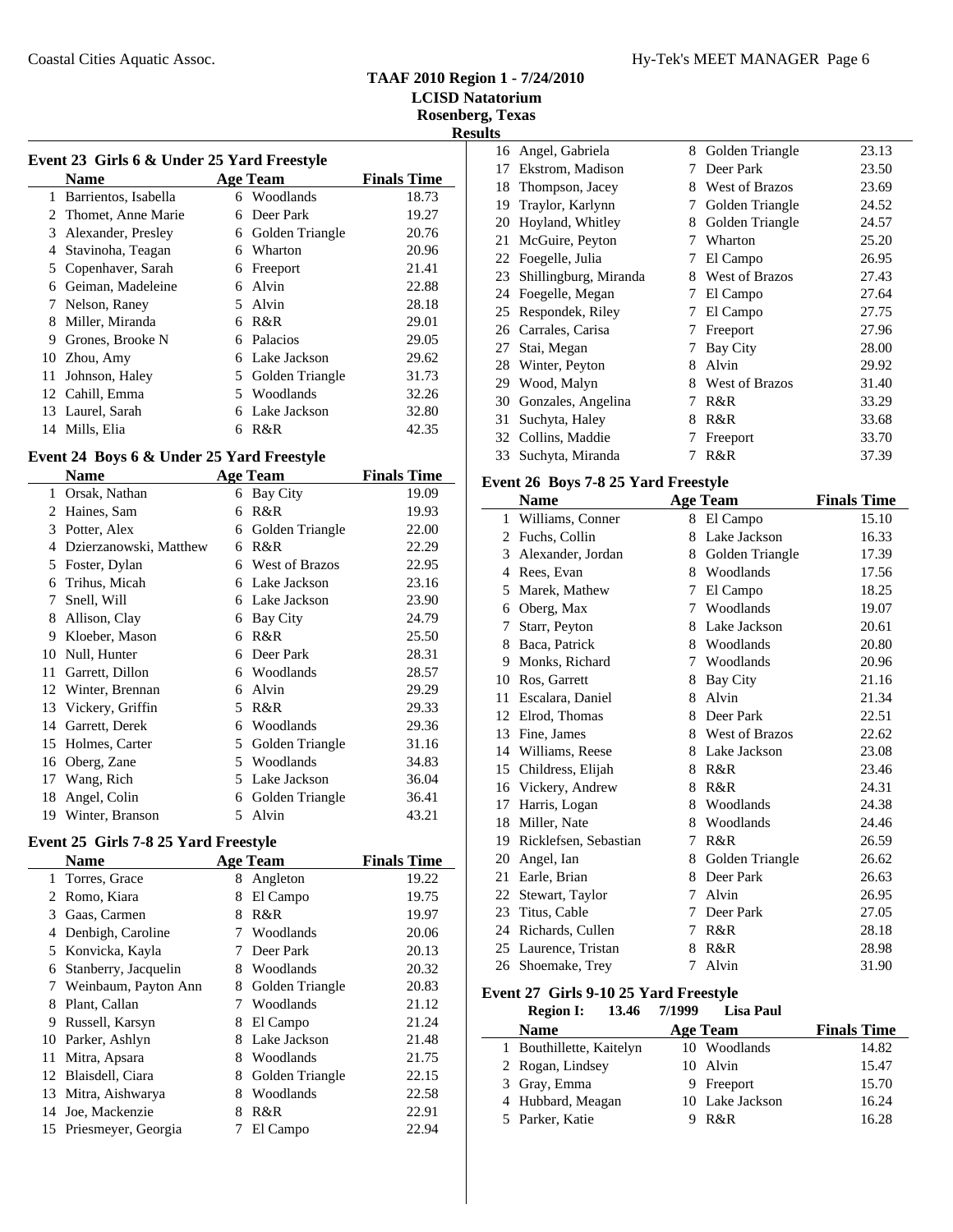$\overline{\phantom{0}}$ 

 $\sim$ 

| (Event 27 Girls 9-10 25 Yard Freestyle) |                        |    |                    |                    |  |
|-----------------------------------------|------------------------|----|--------------------|--------------------|--|
|                                         | <b>Name</b>            |    | <b>Age Team</b>    | <b>Finals Time</b> |  |
|                                         | 6 Reynera, Caitlin     |    | 9 Woodlands        | 16.43              |  |
|                                         | 7 Rees, Natalie        |    | 10 Woodlands       | 16.52              |  |
| 8                                       | Fernandez, Emily       |    | 10 Alvin           | 16.61              |  |
| 9                                       | Medlock, Leilani       | 9  | <b>Texas City</b>  | 17.07              |  |
| 10                                      | Neimeyer, Chae L       | 10 | Palacios           | 17.26              |  |
| 11                                      | Reimer, Alison         | 9  | Alvin              | 17.64              |  |
|                                         | 12 Villarreal, AnaLisa |    | 10 South Belt      | 17.65              |  |
| 13                                      | Cartwright, Katherine  |    | 10 Golden Triangle | 17.70              |  |
| 14                                      | Sugawara, Alissa       | 9  | R&R                | 17.78              |  |
| 15                                      | Rumsey, Kimberlyn      |    | 10 Lake Jackson    | 17.92              |  |
| 16                                      | Grey, Tara             |    | 10 Lake Jackson    | 17.96              |  |
| 17                                      | Cepak, Jessie D        |    | 10 Palacios        | 18.12              |  |
| 18                                      | Dunn, Sophie           |    | 10 South Belt      | 18.53              |  |
| 19                                      | Armstrong, Katie       | 9  | R&R                | 18.81              |  |
| $*20$                                   | Agan, Abby             | 10 | Lake Jackson       | 18.83              |  |
| $*20$                                   | Slattery, Sydney       |    | 9 El Campo         | 18.83              |  |
|                                         | 22 Aubert, Sara        |    | 10 Woodlands       | 19.02              |  |
|                                         | 23 Marek, Macy         |    | 9 El Campo         | 19.12              |  |
| 24                                      | Kloeber, Hannah        | 10 | R&R                | 19.17              |  |
| 25                                      | Rodriguez, Kaitlyn     | 9  | Bay City           | 20.05              |  |
| 26                                      | Thompson, Savannah     | 9. | Alvin              | 20.53              |  |
| 27                                      | Rumsey, Rebekah        |    | 9 Lake Jackson     | 21.99              |  |
| 28                                      | Cantu, Malerie         |    | 9 Lake Jackson     | 22.31              |  |
| 29                                      | Trihus, Madison        | 9  | Lake Jackson       | 22.69              |  |
| 30                                      | Turner, Mycah          |    | 10 Golden Triangle | 23.05              |  |
| 31                                      | Parkin, Sylvia         |    | 10 Texas City      | 23.07              |  |
|                                         | 32 Genuardi, Madeline  | 9  | Golden Triangle    | 24.27              |  |
| 33                                      | Buentello, Alyssa      | 9  | Angleton           | 24.92              |  |
| 34                                      | Elrod, Delaney         | 9  | Angleton           | 25.35              |  |
| 35                                      | Miller, Lindsay        | 9  | Woodlands          | 26.07              |  |
| 36                                      | Moore, Josephine       |    | 10 West of Brazos  | 26.82              |  |
| 37                                      | Odom, Naomi            | 9  | Golden Triangle    | 27.25              |  |

#### **Event 28 Boys 9-10 25 Yard Freestyle**

|    | 13.90<br><b>Region I:</b> | 7/1986 | <b>Marshal Fleniken</b> |                    |
|----|---------------------------|--------|-------------------------|--------------------|
|    | <b>Name</b>               |        | Age Team                | <b>Finals Time</b> |
| 1  | Moore, John Drake         | 10     | Woodlands               | 14.72              |
| 2  | Goudeau, Hunter           | 9      | Wharton                 | 14.85              |
| 3  | Lisewsky, Blaise          | 10     | Deer Park               | 15.14              |
| 4  | Habernicht, Tristan       | 10     | Alvin                   | 15.40              |
| 5  | Schiller, Jerran          | 10     | Alvin                   | 15.61              |
| 6  | Miller, Brayden           | 10     | R&R                     | 15.75              |
| 7  | Alcalar, Christian        | 9      | Wharton                 | 15.79              |
| 8  | Goodman, Gabe             | 10     | Woodlands               | 15.86              |
| 9  | Anthony, Nicholas         | 9      | Golden Triangle         | 15.88              |
| 10 | Pekel, Nicholas           | 10     | Woodlands               | 15.94              |
| 11 | Macik, Trevin             | 10     | Angleton                | 16.30              |
| 12 | Geiman, Grant             | 9      | Alvin                   | 16.95              |
| 13 | Hart, Travis              | 9      | Deer Park               | 17.12              |
| 14 | Huelskamp, Henry          | 10     | South Belt              | 17.24              |
| 15 | Przybilla, Joey           | 10     | R&R                     | 17.35              |
| 16 | Stanberry, Jake           | 9      | Woodlands               | 17.52              |
| 17 | Brown, Kyle               | 10     | Lake Jackson            | 17.90              |
| 18 | Hight, Brayden            | 10     | Lake Jackson            | 17.99              |

| <b>Results</b> |                          |    |                    |       |
|----------------|--------------------------|----|--------------------|-------|
|                | 19 Laurel, Benjamin      |    | 9 Lake Jackson     | 18.10 |
|                | 20 McCoy, Jason          |    | 10 Alvin           | 18.25 |
|                | 21 Brenner, Sean         | 9  | Deer Park          | 18.46 |
|                | 22 Lewis, Jared          |    | 10 Deer Park       | 18.62 |
|                | 23 Traylor, Landon       | 9. | Golden Triangle    | 19.03 |
|                | 24 Harris, Dustin        |    | 10 Woodlands       | 19.63 |
|                | 25 Smith, Mason          |    | 10 El Campo        | 19.92 |
|                | 26 Foster, Cameron       | 9. | West of Brazos     | 20.51 |
|                | 27 Potter, Andrew        | 9  | Golden Triangle    | 21.02 |
|                | 28 Ryder, Chris          | 9  | Freeport           | 21.25 |
|                | 29 Bouthillette, Zachary | 9  | Woodlands          | 22.45 |
|                | 30 Gasiorowski, David    |    | 10 Lake Jackson    | 22.64 |
|                | 31 Childress, Austin     | 9  | R&R                | 23.18 |
|                | 32 McClendon, Brandon    |    | 10 Golden Triangle | 23.36 |
|                | 33 Tyler, Colin          | 9  | Wharton            | 26.26 |

#### **Event 29 Girls 8 & Under 100 Yard IM**

### **Region I: 1:31.54 7/1986 B. Haschke**<br>**Nome** *Age* Team

|   | <b>Name</b>           |         |    | <b>Age Team</b> | <b>Finals Time</b> |
|---|-----------------------|---------|----|-----------------|--------------------|
|   | 1 Reinholt, Catherine |         | 8. | Golden Triangle | 1:43.60            |
|   | 46.91                 | 56.69   |    |                 |                    |
|   | 2 Torres, Grace       |         | 8  | Angleton        | 1:56.14            |
|   | 54.54                 | 1:01.60 |    |                 |                    |
|   | 3 Fields, Denim       |         | 8  | Alvin           | 2:00.15            |
|   | 55.79                 | 1:04.36 |    |                 |                    |
| 4 | Gaas, Carmen          |         | 8  | R&R             | 2:09.82            |
|   | 1:01.50               | 1:08.32 |    |                 |                    |
|   | 5 Mitra, Apsara       |         | 8  | Woodlands       | 2:11.62            |
|   | 57.57                 | 1:14.05 |    |                 |                    |
|   | Owens, Kandice        |         |    | 7 Lake Jackson  | DO                 |
|   | 56.48                 | 1:19.52 |    |                 |                    |

#### **Event 30 Boys 8 & Under 100 Yard IM**

### **Region I: 1:28.75 7/10/2004 Corey Duke**

|    | <b>Name</b>          |         |    | <b>Age Team</b> | <b>Finals Time</b> |
|----|----------------------|---------|----|-----------------|--------------------|
|    | 1 Pannell, Frankie   |         |    | 8 Alvin         | 1:31.27            |
|    | 44.60                | 46.67   |    |                 |                    |
|    | 2 Reinholt, Thomas   |         | 7  | Golden Triangle | 1:46.50            |
|    | 44.75                | 1:01.75 |    |                 |                    |
|    | 3 McGrath, Connor    |         | 8  | R&R             | 1:47.96            |
|    | 50.72                | 57.24   |    |                 |                    |
|    | Johnson, Carter      |         | 8. | Golden Triangle | 1:51.92            |
|    | 51.99                | 59.93   |    |                 |                    |
| 5. | Bahl, Timmy          |         | 7  | Golden Triangle | 1:58.05            |
|    | 55.60                | 1:02.45 |    |                 |                    |
|    | 6 Valladares, Bryant |         | 8  | R&R             | 2:13.54            |
|    | 54.54                | 1:19.00 |    |                 |                    |
| 7  | McKinney, Matthew    |         |    | 8 Lake Jackson  | 2:14.87            |
|    | 1:01.76              | 1:13.11 |    |                 |                    |

#### **Event 31 Girls 9-10 100 Yard IM**

#### **Region I: 1:19.73 7/1998 Betsy Outlaw**

| <b>Name</b>              | Age Team    | <b>Finals Time</b> |
|--------------------------|-------------|--------------------|
| 1 Williams, Hope         | 10 El Campo | 1:14.52            |
| 34.03<br>40.49           |             |                    |
| 2 Dzierzanowski, Kathryn | 10 R&R      | 1:22.19            |
| 35.22<br>46.97           |             |                    |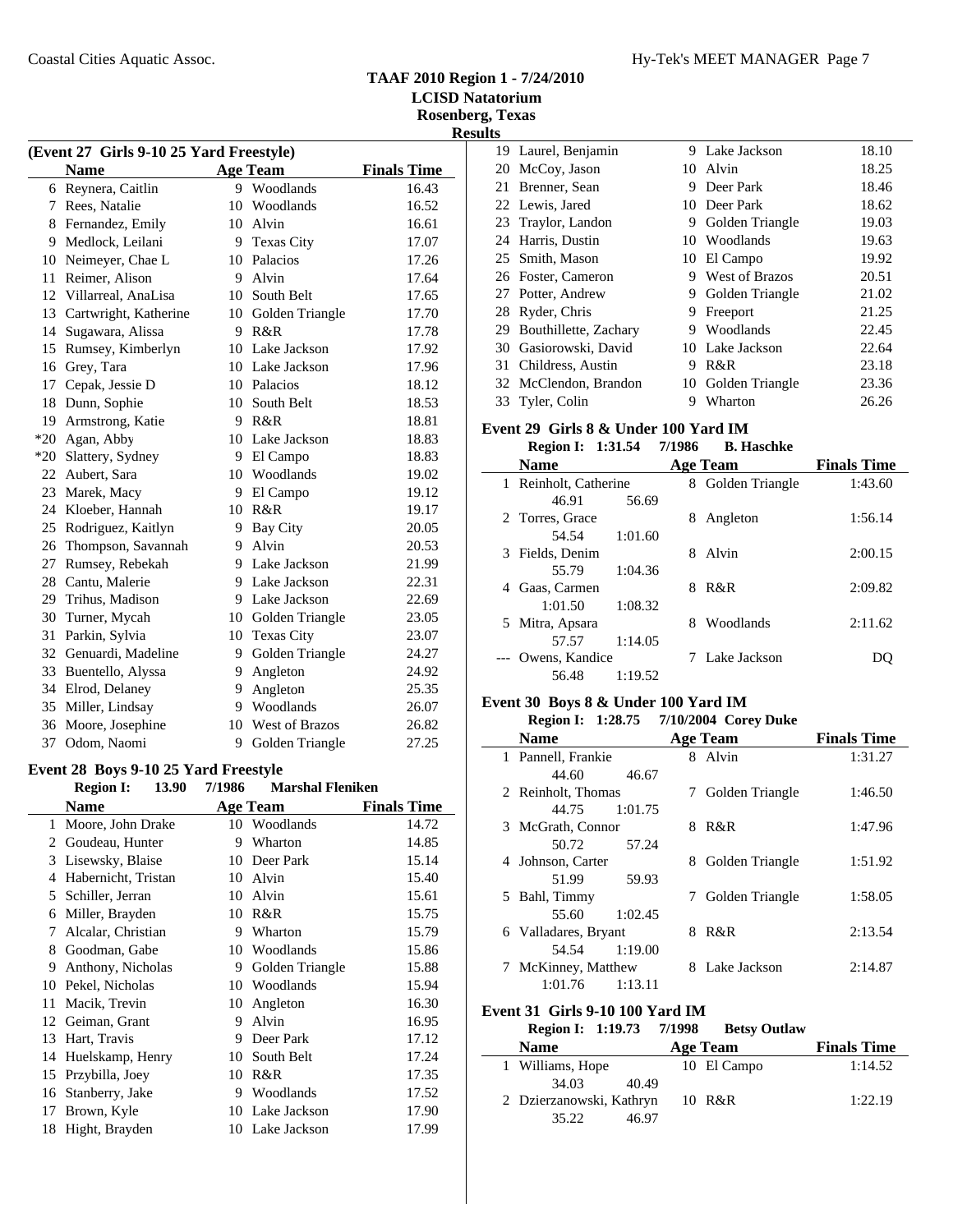#### **TAAF 2010 Region 1 - 7/24/2010 LCISD Natatorium**

**Rosenberg,** 

**Results**

| (Event 31 Girls 9-10 100 Yard IM) |                     |   |                    |                    |  |
|-----------------------------------|---------------------|---|--------------------|--------------------|--|
|                                   | <b>Name</b>         |   | <b>Age Team</b>    | <b>Finals Time</b> |  |
|                                   | 3 Espinoza, Krystan |   | 10 El Campo        | 1:30.23            |  |
|                                   | 42.30<br>47.93      |   |                    |                    |  |
|                                   | 4 Webster, Courtney |   | 10 Woodlands       | 1:31.20            |  |
|                                   | 40.28<br>50.92      |   |                    |                    |  |
|                                   | 5 Bahl, Zoe         |   | 10 Golden Triangle | 1:32.40            |  |
|                                   | 41.76<br>50.64      |   |                    |                    |  |
|                                   | 6 Shoemake, Alexis  |   | 10 Alvin           | 1:37.15            |  |
|                                   | 52.08<br>45.07      |   |                    |                    |  |
|                                   | 7 Heath, Regan      |   | 9 Lake Jackson     | 1:40.25            |  |
|                                   | 47.42<br>52.83      |   |                    |                    |  |
|                                   | 8 Ekstrom, Samantha |   | 10 Deer Park       | 1:40.50            |  |
|                                   | 46.43<br>54.07      |   |                    |                    |  |
|                                   | 9 Fernandez, Emily  |   | 10 Alvin           | 1:40.79            |  |
|                                   | 46.98<br>53.81      |   |                    |                    |  |
|                                   | 10 Jewell, Miriam   |   | 10 Angleton        | 1:40.87            |  |
|                                   | 46.26<br>54.61      |   |                    |                    |  |
|                                   | 11 Wilson, Emily    | 9 | El Campo           | 1:44.32            |  |
|                                   | 48.36<br>55.96      |   |                    |                    |  |
|                                   | 12 Carr, Cammie     |   | 10 Deer Park       | 2:02.14            |  |
|                                   | 57.29<br>1:04.85    |   |                    |                    |  |
|                                   | Thompson, Karley    |   | 10 Golden Triangle | DQ                 |  |
|                                   | 42.52<br>50.01      |   |                    |                    |  |

#### **Event 32 Boys 9-10 100 Yard IM**

**Region I: 1:18.53 7/1983 B. Luedke** 

| <b>Name</b>          |         | <b>Age Team</b>   | <b>Finals Time</b> |
|----------------------|---------|-------------------|--------------------|
| 1 Leutner, John      |         | 10 Woodlands      | 1:23.70            |
| 37.66                | 46.04   |                   |                    |
| 2 Stockton, Davis    |         | 10 El Campo       | 1:25.96            |
| 38.59                | 47.37   |                   |                    |
| 3 Perez, William     |         | 10 R&R            | 1:33.97            |
| 42.89                | 51.08   |                   |                    |
| 4 Dunham, Matthew    |         | 9 Golden Triangle | 1:35.83            |
| 43.46                | 52.37   |                   |                    |
| 5 Johnson, Kane      |         | 10 Lake Jackson   | 1:37.28            |
| 46.96                | 50.32   |                   |                    |
| 6 Jacks, Joshua      |         | 9 R&R             | 1:39.33            |
| 47.36                | 51.97   |                   |                    |
| 7 Konvicka, Matthew  |         | 10 Deer Park      | 1:42.01            |
| 49.94                | 52.07   |                   |                    |
| 8 Harpham, Nicholas  |         | 10 Lake Jackson   | 1:44.25            |
| 47.29                | 56.96   |                   |                    |
| 9 Van Wagner, Hunter |         | 10 Alvin          | 1:47.39            |
| 52.84                | 54.55   |                   |                    |
| 10 McCoy, Jason      |         | 10 Alvin          | 1:49.28            |
| 54.06                | 55.22   |                   |                    |
| 11 Huang, Jason      |         | 9 Lake Jackson    | 1:53.40            |
| 56.23                | 57.17   |                   |                    |
| 12 Ricklefsen, Jason |         | 10 R&R            | 1:54.64            |
| 54.96                | 59.68   |                   |                    |
| 13 Baca, Brady       |         | 10 Woodlands      | 1:55.18            |
| 50.98                | 1:04.20 |                   |                    |
| --- Hart, Marshall   |         | 10 Deer Park      | DO                 |
| 43.75                | 42.32   |                   |                    |

| rg, Texas<br>ults |                                                   |                         |                    |
|-------------------|---------------------------------------------------|-------------------------|--------------------|
|                   | --- Monks, John Ross                              | Woodlands<br>9          | DQ                 |
|                   | 55.26<br>42.63                                    |                         |                    |
|                   | Event 34 Boys 6 & Under 100 Yard Freestyle Relay  |                         |                    |
|                   | <b>Team</b>                                       | <b>Relay</b>            | <b>Finals Time</b> |
|                   | $1$ R&R                                           | A                       | 1:41.30            |
|                   | 1) Dzierzanowski, Matthew 6                       | 2) Vickery, Griffin 5   |                    |
|                   | 3) Kloeber, Mason 6                               | 4) Haines, Sam 6        |                    |
|                   | 55.45<br>45.85                                    |                         |                    |
|                   | Event 35 Girls 8 & Under 100 Yard Freestyle Relay |                         |                    |
|                   | 1:08.09<br>7/1997<br><b>Region I:</b>             | <b>Clute</b>            |                    |
|                   | <b>Team</b>                                       | <b>Relay</b>            | <b>Finals Time</b> |
|                   | 1 El Campo                                        | A                       | 1:10.64            |
|                   | 1) McComb, Cailyn 8                               | 2) Romo, Kiara 8        |                    |
|                   | 3) Holt, Michaela 8                               | 4) Jansky, Camryn 8     |                    |
|                   | 39.33<br>31.31                                    |                         |                    |
|                   | 2 Alvin                                           | A                       | 1:19.01            |
|                   | 1) Fields, Denim 8                                | 2) Geiman, Emma Grace 8 |                    |
|                   | 3) Rogan, Shelby 7                                | 4) Nelson, Leah 8       |                    |
|                   | 42.36<br>36.65                                    |                         |                    |
|                   | 3 R&R                                             | A                       | 1:24.10            |
|                   | 1) Jordan, Logan 7                                | 2) Joe, Mackenzie 8     |                    |
|                   | 3) Tondera, Chloe 8                               | 4) Garriga, Isabella 8  |                    |
|                   | 47.59<br>36.51                                    |                         |                    |
|                   | 4 Lake Jackson                                    | A                       | 1:30.65            |
|                   | 1) Owens, Kandice 7                               | 2) Thompson, Sloane 7   |                    |
|                   | 3) Huang, Christine 6<br>43.70<br>46.95           | 4) Parker, Ashlyn 8     |                    |
|                   | 5 El Campo                                        | B                       | 1:39.28            |
|                   | 1) Priesmeyer, Georgia 7                          | 2) Respondek, Riley 7   |                    |
|                   | 3) Foegelle, Megan 7                              | 4) Russell, Karsyn 8    |                    |
|                   | 49.65<br>49.63                                    |                         |                    |
|                   | 6 R&R                                             | B                       | 2:13.24            |
|                   | 1) Miller, Kate 8                                 | 2) Suchyta, Haley 8     |                    |
|                   | 3) Gonzales, Angelina 7                           | 4) Suchyta, Miranda 7   |                    |
|                   | 59.78<br>1:13.46                                  |                         |                    |
|                   | Event 36 Boys 8 & Under 100 Yard Freestyle Relay  |                         |                    |
|                   | <b>Region I:</b><br>1:09.04                       | 7/12/2008 The Woodlands |                    |
|                   | C Gable, E Adams, J Leutner, L Rizzo              |                         |                    |
|                   |                                                   |                         |                    |

| <b>Team</b>            | <b>Relav</b>         | <b>Finals Time</b> |
|------------------------|----------------------|--------------------|
| 1 Lake Jackson         | A                    | 1:12.53            |
| $1)$ Turk, Joe $7$     | 2) Williams, Shane 8 |                    |
| 3) Gasiorowski, Ryan 7 | 4) Fuchs, Collin 8   |                    |
| 38.53<br>34.00         |                      |                    |
| 2 R $&$ R              | A                    | 1:14.06            |
| 1) Koelzer, Nikolas 8  | 2) Alaniz, Brandon 8 |                    |
| 3) Miller, Andrew 8    | 4) McGrath, Connor 8 |                    |
| 38.05<br>36.01         |                      |                    |
| 3 Deer Park            | A                    | 1:41.63            |
| 1) Bova, Noah 8        | 2) Earle, Brian 8    |                    |
| 3) Titus, Cable 7      | 4) Elrod, Thomas 8   |                    |
| 1:00.85<br>40.78       |                      |                    |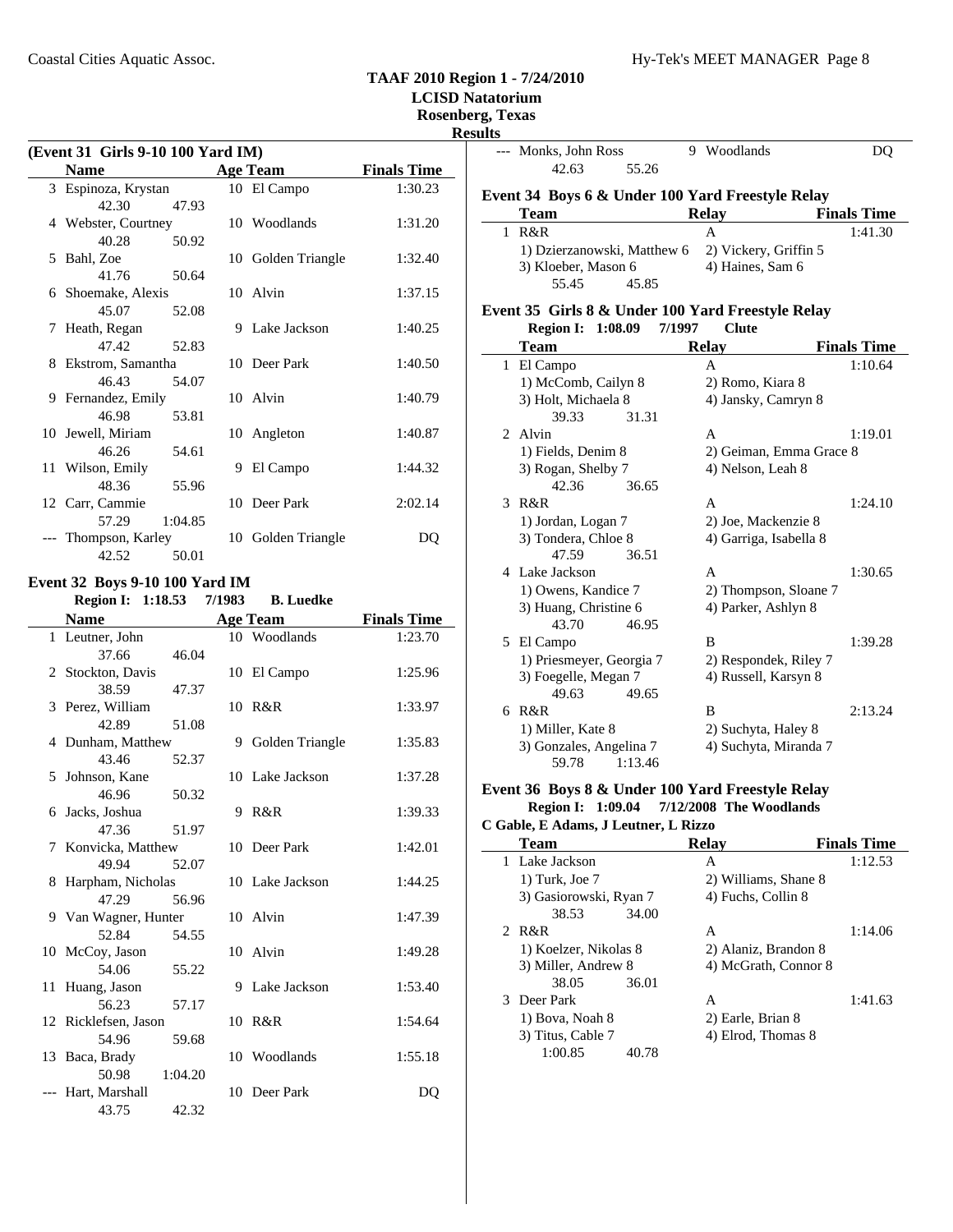#### **TAAF 2010 Region 1 - 7/24/2010 LCISD Natatorium**

**Rosenberg, Texas**

#### **Results**

#### **Event 37 Girls 9-10 100 Yard Freestyle Relay Region I:** 58.94 7/1999 Lake Jackson **Team Relay Finals Time** 1 Woodlands A 1:02.84 1) Bouthillette, Kaitelyn 10 2) Reynera, Caitlin 9 3) Cahill, Bailey 9 4) Copeland, Mikayla 10 31.28 31.56 2 El Campo A 1:03.18 1) Espinoza, Krystan 10 2) Slattery, Sydney 9 3) Thrash, Camille 9 4) Willis, Ivy 10 32.76 30.42 3 1:03.70 R&R A 1) Sugawara, Alissa 9 2) Parker, Katie 9 3) Parker, Kelsey 10 4) Dzierzanowski, Kathryn 10 32.85 30.85 4 Alvin **A** 1:04.18 1) Reimer, Alison 9 2) Burt, Camberon 10 3) Fernandez, Emily 10 4) Rogan, Lindsey 10 33.81 30.37 5 1:09.43 Lake Jackson A 1) Jimenez, Allison 10 2) Heath, Regan 9 3) Rumsey, Kimberlyn 10 4) Hubbard, Meagan 10 35.70 33.73 6 Bay City **A** 1:12.07 1) Morales, Mallory 9 2) Rodriguez, Kaitlyn 9 3) Sliva, Hannah 9 4) Attaway, Sarah 10 38.20 33.87 7 R&R B 1:17.01 1) Ross, Lillian 10 2) Armstrong, Katie 9 3) Kloeber, Hannah 10 4) Richards, Meredith 9 41.11 35.90 8 Lake Jackson B 1:21.31 1) Rumsey, Rebekah 9 2) Cantu, Malerie 9 3) Snell, Madison 9 4) Grey, Tara 10 43.60 37.71 --- Palacios A DO 1) Neimeyer, Chae L 10 2) Mazzeo, Kayla L 9 3) Grones, Bailey A 10 4) Cepak, Jessie D 10

#### **Event 38 Boys 9-10 100 Yard Freestyle Relay Region I: 58.17 Wharton 7/1997**

38.73 37.68

| Team                   | <b>Relay</b>            | <b>Finals Time</b> |
|------------------------|-------------------------|--------------------|
| 1 Lake Jackson         | A                       | 1:01.52            |
| 1) McKinney, Reed 10   | 2) Miller, Dalton 10    |                    |
| 3) Kuettel, Jack 10    | 4) Hight, Bradley 10    |                    |
| 31.71<br>29.81         |                         |                    |
| Wharton<br>2.          | A                       | 1:02.44            |
| 1) Cheatham, Zachary 9 | 2) Harbaugh, Joel 10    |                    |
| 3) Goudeau, Hunter 9   | 4) Alcalar, Christian 9 |                    |
| 28.68<br>33.76         |                         |                    |
| R&R<br>3               | A                       | 1:03.21            |
| 1) Koelzer, William 10 | 2) Jacks, Joshua 9      |                    |
| 3) Miller, Brayden 10  | 4) Zamora, Zach 10      |                    |
| 33.09<br>30.12         |                         |                    |
|                        |                         |                    |

|    | 4 Alvin                |       | A                             | 1:03.34 |  |
|----|------------------------|-------|-------------------------------|---------|--|
|    | 1) Schiller, Jerran 10 |       | 2) Geiman, Grant 9            |         |  |
|    | 3) Trigo, Tristan 10   |       | 4) Habernicht, Tristan 10     |         |  |
|    | 32.01                  | 31.33 |                               |         |  |
| 5. | Deer Park              |       | A                             | 1:07.55 |  |
|    | $1)$ Lyons, Drew $10$  |       | 2) Lewis, Jared 10            |         |  |
|    | 3) Titus, Wilder 10    |       | 4) Hart, Travis 9             |         |  |
|    | 34.55                  | 33.00 |                               |         |  |
|    | 6 Lake Jackson         |       | B                             | 1:09.94 |  |
|    | 1) Laurel, Benjamin 9  |       | 2) Brown, Kyle 10             |         |  |
|    | 3) Hight, Brayden 10   |       | 4) Johnson, Kane 10           |         |  |
|    | 35.55                  | 34.39 |                               |         |  |
|    | R&R                    |       | B                             | 1:10.89 |  |
|    | 1) Haines, Max 9       |       | 2) Dzierzanowski, Christopher |         |  |
|    | 3) Przybilla, Joey 10  |       | 4) Cook, Trent 9              |         |  |
|    | 36.56                  | 34.33 |                               |         |  |

#### **Event 39 Girls 11-12 200 Yard Medley Relay Region I: 2:12.18 7/2000 Lake Jackson K Yoder, S Wharmby, S Chamberlain, L Paul**

|    |                            | тойст, в типанию, в спанностани, в тайн |                       |                         |                    |  |  |
|----|----------------------------|-----------------------------------------|-----------------------|-------------------------|--------------------|--|--|
|    | Team                       |                                         | <b>Relay</b>          |                         | <b>Finals Time</b> |  |  |
| 1  | Lake Jackson               |                                         | A                     |                         | 2:12.06            |  |  |
|    | 1) Nguyen, Nicole 11       |                                         | 2) Kuettel, Molly 12  |                         |                    |  |  |
|    | 3) Robbins, Annie R 12     |                                         | 4) Neely, Taylor 12   |                         |                    |  |  |
|    | 35.13                      | 37.88                                   | 30.54                 | 28.51                   |                    |  |  |
|    | 2 R $&$ R                  |                                         | A                     |                         | 2:14.78            |  |  |
|    | 1) Sanchez, Alexandra 12   |                                         | 2) Schaatt, Jenna 12  |                         |                    |  |  |
|    | 3) Dixon, Rachel 12        |                                         | 4) Mangel, Shelbi 12  |                         |                    |  |  |
|    | 35.53                      | 40.47                                   | 33.29                 | 25.49                   |                    |  |  |
|    | 3 Wharton                  |                                         | A                     |                         | 2:21.67            |  |  |
|    | 1) Rodriguez, Valeria 11   |                                         |                       | 2) Billings, Rachel 12  |                    |  |  |
|    | 3) Hinze, Libby 12         |                                         |                       | 4) Samhouri, Mona 12    |                    |  |  |
|    | 40.77                      | 39.56                                   | 30.83                 | 30.51                   |                    |  |  |
|    | 4 Golden Triangle          |                                         | A                     |                         | 2:32.23            |  |  |
|    | 1) DeRouen, Makayla 11     |                                         | 2) Krall, Delaney 12  |                         |                    |  |  |
|    | 3) Coffin, Hollie 12       |                                         | 4) Tucker, Molly 11   |                         |                    |  |  |
|    | 42.52                      | 41.74                                   | 35.67                 | 32.30                   |                    |  |  |
| 5  | R&R                        |                                         | R                     |                         | 2:32.80            |  |  |
|    | 1) Ross, Melinda 12        |                                         | 2) Aprea, Olivia 11   |                         |                    |  |  |
|    | 3) Loser, Morgan 12        |                                         |                       | 4) Sugawara, Caitlin 11 |                    |  |  |
|    | 40.76                      | 42.01                                   | 36.74                 | 33.29                   |                    |  |  |
| 6. | West of Brazos             |                                         | A                     |                         | 2:49.05            |  |  |
|    | 1) Cooper, Cara N 12       |                                         | 2) Irvin, Alyssa M 12 |                         |                    |  |  |
|    | 3) McReynolds, Mary Cather |                                         | 4) Marsh, Caitlyn 12  |                         |                    |  |  |
|    | 44.86                      | 42.57                                   | 24.02                 | 57.60                   |                    |  |  |

#### **Event 40 Boys 11-12 200 Yard Medley Relay Region I: 1:55.02 7/12/2008 R&R Aquatics R Kempisty, S Mangel, C Garza, M Burditt**

| Rempisty, S Mangel, C Garza, M Burditt |       |                        |       |                    |  |  |  |
|----------------------------------------|-------|------------------------|-------|--------------------|--|--|--|
| <b>Team</b>                            |       | <b>Relay</b>           |       | <b>Finals Time</b> |  |  |  |
| Deer Park                              |       |                        |       | 2:19.45            |  |  |  |
| 1) Dodds, Chance 12                    |       | 2) Saxton, Dylan 11    |       |                    |  |  |  |
| 3) Lewis, David 12                     |       | 4) Chandler, Dillon 12 |       |                    |  |  |  |
| 37.89                                  | 40.51 | 29.65                  | 31.40 |                    |  |  |  |
|                                        |       |                        |       |                    |  |  |  |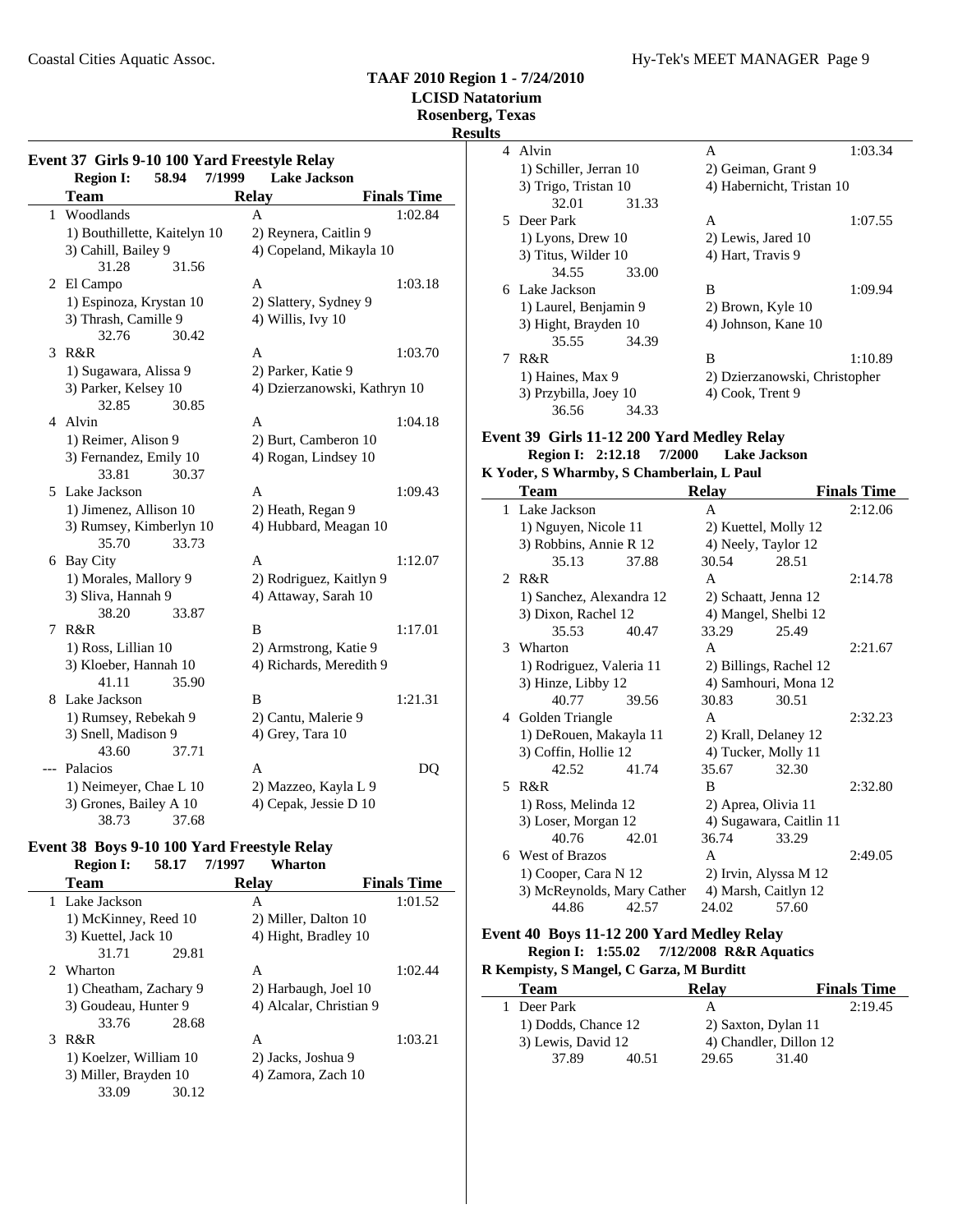### **TAAF 2010 Region 1 - 7/24/2010**

#### **LCISD Natatorium Rosenberg, Texas**

### **Results**

**(Event 40 Boys 11-12 200 Yard Medley Relay)**

|   | EVENT TO DOYS II-12 200 THE INTERN KEMY |       |                         |         |                    |
|---|-----------------------------------------|-------|-------------------------|---------|--------------------|
|   | Team                                    |       | <b>Relay</b>            |         | <b>Finals Time</b> |
|   | 2 Alvin                                 |       | A                       |         | 2:22.43            |
|   | 1) Hinds, Nathan 12                     |       | 2) Dornak, Jared 12     |         |                    |
|   | 3) Nelson, John 12                      |       | 4) Redman, Dalton 12    |         |                    |
|   | 36.24                                   | 15.87 | 24.41                   | 1:05.91 |                    |
|   | 3 Golden Triangle                       |       | A                       |         | 2:35.36            |
|   | 1) LeBlanc, Blake 12                    |       | 2) Dyess, Glen 11       |         |                    |
|   | 3) Odom, Rylan 11                       |       | 4) Yentzen, Reid 11     |         |                    |
|   | 42.55                                   | 43.55 | 36.11                   | 33.15   |                    |
| 4 | R&R                                     |       | A                       |         | 2:39.78            |
|   | 1) Tondera, Thompson 11                 |       | 2) Cook, Travis 12      |         |                    |
|   | 3) LeMaire, John Mills 12               |       | 4) Veazey, Garrett 11   |         |                    |
|   | 49.29                                   | 42.05 | 33.65                   | 34.79   |                    |
|   | 5 Lake Jackson                          |       | A                       |         | 2:48.77            |
|   | 1) Laurel, Joshua 11                    |       | 2) Bradshaw, Brandon 11 |         |                    |
|   | 3) Seymour, Alex 11                     |       | 4) Fuchs, Hayden 11     |         |                    |
|   | 48.81                                   | 48.62 | 37.91                   | 33.43   |                    |
|   |                                         |       |                         |         |                    |

#### **Event 41 Girls 13-14 200 Yard Medley Relay Region I:** 2:03.60 7/2002 Alvin

### **K Kelly, M Lostracco, L Nick, N Melenric**

|    | <b>Team</b>              |       | <b>Relay</b>     |                             | <b>Finals Time</b> |
|----|--------------------------|-------|------------------|-----------------------------|--------------------|
| 1  | R&R                      |       | A                |                             | 2:05.86            |
|    | 1) Przybilla, Hannah 14  |       |                  | 2) Haman, Taylor 14         |                    |
|    | 3) Taylor, Krysta 14     |       |                  | 4) Hartensteiner, Ashley 14 |                    |
|    | 32.70                    | 36.01 | 29.11            | 28.04                       |                    |
|    | 2 Golden Triangle        |       | A                |                             | 2:07.64            |
|    | 1) Perales, Paige 14     |       | 2) Hare, Tori 13 |                             |                    |
|    | 3) Walker, Shanna 14     |       |                  | 4) Hooper, Paige 13         |                    |
|    | 32.90                    | 35.85 | 31.27            | 27.62                       |                    |
| 3  | Lake Jackson             |       | A                |                             | 2:09.05            |
|    | 1) Bai, Carrie 13        |       |                  | 2) Strobel, Austin B 13     |                    |
|    | 3) Doughty, Madeline 14  |       |                  | 4) Grey, Savannah 13        |                    |
|    | 33.59                    | 37.22 | 29.29            | 28.95                       |                    |
|    | 4 R&R                    |       | B                |                             | 2:14.84            |
|    | 1) Cook, Taylor 14       |       |                  | 2) Janer, Jessica 14        |                    |
|    | 3) McGuane, Willow 14    |       |                  | 4) McGrath, Katy 13         |                    |
|    | 36.69                    | 37.44 | 31.49            | 29.22                       |                    |
| 5. | Alvin                    |       | A                |                             | 2:16.94            |
|    | 1) Richardson, Kailey 14 |       |                  | 2) Pannell, Morgan 13       |                    |
|    | 3) Flores, Kelsey 13     |       |                  | 4) Merchant, Kristen 14     |                    |
|    | 34.78                    | 39.64 | 33.25            | 29.27                       |                    |
|    | 6 Wharton                |       | A                |                             | 2:22.84            |
|    | 1) Hamlin, Madison 13    |       |                  | 2) Stolle, Sydney 13        |                    |
|    | 3) Casey, Amanda 13      |       |                  | 4) Cheatham, Maggie 13      |                    |
|    | 42.63                    | 35.81 | 33.33            | 31.07                       |                    |
| 7  | R&R                      |       | $\mathcal{C}$    |                             | 2:30.29            |
|    | 1) Cooper, Bailey 14     |       |                  | 2) Gaas, Emma 13            |                    |
|    | 3) Richards, Madison 13  |       |                  | 4) Veazey, Meaghan 13       |                    |
|    | 38.43                    | 39.26 | 40.07            | 32.53                       |                    |

#### **Event 42 Boys 13-14 200 Yard Medley Relay Region I: 1:58.27 7/14/2007** Wharton Tiger Sharks

#### **M Zahn, R Lee, T Knezek, T Lowe**

|   | <b>Team</b>              |       | <b>Relay</b>          |                         | <b>Finals Time</b> |
|---|--------------------------|-------|-----------------------|-------------------------|--------------------|
|   | 1 Alvin                  |       | A                     |                         | 1:53.25            |
|   | 1) Alderman, Grayson 14  |       | 2) Moore, Jacob 13    |                         |                    |
|   | 3) Wiley, Derek 14       |       | 4) Greer, Dyllan 14   |                         |                    |
|   | 30.66                    | 31.08 | 26.77                 | 24.74                   |                    |
|   | 2 Lake Jackson           |       | A                     |                         | 1:55.12            |
|   | 1) Seymour, Andy 14      |       | 2) Fattig, Shaun 14   |                         |                    |
|   | 3) Sheffield, Logan 14   |       | 4) Sterling, Wyatt 14 |                         |                    |
|   | 29.89                    | 34.46 | 24.16                 | 26.61                   |                    |
|   | 3 R&R                    |       | A                     |                         | 2:04.18            |
|   | 1) LeMaire, Chandler 14  |       | 2) Alaniz, Arnold 13  |                         |                    |
|   | 3) Garza, Christopher 14 |       | 4) Ross, Samuel 13    |                         |                    |
|   | 31.53                    | 34.73 | 31.29                 | 26.63                   |                    |
| 4 | R&R                      |       | B                     |                         | 2:20.75            |
|   | 1) Miller, Gabriel 14    |       | 2) Burditt, Mason 14  |                         |                    |
|   | 3) Langdon, Conner 14    |       |                       | 4) Treadwell, Justin 13 |                    |
|   | 37.08                    | 38.25 | 33.52                 | 31.90                   |                    |

#### **Event 43 Girls 15-17 200 Yard Medley Relay Region I: 1:56.77 7/10/2004 Richmond/Rosenberg Team**

### **C PHILLIPS, J ROTH, H D'Antoni, J Louvier**

| Team                    |       | <b>Relay</b>       |                          | <b>Finals Time</b> |
|-------------------------|-------|--------------------|--------------------------|--------------------|
| 1 Golden Triangle       |       | A                  |                          | 2:04.40            |
| 1) Castille, Laura 17   |       |                    | 2) Whitehead, Whitney 17 |                    |
| 3) Hooper, Amy 17       |       |                    | 4) Bommer, Kate 15       |                    |
| 31.69                   | 36.94 | 28.57              | 27.20                    |                    |
| 2 R&R                   |       | A                  |                          | 2:04.65            |
| 1) Fedderke, Aubrey 16  |       | 2) Gaas, Julia 16  |                          |                    |
| 3) Zamora, Courtney 17  |       |                    | 4) O'Hearn, Becca 15     |                    |
| 33.37                   | 35.22 | 29.73              | 26.33                    |                    |
| 3 South Belt            |       | A                  |                          | 2:45.73            |
| 1) Shafer, Kayla 16     |       |                    | 2) Graham, Erin 16       |                    |
| 3) Daniel, Shelby 16    |       | 4) Jones, Haley 15 |                          |                    |
| 41.51                   | 48.45 | 36.34              | 39.43                    |                    |
| --- R&R                 |       | B                  |                          | DO.                |
| 1) Porter, Kaitlin 17   |       |                    | 2) Dunstan, Brandy 16    |                    |
| 3) Rodriguez, Marisa 16 |       |                    | 4) Mayshack, Fallon 16   |                    |
| 33.78                   | 38.02 | 28.79              | 29.16                    |                    |

#### **Event 44 Boys 15-17 200 Yard Medley Relay Region I: 1:44.47 7/15/2006 R&R Aquatics**

#### **J Haver, E Busby, M Tomas, A Major**

| <b>Team</b>          |                      | <b>Relay</b> |                              | <b>Finals Time</b> |  |
|----------------------|----------------------|--------------|------------------------------|--------------------|--|
| 1 Golden Triangle    |                      | А            |                              | 1:45.26            |  |
|                      | 1) Qin, Peter 16     |              | 2) Stockmann, Matthew 15     |                    |  |
|                      | 3) Mouton, Justin 17 |              | 4) Stockmann, Christopher 16 |                    |  |
| 27.47                | 29.90                | 24.07        | 23.82                        |                    |  |
| 2 R&R                |                      | А            |                              | 1:50.13            |  |
| 1) Zhan, Lawrence 16 |                      |              | 2) Burditt, Clay 15          |                    |  |
| 3) Jacks, Jeremy 17  |                      |              | 4) Mangel, Andrew 17         |                    |  |
| 27.08                | 33.77                | 26.28        | 23.00                        |                    |  |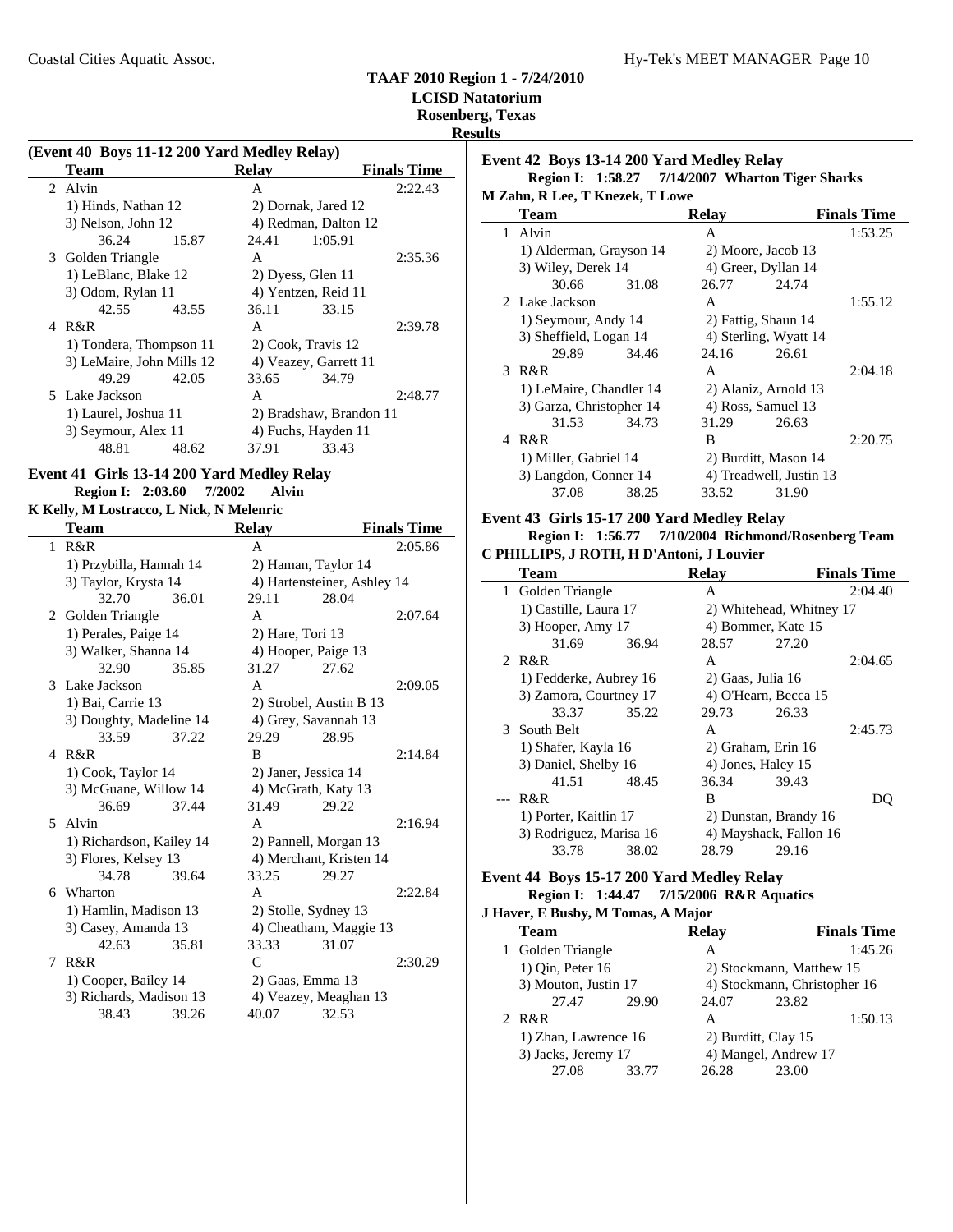#### **TAAF 2010 Region 1 - 7/24/2010 LCISD Natatorium**

12 Golden Triangle 1:15.85

**Rosenberg, Texas**

**Results** 6 Bommer, Ben

|    | (Event 44 Boys 15-17 200 Yard Medley Relay) |       |          |                        |                    |
|----|---------------------------------------------|-------|----------|------------------------|--------------------|
|    | <b>Team</b>                                 |       |          | <b>Relay</b>           | <b>Finals Time</b> |
|    | 3 R&R                                       |       |          | B                      | 2:12.10            |
|    | 1) Marcuccio, Evan 16                       |       |          | 2) Friedrichs, Kyle 16 |                    |
|    | 3) Treadwell, Tyler 15                      |       |          | 4) Sterling, Kaleb 17  |                    |
|    | 35.08                                       | 35.82 |          | 28.74<br>32.46         |                    |
|    | Event 45 Girls 11-12 100 Yard Freestyle     |       |          |                        |                    |
|    | <b>Region I:</b>                            | 58.67 | 7/1996   | <b>Jessica Lovorn</b>  |                    |
|    | <b>Name</b>                                 |       |          | <b>Age Team</b>        | <b>Finals Time</b> |
|    | 1 Kuettel, Molly                            |       |          | 12 Lake Jackson        | 1:03.35            |
|    | 30.01                                       | 33.34 |          |                        |                    |
|    | 2 Neely, Taylor                             |       |          | 12 Lake Jackson        | 1:05.16            |
|    | 30.51                                       | 34.65 |          |                        |                    |
|    | 3 Rosenstrauch, Nicole                      |       |          | 12 Woodlands           | 1:06.95            |
|    | 32.88                                       | 34.07 |          |                        |                    |
|    | 4 Sanchez, Alexandra                        |       |          | 12 R&R                 | 1:07.37            |
|    | 31.68                                       | 35.69 |          |                        |                    |
|    | 5 Billings, Rachel                          |       | 12       | Wharton                | 1:08.03            |
|    | 32.08                                       | 35.95 |          |                        |                    |
|    | 6 O'Donel, Lauren                           |       |          | 12 Deer Park           | 1:08.66            |
|    | 33.05                                       | 35.61 |          |                        |                    |
|    | 7 Loser, Morgan                             |       |          | 12 R&R                 | 1:09.41            |
|    | 33.54<br>8 Coffin, Hollie                   | 35.87 |          | 12 Golden Triangle     | 1:10.82            |
|    | 33.42                                       | 37.40 |          |                        |                    |
| 9  | Condry, Brittany                            |       |          | 12 Bay City            | 1:12.75            |
|    | 33.38                                       | 39.37 |          |                        |                    |
|    | 10 Coale, Cheyenne                          |       | 11       | Angleton               | 1:14.11            |
|    | 34.64                                       | 39.47 |          |                        |                    |
| 11 | Copenhaver, Jessica                         |       | 11       | Freeport               | 1:15.32            |
|    | 36.25                                       | 39.07 |          |                        |                    |
|    | 12 Arias, Tyra                              |       |          | 12 Alvin               | 1:15.85            |
|    | 35.63                                       | 40.22 |          |                        |                    |
|    | 13 Marsh, Caitlyn                           |       |          | 12 West of Brazos      | 1:17.73            |
|    | 37.77                                       | 39.96 |          |                        |                    |
|    | 14 Odom, Hannah                             |       |          | 11 Golden Triangle     | 1:18.54            |
|    | 34.81                                       | 43.73 |          |                        |                    |
|    | 15 Gavender, Marissa                        |       |          | 11 Bay City            | 1:19.80            |
|    | 36.56 43.24                                 |       |          |                        |                    |
|    | --- Nava, Jill                              |       |          | 11 El Campo            | DQ                 |
|    | 31.30                                       | 35.56 |          |                        |                    |
|    | Event 46 Boys 11-12 100 Yard Freestyle      |       |          |                        |                    |
|    | <b>Region I:</b>                            | 56.28 | 7/9/2005 | <b>Cody Armstrong</b>  |                    |
|    | <b>Name</b>                                 |       |          | <b>Age Team</b>        | <b>Finals Time</b> |
| 1  | Kacko, Jordan                               |       |          | 12 Bay City            | 57.47              |
|    | 27.25                                       | 30.22 |          |                        |                    |

2 Herdejurgen, Jack 11 Woodlands 1:06.74

3 McComb, Micah 11 El Campo 1:07.00

4 Odom, Rylan 11 Golden Triangle 1:14.68

| 30.47                      | 35.14 |                    |              |
|----------------------------|-------|--------------------|--------------|
| 7 McGrath, Katy            |       | 13 R&R             | 1            |
| 31.11                      | 35.02 |                    |              |
| 8 Miller, Maddie           |       | 13 Woodlands       | 1            |
| 32.37                      | 35.63 |                    |              |
| 9 Bleskin, Kelsee          |       | 14 Golden Triangle | 1            |
| 32.57                      | 35.52 |                    |              |
| 10 Shoemake, Ashley        |       | 14 Alvin           | $\mathbf{1}$ |
| 33.51                      | 35.71 |                    |              |
| 11 Nguyen, Pascale         |       | 13 Woodlands       | 1            |
| 33.09                      | 37.44 |                    |              |
| 12 Gorka, Katie            |       | 13 R&R             | 1            |
| 33.87                      | 37.06 |                    |              |
| 13 Cheatham, Maggie        |       | 13 Wharton         | 1            |
| 33.62                      | 37.80 |                    |              |
| 14 Elrod, Sierra           |       | 13 Angleton        | $\mathbf{1}$ |
| 33.32                      | 38.55 |                    |              |
| 15 McReynolds, Claire L    |       | 13 West of Brazos  | 1            |
| 34.85                      | 39.43 |                    |              |
| 16 Anderson, Destiny       |       | 14 Texas City      | 1            |
| 35.64                      | 41.12 |                    |              |
| $E = 100$ $E = 121100$ $E$ |       | $\blacksquare$     |              |

#### **Event 48 Boys 13-14 100 Yard Freestyle**

25.67 29.24

| <b>Region I:</b>  | 50.56 | 7/14/2007 Cody Armstrong |                    |
|-------------------|-------|--------------------------|--------------------|
| <b>Name</b>       |       | Age Team                 | <b>Finals Time</b> |
| 1 Campbell, Logan |       | 14 Deer Park             | 54.91              |

35.69 38.99 5 1:15.65 Aralkin, Valentin 12 Woodlands 35.76 39.89

32.22 34.52

30.97 36.03

|   | 7 Casanova, Austin    |       | 12 R&R          | 1:18.77 |
|---|-----------------------|-------|-----------------|---------|
|   | 36.57                 | 42.20 |                 |         |
| 8 | Gray, Aaron           |       | 11 Freeport     | 1:20.47 |
|   | 37.40                 | 43.07 |                 |         |
| 9 | Battle, Hunter        |       | 12 Texas City   | 1:20.92 |
|   | 37.19                 | 43.73 |                 |         |
|   | 10 Bradshaw, Brandon  |       | 11 Lake Jackson | 1:22.67 |
|   | 38.90                 | 43.77 |                 |         |
|   | 11 Vardeman, Zachary  |       | 12 Lake Jackson | 1:30.19 |
|   | 43.20                 | 46.99 |                 |         |
|   | 12 Sheffield, Cameron |       | 11 Lake Jackson | 1:44.05 |

### 48.28 55.77

35.85 40.00

### **Event 47 Girls 13-14 100 Yard Freestyle**

|    | 7/12/2008 Crystal Czerniak<br><b>Region I:</b><br>57.97 |       |    |                    |                    |  |
|----|---------------------------------------------------------|-------|----|--------------------|--------------------|--|
|    | <b>Name</b>                                             |       |    | <b>Age Team</b>    | <b>Finals Time</b> |  |
|    | 1 Anderson, Kendall                                     |       |    | 13 Woodlands       | 58.93              |  |
|    | 28.16                                                   | 30.77 |    |                    |                    |  |
|    | 2 Frawley, Rachael                                      |       |    | 14 Bay City        | 1:00.80            |  |
|    | 28.62                                                   | 32.18 |    |                    |                    |  |
|    | 3 Bai, Carrie                                           |       |    | 13 Lake Jackson    | 1:03.03            |  |
|    | 29.98                                                   | 33.05 |    |                    |                    |  |
|    | 4 Manley, Brittany                                      |       |    | 14 Freeport        | 1:05.18            |  |
|    | 30.85                                                   | 34.33 |    |                    |                    |  |
|    | 5 Soda, Toluse                                          |       |    | 14 R&R             | 1:05.22            |  |
|    | 31.86                                                   | 33.36 |    |                    |                    |  |
|    | 6 Perez, Catalina                                       |       |    | 13 Lake Jackson    | 1:05.61            |  |
|    | 30.47                                                   | 35.14 |    |                    |                    |  |
| 7  | McGrath, Katy                                           |       | 13 | R&R                | 1:06.13            |  |
|    | 31.11                                                   | 35.02 |    |                    |                    |  |
|    | 8 Miller, Maddie                                        |       |    | 13 Woodlands       | 1:08.00            |  |
|    | 32.37                                                   | 35.63 |    |                    |                    |  |
|    | 9 Bleskin, Kelsee                                       |       |    | 14 Golden Triangle | 1:08.09            |  |
|    | 32.57                                                   | 35.52 |    |                    |                    |  |
|    | 10 Shoemake, Ashley                                     |       |    | 14 Alvin           | 1:09.22            |  |
|    | 33.51                                                   | 35.71 |    | 13 Woodlands       |                    |  |
| 11 | Nguyen, Pascale                                         |       |    |                    | 1:10.53            |  |
|    | 33.09                                                   | 37.44 |    | 13 R&R             | 1:10.93            |  |
|    | 12 Gorka, Katie<br>33.87                                | 37.06 |    |                    |                    |  |
|    | 13 Cheatham, Maggie                                     |       |    | 13 Wharton         | 1:11.42            |  |
|    | 33.62                                                   | 37.80 |    |                    |                    |  |
|    | 14 Elrod, Sierra                                        |       | 13 | Angleton           | 1:11.87            |  |
|    | 33.32                                                   | 38.55 |    |                    |                    |  |
|    | 15 McReynolds, Claire L                                 |       |    | 13 West of Brazos  | 1:14.28            |  |
|    | 34.85                                                   | 39.43 |    |                    |                    |  |
|    | 16 Anderson, Destiny                                    |       |    | 14 Texas City      | 1:16.76            |  |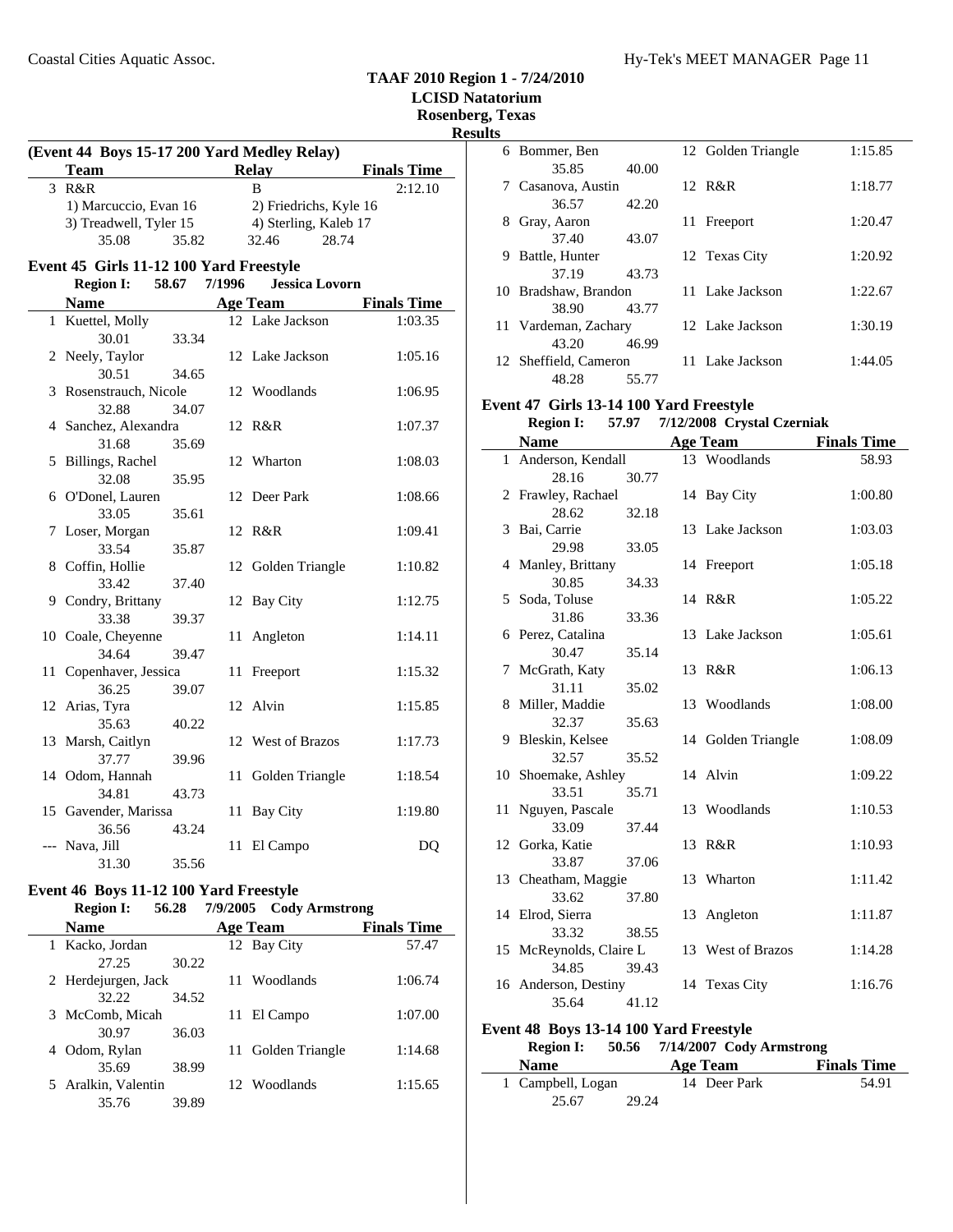33.56

### **TAAF 2010 Region 1 - 7/24/2010 LCISD Natatorium**

17 El Campo 1:00.24

15 Deer Park 1:01.12

15 Bay City 1:02.10

## **Rosenberg, Texas Results**

|                                          |       |                    |                    | Results |                            |             |
|------------------------------------------|-------|--------------------|--------------------|---------|----------------------------|-------------|
| (Event 48 Boys 13-14 100 Yard Freestyle) |       |                    |                    |         | 7 Nava, Blythe             |             |
| <b>Name</b>                              |       | <b>Age Team</b>    | <b>Finals Time</b> |         | 28.05                      | 32.19       |
| 2 Martin, Colton                         |       | 14 El Campo        | 56.48              |         | 8 O'Donel, Katelyn         |             |
| 26.53                                    | 29.95 |                    |                    |         | 29.45                      | 31.67       |
| 3 Mohle, Brandon                         |       | 14 Deer Park       | 56.78              |         | 9 Attaway, Meagan          |             |
| 27.60                                    | 29.18 |                    |                    |         | 29.35                      | 32.75       |
| 4 O'Sullivan, Timothy                    |       | 14 Alvin           | 57.24              |         | 10 Diephouse, Gabrielle    |             |
| 27.88                                    | 29.36 |                    |                    |         | 29.71                      | 32.75       |
| 5 Heg, Michael                           |       | 13 Woodlands       | 58.25              |         | 11 Lander, Lauren          |             |
| 27.79                                    | 30.46 |                    |                    |         | 30.47                      | 34.76       |
| 6 Sterling, Wyatt                        |       | 14 Lake Jackson    | 59.31              |         | 12 Segueda, Brittanie      |             |
| 28.57                                    | 30.74 |                    |                    |         | 30.18                      | 35.11       |
| 7 Bradshaw, Dylan                        |       | 13 Lake Jackson    | 59.98              |         | 13 Rosenstrauch, Kayla     |             |
| 28.48                                    | 31.50 |                    |                    |         | 32.00                      | 36.75       |
| 8 Ross, Samuel                           |       | 13 R&R             | 1:00.95            |         | 14 Brown, Cassey           |             |
| 28.67                                    | 32.28 |                    |                    |         | 33.17                      | 36.13       |
| 9 Gonzales, John                         |       | 13 Freeport        | 1:02.02            |         | 15 Kurtz, Madalyn          |             |
| 28.76                                    | 33.26 |                    |                    |         | 32.98                      | 37.48       |
| 10 Jensen, Cory                          |       | 14 Alvin           | 1:02.48            |         | 16 Bruno, Trudie           |             |
| 30.10                                    | 32.38 |                    |                    |         | 33.72                      | 37.99       |
| 11 Langdon, Conner                       |       | 14 R&R             | 1:02.83            |         | 17 LeDoux, Abbi            |             |
| 30.12                                    | 32.71 |                    |                    |         | 36.86                      | 39.79       |
| 12 White, Justin                         |       | 13 Golden Triangle | 1:03.47            |         | 18 Graham, Erin            |             |
| 30.42                                    | 33.05 |                    |                    |         | 38.23                      | 39.57       |
| 13 Burditt, Mason                        |       | 14 R&R             | 1:03.61            |         | Event 50 Boys 15-17 100 Ya |             |
| 30.01                                    | 33.60 |                    |                    |         | <b>Region I:</b>           | 47.75<br>7/ |
| 14 Roddy, Coby                           |       | 13 Golden Triangle | 1:05.33            |         | <b>Name</b>                |             |
| 15 Romero, Roman                         |       | 14 Deer Park       | 1:05.40            |         | 1 Armstrong, Cody          |             |
| 30.78                                    | 34.62 |                    |                    |         | 22.71                      | 25.55       |
| 16 McBride, Colt                         |       | 14 Alvin           | 1:07.11            |         | 2 Stockmann, Christopher   |             |
| 31.41                                    | 35.70 |                    |                    |         | 24.67                      | 26.34       |
| 17 Martinez, George                      |       | 14 Alvin           | 1:09.89            |         | 3 Mangel, Andrew           |             |
| 33.46                                    | 36.43 |                    |                    |         | 24.35                      | 26.77       |
| 18 Gray, Ethan                           |       | 13 Freeport        | 1:10.34            |         | 4 Qin, Peter               |             |
| 33.56                                    | 36.78 |                    |                    |         |                            |             |

| 10 Diephouse, Gabrielle |       | 16 Lake Jackson    | 1:02.46 |
|-------------------------|-------|--------------------|---------|
| 29.71                   | 32.75 |                    |         |
| 11 Lander, Lauren       |       | 15 Lake Jackson    | 1:05.23 |
| 30.47                   | 34.76 |                    |         |
| 12 Segueda, Brittanie   |       | 15 Freeport        | 1:05.29 |
| 30.18                   | 35.11 |                    |         |
| 13 Rosenstrauch, Kayla  |       | 15 Woodlands       | 1:08.75 |
| 32.00                   | 36.75 |                    |         |
| 14 Brown, Cassey        |       | 17 Golden Triangle | 1:09.30 |
| 33.17                   | 36.13 |                    |         |
| 15 Kurtz, Madalyn       |       | 16 Alvin           | 1:10.46 |
| 32.98                   | 37.48 |                    |         |
| 16 Bruno, Trudie        |       | 17 R&R             | 1:11.71 |
| 33.72                   | 37.99 |                    |         |
| 17 LeDoux, Abbi         |       | 15 Golden Triangle | 1:16.65 |
| 36.86                   | 39.79 |                    |         |
| 18 Graham, Erin         |       | 16 South Belt      | 1:17.80 |
| 38.23                   | 39.57 |                    |         |

#### **Exercise 5**

| <b>Name</b>              |       | <b>Age Team</b>    | <b>Finals Time</b> |
|--------------------------|-------|--------------------|--------------------|
| 1 Armstrong, Cody        |       | 17 Lake Jackson    | 48.26              |
| 22.71                    | 25.55 |                    |                    |
| 2 Stockmann, Christopher |       | 16 Golden Triangle | 51.01              |
| 24.67                    | 26.34 |                    |                    |
| 3 Mangel, Andrew         |       | 17 R&R             | 51.12              |
| 24.35                    | 26.77 |                    |                    |
| 4 Qin, Peter             |       | 16 Golden Triangle | 51.88              |
| 24.76                    | 27.12 |                    |                    |
| 5 Easley, Justin         |       | 15 Alvin           | 53.74              |
| 25.48                    | 28.26 |                    |                    |
| 6 White, Derek           |       | 16 Golden Triangle | 55.09              |
| 26.33                    | 28.76 |                    |                    |
| 7 Minard, Brandon        |       | 17 Alvin           | 56.38              |
| 26.16                    | 30.22 |                    |                    |
| 8 Smith, Robert          |       | 16 Deer Park       | 56.51              |
| 27.55                    | 28.96 |                    |                    |
| 9 Seale, John Phillip    |       | 16 South Belt      | 56.75              |
| 26.44                    | 30.31 |                    |                    |
| 10 Edwards, Matt         |       | 17 Lake Jackson    | 56.77              |
| 25.52                    | 31.25 |                    |                    |
| 11 Treadwell, Tyler      |       | 15 R&R             | 56.99              |
| 12 McMahon, Ryan         |       | 15 Deer Park       | 57.32              |
| 27.03                    | 30.29 |                    |                    |
| 13 Friedrichs, Kyle      |       | 16 R&R             | 59.29              |
| 27.86                    | 31.43 |                    |                    |
| 14 Newmann, Stephen      |       | 15 Golden Triangle | 1:04.88            |
| 31.36                    | 33.52 |                    |                    |

#### **Event 49 Girls 15-17 100 Yard Freestyle Region I: 52.56 Skylar Smith 7/12/2008**

36.13 40.33

36.13 43.67

|   | <b>Name</b>         |       | <b>Age Team</b> | <b>Finals Time</b> |
|---|---------------------|-------|-----------------|--------------------|
|   | 1 Lisewsky, Racheal |       | 15 Deer Park    | 58.49              |
|   | 28.36               | 30.13 |                 |                    |
| 2 | Gaas, Julia         |       | 16 R&R          | 58.76              |
|   | 28.08               | 30.68 |                 |                    |
| 3 | O'Hearn, Becca      |       | 15 R&R          | 58.78              |
|   | 29.00               | 29.78 |                 |                    |
|   | 4 Wall, Shelby      |       | 16 Angleton     | 59.15              |
|   | 27.80               | 31.35 |                 |                    |
|   | 5 Saxton, Courtney  |       | 15 Deer Park    | 59.40              |
|   | 28.33               | 31.07 |                 |                    |
| 6 | Vesling, Ava        |       | 17 Lake Jackson | 1:00.22            |
|   | 28.61               | 31.61 |                 |                    |

19 Macik, Justin 13 Angleton 1:16.46

20 Ratliff, TroDon 13 R&R 1:19.80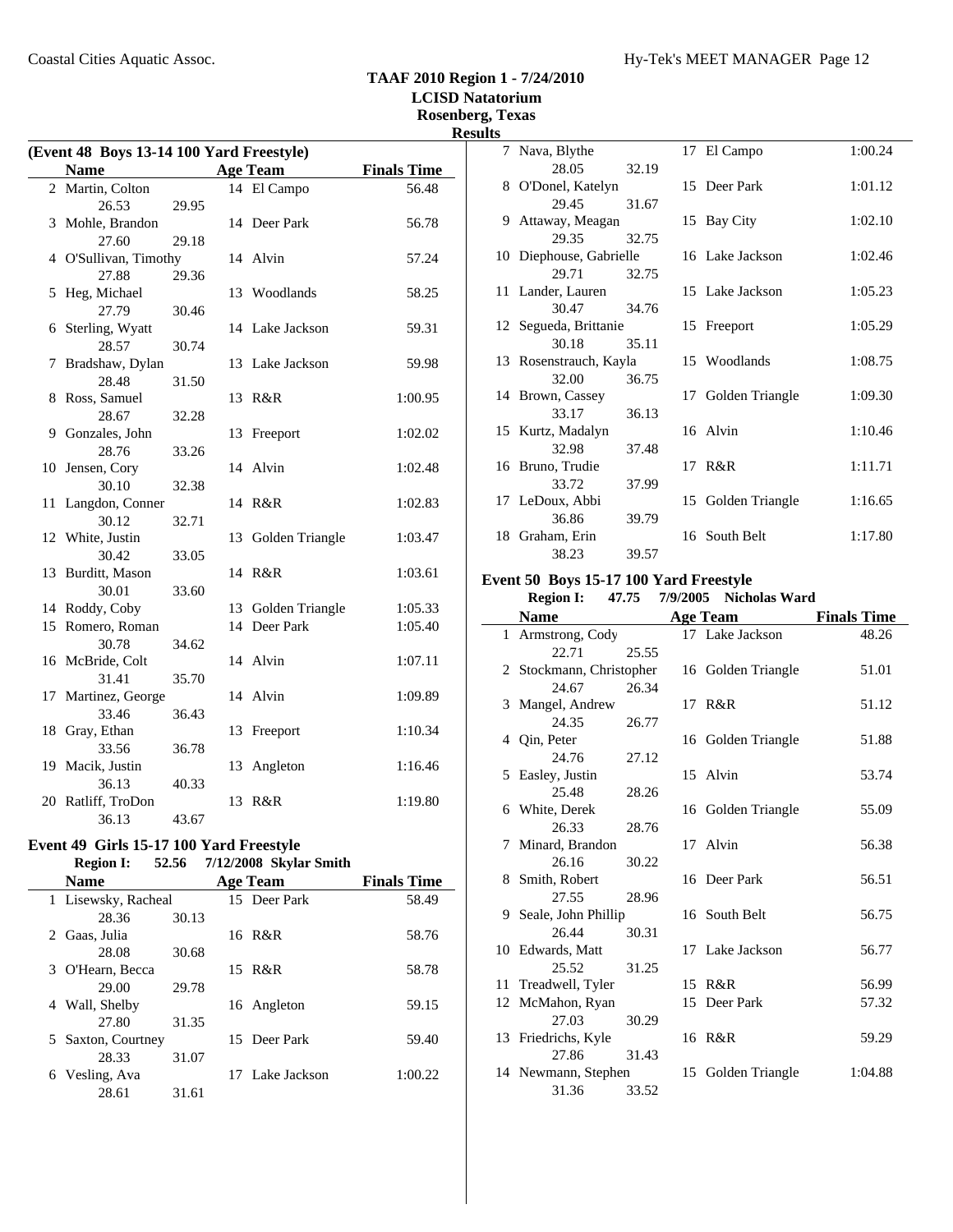#### Coastal Cities Aquatic Assoc. The Coastal Cities Aquatic Assoc. The Coastal Cities Aquatic Assoc.

#### **TAAF 2010 Region 1 - 7/24/2010 LCISD Natatorium Rosenberg, Texas**

**Results**

| (Event 50 Boys 15-17 100 Yard Freestyle) |                 |                    |  |  |  |  |
|------------------------------------------|-----------------|--------------------|--|--|--|--|
| <b>Name</b>                              | <b>Age Team</b> | <b>Finals Time</b> |  |  |  |  |
| 15 Abramovitch, Jared                    | 16 Alvin        | 1:16.85            |  |  |  |  |
| 34.98<br>41.87                           |                 |                    |  |  |  |  |
| 16 Thompson, Darnell                     | 16 South Belt   | 1:17.39            |  |  |  |  |
| 33.26<br>44.13                           |                 |                    |  |  |  |  |

#### **Event 51 Girls 11-12 50 Yard Backstroke**

|              | <b>Region I:</b>        | 31.15 | 7/1996 | <b>Jessica Lovorn</b> |                    |
|--------------|-------------------------|-------|--------|-----------------------|--------------------|
|              | <b>Name</b>             |       |        | <b>Age Team</b>       | <b>Finals Time</b> |
| $\mathbf{1}$ | Montanari, Maret        |       | 12     | Golden Triangle       | 32.78              |
|              | 2 Mohle, Brittni        |       | 12     | Deer Park             | 34.31              |
|              | 3 Nguyen, Nicole        |       |        | 11 Lake Jackson       | 34.72              |
|              | 4 Owens, Kendall        |       |        | 12 Lake Jackson       | 36.81              |
|              | 5 House, Courtney       |       |        | 12 Deer Park          | 37.08              |
|              | 6 Grey, Taylor          |       |        | 12 Deer Park          | 37.11              |
| 7            | Coale, Cheyenne         |       |        | 11 Angleton           | 37.27              |
| 8            | May, Kendra             |       |        | 12 Deer Park          | 37.40              |
| 9            | Bouthillette, Alexandra |       |        | 12 Woodlands          | 37.80              |
| 10           | Carlson, Sydney         |       |        | 12 Woodlands          | 38.29              |
| 11           | Orsak, Mehgan           |       |        | 11 Bay City           | 38.76              |
|              | 12 Copenhaver, Jessica  |       | 11 -   | Freeport              | 39.09              |
| 13           | Saavedra, Julia         |       |        | 12 Deer Park          | 39.11              |
|              | 14 Willis, Malia        |       |        | 12 El Campo           | 39.28              |
| 15           | Ryland, Kayla           |       | 11     | Deer Park             | 39.35              |
|              | 16 Van Dorn, Amanda     |       |        | 12 Freeport           | 39.94              |
| 17           | Ordoyne, Josie          |       | 12     | Golden Triangle       | 40.29              |
| 18           | Bay, Kristen            |       | 11     | Deer Park             | 40.97              |
| 19           | White, Rebecca          |       | 11     | Golden Triangle       | 41.27              |
| 20           | Rodriguez, Valeria      |       | 11     | Wharton               | 41.65              |
| 21           | Reis, Jadyn             |       |        | 11 La Porte           | 42.18              |
|              | 22 Casey, Britney       |       | 11     | Wharton               | 42.25              |
| 23           | Langdon, Shelby         |       | 12     | R&R                   | 42.28              |
|              | 24 Suter, Rhiannon      |       | 11     | R&R                   | 42.84              |
|              | 25 Dunn, Juliana        |       | 12     | South Belt            | 42.89              |
|              | 26 Wilson, Elizabeth    |       | 11 -   | El Campo              | 44.04              |
|              | 27 Odom, Hannah         |       | 11     | Golden Triangle       | 44.09              |
|              | 28 Tucker, Molly        |       | 11     | Golden Triangle       | 44.83              |
| 29           | Sugawara, Caitlin       |       | 11     | R&R                   | 45.16              |
|              | 30 DeRouen, Makayla     |       | 11     | Golden Triangle       | 47.66              |
| 31           | Rumsey, Lyssa           |       |        | 11 Lake Jackson       | 49.15              |
|              | 32 Frankum, Karley E    |       |        | 11 West of Brazos     | 50.05              |
|              | 33 Hernandez, Victoria  |       | 11     | <b>Texas City</b>     | 1:05.72            |
|              | --- Clark, Rebekah      |       | 11     | Alvin                 | DQ                 |
|              | --- Medack, Shannon     |       |        | 12 Deer Park          | DQ                 |
|              | --- Hudson, Katlynn     |       | 12     | Angleton              | DQ                 |

### **Event 52 Boys 11-12 50 Yard Backstroke**<br>**Region I:** 31.73 7/1999 Byan B

| 31.73<br><b>Region I:</b> | 7/1999<br><b>Ryan Barcot</b> |                    |
|---------------------------|------------------------------|--------------------|
| <b>Name</b>               | <b>Age Team</b>              | <b>Finals Time</b> |
| 1 Green, Casey            | 11 El Campo                  | 34.36              |
| 2 Hinds, Nathan           | 12 Alvin                     | 34.45              |
| 3 McComb, Micah           | 11 El Campo                  | 36.17              |
| 4 Gaas, Mathew            | 11 R&R                       | 36.49              |
| 5 Dodds, Chance           | 12 Deer Park                 | 37.70              |
| 6 Odom, Rylan             | 11 Golden Triangle           | 40.43              |

|    | 7 Bommer, Ben          |    | 12 Golden Triangle | 41.13 |
|----|------------------------|----|--------------------|-------|
| 8  | LeBlanc, Blake         |    | 12 Golden Triangle | 41.92 |
| 9  | Gaas, Samuel           | 11 | R&R                | 42.27 |
| 10 | Coulter, Christian M   |    | 12 West of Brazos  | 45.69 |
| 11 | Patterson, Ralley      |    | 12 Alvin           | 45.84 |
|    | 12 Alexander, Connor   |    | 11 Golden Triangle | 46.22 |
| 13 | Gray, Aaron            | 11 | Freeport           | 46.96 |
|    | 14 Battle, Hunter      |    | 12 Texas City      | 47.28 |
|    | 15 Youngblood, Mason   |    | 12 Golden Triangle | 48.18 |
|    | 16 Bova, Benjamin      |    | 12 Deer Park       | 48.31 |
|    | 17 Richards, Evan      | 11 | R&R                | 50.24 |
|    | 18 Laurel, Joshua      |    | 11 Lake Jackson    | 51.82 |
|    | 19 Wolfe, Kaleb        | 11 | Bay City           | 52.27 |
|    | 20 Vardeman, Zachary   |    | 12 Lake Jackson    | 53.66 |
| 21 | Potter, Adam           |    | 11 Golden Triangle | 53.89 |
|    | 22 Casanova, Austin    |    | 12 R&R             | 55.74 |
| 23 | Sheffield, Cameron     |    | 11 Lake Jackson    | 57.48 |
|    | 24 Lindley, Jonathan D | 11 | Palacios           | 59.88 |
|    |                        |    |                    |       |

#### **Event 53 Girls 13-14 50 Yard Backstroke**

|    | <b>Region I:</b><br>29.88 | 7/1995 | S. Salinas      |                    |
|----|---------------------------|--------|-----------------|--------------------|
|    | Name                      |        | <b>Age Team</b> | <b>Finals Time</b> |
| 1  | Wilkins, Kari             |        | 14 El Campo     | 29.61              |
| 2  | Perales, Paige            | 14     | Golden Triangle | 33.93              |
| 3  | Richardson, Kailey        | 14     | Alvin           | 34.74              |
| 4  | Schaefer, Cierra          | 14     | Lake Jackson    | 35.88              |
| 5  | Wilson, Erin              | 13     | South Belt      | 36.41              |
| 6  | Griffin, Georgi           | 13     | Deer Park       | 36.54              |
| 7  | Cook, Taylor              | 14     | R&R             | 37.04              |
| 8  | Casey, Amanda             | 13     | Wharton         | 37.29              |
| 9  | Elrod, Sierra             | 13     | Angleton        | 38.02              |
| 10 | Cooper, Bailey            | 14     | R&R             | 38.09              |
| 11 | Tamayo, Alisa             | 13     | Deer Park       | 41.09              |
| 12 | Gorka, Katie              | 13     | R&R             | 41.21              |
| 13 | Buentello, Brooke         | 14     | Angleton        | 41.48              |
| 14 | Casteel, Ivy              | 14     | Golden Triangle | 42.09              |
| 15 | Hamlin, Madison           | 13     | Wharton         | 43.70              |
| 16 | Treadwell, Jasmyn         | 13     | R&R             | 44.35              |
| 17 | Richards, Madison         | 13     | R&R             | 45.01              |
| 18 | Sanchez, Aletha           | 13     | South Belt      | 47.47              |
| 19 | Sophia, Ashley            | 13     | West of Brazos  | 48.22              |
| 20 | King, Kenedie             | 14     | Golden Triangle | 48.65              |
| 21 | Sheppard, Savannah        | 14     | Golden Triangle | 48.89              |
| 22 | Gooden, Ariel             | 13     | Golden Triangle | 53.42              |
|    | 23 Means, MyRanda         | 13     | Freeport        | 1:07.16            |

#### **Event 54 Boys 13-14 50 Yard Backstroke**

| 28.83<br><b>Region I:</b> | 7/11/2009 Eddie Scott |                    |
|---------------------------|-----------------------|--------------------|
| <b>Name</b>               | <b>Age Team</b>       | <b>Finals Time</b> |
| 1 Campbell, Logan         | 14 Deer Park          | 29.44              |
| 2 Fussell, Will           | 14 Deer Park          | 29.97              |
| 3 Nojek, Alastair         | 13 Woodlands          | 31.10              |
| 4 Alderman, Grayson       | 14 Alvin              | 31.76              |
| 5 Mohle, Brandon          | 14 Deer Park          | 32.11              |
| 6 Morse, Ryan             | 14 Woodlands          | 33.64              |
| 7 White, Justin           | 13 Golden Triangle    | 34.59              |
|                           |                       |                    |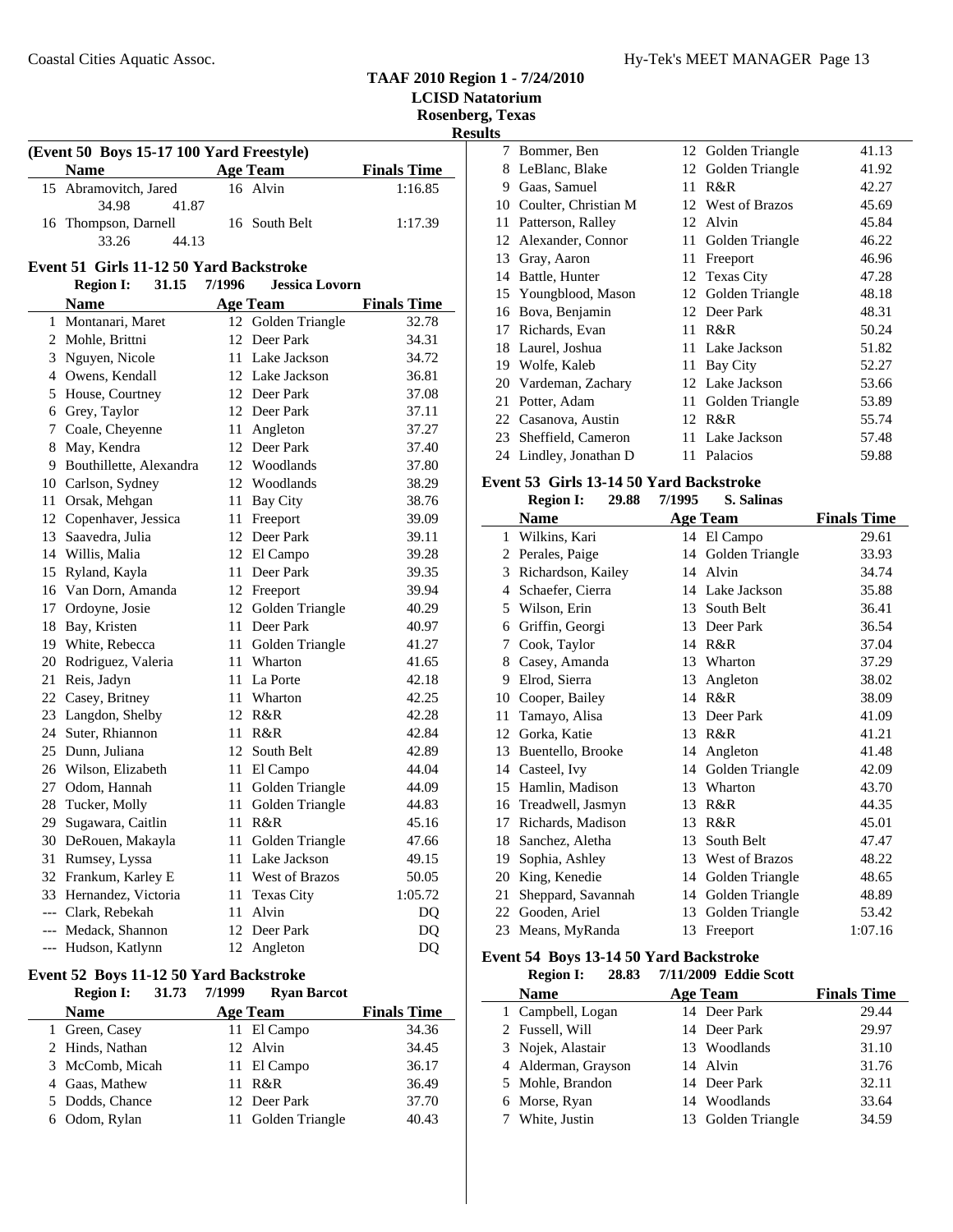| (Event 54 Boys 13-14 50 Yard Backstroke) |                                         |    |                          |                    |  |
|------------------------------------------|-----------------------------------------|----|--------------------------|--------------------|--|
|                                          | <b>Name</b>                             |    | <b>Age Team</b>          | <b>Finals Time</b> |  |
|                                          | 8 Kempisty, Ryan                        |    | 14 R&R                   | 34.71              |  |
|                                          | 9 Parish, Tyler                         |    | 14 Texas City            | 36.52              |  |
|                                          | 10 Turner, Kyle                         |    | 13 Golden Triangle       | 42.99              |  |
|                                          | 11 Richards, Andrew                     |    | 13 R&R                   | 45.28              |  |
|                                          | 12 Tadmor, Danny                        |    | 13 Golden Triangle       | 53.60              |  |
|                                          | Event 55 Girls 15-17 50 Yard Backstroke |    |                          |                    |  |
|                                          | 28.74<br><b>Region I:</b>               |    | 7/12/2003 Kristine Kelly |                    |  |
|                                          | <b>Name</b>                             |    | <b>Age Team</b>          | <b>Finals Time</b> |  |
|                                          | 1 Skinner, Haley                        |    | 15 Bay City              | 30.82              |  |
|                                          | 2 Castille, Laura                       | 17 | Golden Triangle          | 30.99              |  |
|                                          | 3 Nava, Blythe                          |    | 17 El Campo              | 31.35              |  |
|                                          | 4 Zamora, Courtney                      |    | 17 R&R                   | 32.33              |  |
|                                          | 5 Fedderke, Aubrey                      |    | 16 R&R                   | 32.75              |  |
|                                          | 6 Hooper, Amy                           |    | 17 Golden Triangle       | 33.93              |  |
|                                          | 7 Whitehead, Whitney                    |    | 17 Golden Triangle       | 33.96              |  |
|                                          | 8 Porter, Kaitlin                       |    | 17 R&R                   | 34.05              |  |
|                                          | 9 Brown, Cassey                         |    | 17 Golden Triangle       | 34.94              |  |
|                                          | 10 Carlson, Haley                       |    | 15 Woodlands             | 35.06              |  |
|                                          | 11 Dunstan, Brandy                      |    | 16 R&R                   | 36.28              |  |
|                                          | 12 Crowson, Hayley                      |    | 15 Deer Park             | 36.42              |  |
|                                          | 13 Surita, Renee                        |    | 15 Deer Park             | 39.51              |  |
|                                          | 14 Naquin, Kaci                         |    | 15 Golden Triangle       | 42.93              |  |
|                                          | 15 Graham, Erin                         |    | 16 South Belt            | 43.12              |  |
|                                          | 16 LeDoux, Abbi                         |    | 15 Golden Triangle       | 44.03              |  |
|                                          | Event 56 Boys 15-17 50 Yard Backstroke  |    |                          |                    |  |
|                                          | <b>Region I:</b><br>26.25               |    | 7/15/2006 Roel Rivera    |                    |  |
|                                          | <b>Name</b>                             |    | <b>Age Team</b>          | <b>Finals Time</b> |  |
|                                          | 1 Zhan, Lawrence                        |    | 16 R&R                   | 27.18              |  |
|                                          | 2 Echeverry, Andres                     |    | 16 Alvin                 | 28.45              |  |
|                                          | 3 Hughes, Alexander                     |    | 16 Golden Triangle       | 29.72              |  |
|                                          | 4 Kaldis, Alex                          |    | 16 Alvin                 | 29.91              |  |
|                                          | 5 Edwards, Matt                         |    | 17 Lake Jackson          | 30.08              |  |
|                                          | 6 Chen, Qingzheng G                     |    | 16 Golden Triangle       | 30.66              |  |
|                                          | 7 McMahon, Ryan                         |    | 15 Deer Park             | 31.53              |  |
|                                          | 8 Dunn, Jason                           |    | 16 Lake Jackson          | 32.03              |  |
| 9                                        | Stockmann, Matthew                      |    | 15 Golden Triangle       | 32.05              |  |

| .                    |    | 12.01              | * ******** * ***** |
|----------------------|----|--------------------|--------------------|
| 1 Skinner, Haley     |    | 15 Bay City        | 30.82              |
| 2 Castille, Laura    |    | 17 Golden Triangle | 30.99              |
| 3 Nava, Blythe       |    | 17 El Campo        | 31.35              |
| 4 Zamora, Courtney   | 17 | R&R                | 32.33              |
| 5 Fedderke, Aubrey   |    | 16 R&R             | 32.75              |
| 6 Hooper, Amy        |    | 17 Golden Triangle | 33.93              |
| 7 Whitehead, Whitney |    | 17 Golden Triangle | 33.96              |
| 8 Porter, Kaitlin    | 17 | R&R                | 34.05              |
| 9 Brown, Cassey      |    | 17 Golden Triangle | 34.94              |
| 0 Carlson, Haley     |    | 15 Woodlands       | 35.06              |
| 1 Dunstan, Brandy    |    | 16 R&R             | 36.28              |
| 2 Crowson, Hayley    |    | 15 Deer Park       | 36.42              |
| 3 Surita, Renee      |    | 15 Deer Park       | 39.51              |
| 4 Naquin, Kaci       |    | 15 Golden Triangle | 42.93              |
| 5 Graham, Erin       |    | 16 South Belt      | 43.12              |

|    | <b>Name</b>           |    | <b>Age Team</b>    | <b>Finals Time</b> |
|----|-----------------------|----|--------------------|--------------------|
|    | Zhan, Lawrence        |    | 16 R&R             | 27.18              |
|    | Echeverry, Andres     |    | 16 Alvin           | 28.45              |
| 3  | Hughes, Alexander     |    | 16 Golden Triangle | 29.72              |
| 4  | Kaldis, Alex          |    | 16 Alvin           | 29.91              |
| 5. | Edwards, Matt         |    | 17 Lake Jackson    | 30.08              |
| 6  | Chen, Qingzheng G     |    | 16 Golden Triangle | 30.66              |
| 7  | McMahon, Ryan         |    | 15 Deer Park       | 31.53              |
| 8  | Dunn, Jason           |    | 16 Lake Jackson    | 32.03              |
| 9  | Stockmann, Matthew    |    | 15 Golden Triangle | 32.05              |
| 10 | Shreck, Spencer       |    | 15 Golden Triangle | 32.26              |
| 11 | May, Austin           |    | 16 Golden Triangle | 32.90              |
|    | 12 Sterling, Kaleb    | 17 | R&R                | 36.35              |
|    | 13 Marcuccio, Evan    |    | 16 R&R             | 36.93              |
|    | 14 Newmann, Stephen   |    | 15 Golden Triangle | 38.28              |
|    | 15 Abramovitch, Jared |    | 16 Alvin           | 45.23              |

#### **Event 57 Girls 11-12 50 Yard Breaststroke**

| <b>Region I:</b>          | 35.22 | 7/12/2008 Kari Wilkins |                    |
|---------------------------|-------|------------------------|--------------------|
| <b>Name</b>               |       | <b>Age Team</b>        | <b>Finals Time</b> |
| 1 Muskiet, Whitney        |       | 11 Bay City            | 39.94              |
| 2 Johnson, Julia          |       | 11 Woodlands           | 40.00              |
| 3 Billings, Rachel        |       | 12 Wharton             | 40.04              |
| 4 Bouthillette, Alexandra |       | 12 Woodlands           | 40.31              |
| 5 Willis, Malia           |       | 12 El Campo            | 40.37              |
| 6 Grey, Taylor            |       | 12 Deer Park           | 40.41              |
| 7 Schaatt, Jenna          |       | 12 R&R                 | 40.60              |

| LS |                    |    |                    |       |
|----|--------------------|----|--------------------|-------|
|    | 8 Turk, Katie      |    | 11 Lake Jackson    | 40.77 |
| 9  | Cresap, Kara       | 11 | Deer Park          | 40.86 |
| 10 | O'Donel, Lauren    |    | 12 Deer Park       | 41.57 |
| 11 | Irvin, Alyssa M    |    | 12 West of Brazos  | 42.09 |
|    | 12 Krall, Delaney  | 12 | Golden Triangle    | 42.30 |
|    | 13 Suter, Rhiannon | 11 | R&R                | 44.04 |
|    | 14 Carlson, Sydney |    | 12 Woodlands       | 44.22 |
|    | 15 Valdez, Sara    | 12 | Angleton           | 44.23 |
|    | 16 Pereles, Shelby | 11 | Golden Triangle    | 44.34 |
|    | 17 Langdon, Shelby | 12 | R&R                | 44.66 |
|    | 18 Ordoyne, Josie  |    | 12 Golden Triangle | 46.49 |
|    | 19 White, Rebecca  | 11 | Golden Triangle    | 47.48 |
| 20 | Rumsey, Lyssa      |    | 11 Lake Jackson    | 49.48 |
| 21 | Medack, Shannon    |    | 12 Deer Park       | 50.50 |
|    | 22 Koenig, Hannah  | 12 | <b>Bay City</b>    | 51.37 |
|    | 23 Smith, Amber    |    | 12 El Campo        | 51.44 |
|    | 24 Redman, Noelle  | 11 | Alvin              | 52.14 |

### **Event 58 Boys 11-12 50 Yard Breaststroke**

|    | <b>Region I:</b><br>34.21 | 7/12/2008 Jake Adair        |                    |
|----|---------------------------|-----------------------------|--------------------|
|    | Name                      | <b>Age Team</b>             | <b>Finals Time</b> |
| 1  | Wilkins, Matthew          | 12 El Campo                 | 32.21              |
| 2  | Chandler, Dillon          | Deer Park<br>12             | 38.63              |
| 3  | Aralkin, Valentin         | Woodlands<br>12             | 40.15              |
| 4  | Saxton, Dylan             | Deer Park<br>11             | 40.75              |
| 5  | Gaas, Mathew              | R&R<br>11                   | 41.12              |
| 6  | Coulter, Christian M      | <b>West of Brazos</b><br>12 | 43.28              |
| 7  | Monks, Nicholas           | Woodlands<br>11             | 43.47              |
| 8  | LeDoux, Chase             | Golden Triangle<br>11       | 45.04              |
| 9  | Gaas, Samuel              | R&R<br>11                   | 46.33              |
| 10 | Dyess, Glen               | Golden Triangle<br>11       | 46.68              |
| 11 | Griffin, Robert           | Deer Park<br>11             | 47.57              |
| 12 | Eastwick, Nate            | Woodlands<br>11             | 48.28              |
| 13 | Wolfe, Kaleb              | <b>Bay City</b><br>11       | 48.53              |
| 14 | Howard, Josh              | Golden Triangle<br>11       | 48.57              |
| 15 | Alexander, Connor         | Golden Triangle<br>11       | 50.33              |
| 16 | Brown, Colton             | Alvin<br>12                 | 51.17              |
| 17 | Bova, Benjamin            | Deer Park<br>12             | 52.03              |
| 18 | Elrod, Andrew             | 12 Deer Park                | 52.97              |
| 19 | Potter, Adam              | Golden Triangle<br>11       | 55.96              |

#### **Event 59 Girls 13-14 50 Yard Breaststroke**

#### **Region I:** 33.30 7/11/2009 Kari Wilkins

|   | <b>Name</b>        | Age Team           | <b>Finals Time</b> |
|---|--------------------|--------------------|--------------------|
|   | 1 Wilkins, Kari    | 14 El Campo        | 32.09              |
|   | *2 Hooper, Paige   | 13 Golden Triangle | 36.16              |
|   | *2 Haman, Taylor   | 14 R&R             | 36.16              |
|   | 4 Allsep, Cameron  | 14 Deer Park       | 36.67              |
|   | 5 Johnson, Emily   | 14 Woodlands       | 36.74              |
|   | 6 Stolle, Sydney   | 13 Wharton         | 36.79              |
|   | Hare, Tori         | 13 Golden Triangle | 36.96              |
| 8 | Vasquez, Angela    | 14 Deer Park       | 37.11              |
| 9 | Strobel, Austin B  | 13 Lake Jackson    | 38.21              |
|   | 10 Janer, Jessica  | 14 R&R             | 38.96              |
|   | 11 Miller, Maddie  | 13 Woodlands       | 40.32              |
|   | 12 Pannell, Morgan | Alvin<br>13.       | 40.57              |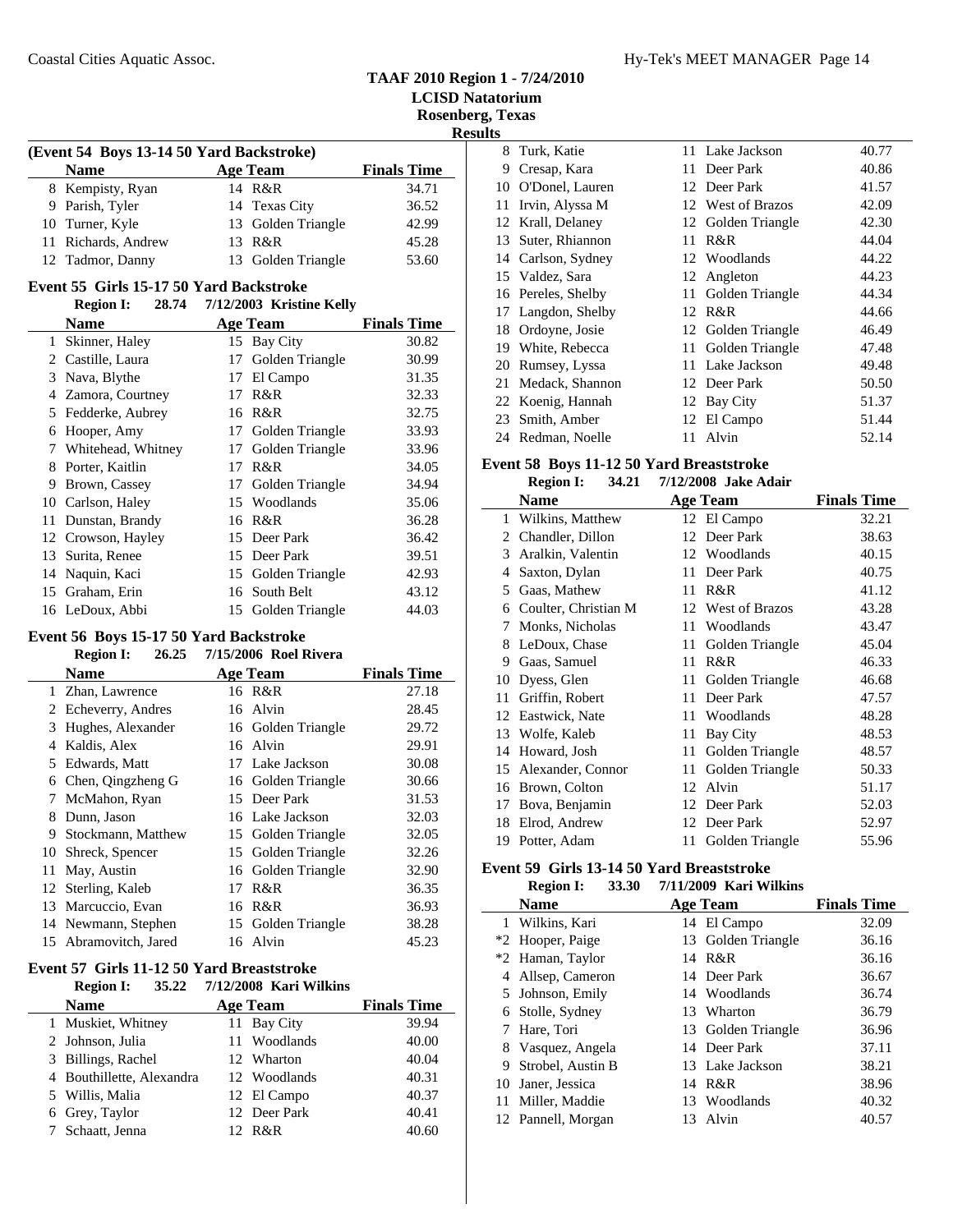**Results**

 $\overline{a}$ 

L,

#### **(Event 59 Girls 13-14 50 Yard Breaststroke) Name Age Team Finals Time**<br>Buentello, Brooke 14 Angleton 42.86 13 Buentello, Brooke 14 43.26 Griffin, Georgi 13 Deer Park 15 43.72 Nguyen, Pascale 13 Woodlands 16 44.95 Huddleston, Bayley 14 El Campo 17 Treadwell, Jasmyn 13 R&R 45.23 18 49.26 Sheppard, Savannah 14 Golden Triangle 19 52.18 Sanchez, Aletha 13 South Belt 20 Sophia, Ashley 13 West of Brazos 1:00.00 --- King, Kenedie 14 Golden Triangle DQ

#### **Event 60 Boys 13-14 50 Yard Breaststroke**

#### **Region I: 29.95 Chris Hughes 7/12/2003 Name Age Team Finals Time**

|    | гланне              |    | лес теаш           | гицаю типс |
|----|---------------------|----|--------------------|------------|
| 1  | Moore, Jacob        |    | 13 Alvin           | 32.21      |
| 2  | Mangel, Sean        | 14 | R&R                | 32.47      |
| 3  | LeMaire, Chandler   | 14 | R&R                | 33.30      |
| 4  | Fattig, Shaun       |    | 14 Lake Jackson    | 34.91      |
| 5  | White, Justin       |    | 13 Golden Triangle | 36.81      |
| 6  | Alderman, Gavin     |    | 14 Alvin           | 36.87      |
| 7  | Gonzales, John      | 13 | Freeport           | 36.89      |
| 8  | Manley, Shane       | 13 | Freeport           | 37.37      |
| 9  | McBride, Colt       | 14 | Alvin              | 37.70      |
| 10 | Macik, Justin       | 13 | Angleton           | 37.76      |
|    | 11 Zalud, Zack      |    | 14 Deer Park       | 38.22      |
|    | 12 Wolfe, Luke      |    | 14 Golden Triangle | 38.69      |
| 13 | Cresap, Kyle        |    | 14 Deer Park       | 39.99      |
|    | 14 Martinez, George |    | 14 Alvin           | 44.59      |
| 15 | Turner, Kyle        | 13 | Golden Triangle    | 48.04      |
| 16 | Tadmor, Danny       | 13 | Golden Triangle    | 49.71      |
| 17 | Ratliff, TroDon     | 13 | R&R                | 49.89      |

#### **Event 61 Girls 15-17 50 Yard Breaststroke**<br>**Bosion L. 20.08 7/12/2008** Shriba 6 **Region I: 30.98 Skylar Smith 7/12/2008**

|   | Region 1.<br>JV.70 |    | 7714/4000 SKYRI SHIILII |                    |
|---|--------------------|----|-------------------------|--------------------|
|   | <b>Name</b>        |    | Age Team                | <b>Finals Time</b> |
|   | 1 Lester, Danyel   |    | 15 Lake Jackson         | 34.25              |
|   | 2 Saxton, Courtney |    | 15 Deer Park            | 34.66              |
| 3 | O'Donel, Katelyn   |    | 15 Deer Park            | 35.55              |
| 4 | Attaway, Meagan    |    | 15 Bay City             | 36.58              |
|   | 5 Carlson, Haley   |    | 15 Woodlands            | 38.17              |
| 6 | Robinson, Ellen    |    | 16 Deer Park            | 38.68              |
|   | Dunstan, Courtney  | 17 | R&R                     | 39.26              |
| 8 | Kurtz, Madalyn     |    | 16 Alvin                | 40.26              |
| 9 | Roberts, Mary      |    | 15 Texas City           | 41.14              |
|   | 10 Surita, Renee   |    | 15 Deer Park            | 43.04              |
|   | 11 Naquin, Kaci    |    | 15 Golden Triangle      | 43.91              |
|   | 12 Lee, Kayla      |    | 15 Golden Triangle      | 43.99              |
|   | 13 LeDoux, Abbi    |    | 15 Golden Triangle      | 49.96              |

#### **Event 62 Boys 15-17 50 Yard Breaststroke**

#### **Region I: 28.31 7/10/2004 Chris Hughes**

| <b>Name</b>          | Age Team           | <b>Finals Time</b> |
|----------------------|--------------------|--------------------|
| 1 Merritt, Kyle      | 16 Deer Park       | 29.78              |
| 2 Griffin, Will, Jr. | 16 Deer Park       | 29.82              |
| 3 Stockmann, Matthew | 15 Golden Triangle | 31.07              |
| 4 Bond, Jacob        | 15 Lake Jackson    | 32.10              |

| 5 Hughes, Alexander   | 16 Golden Triangle | 32.26 |
|-----------------------|--------------------|-------|
| 6 Chen, Qingzheng G   | 16 Golden Triangle | 32.68 |
| 7 White, Derek        | 16 Golden Triangle | 33.41 |
| 8 Cross, Zachary      | 16 Golden Triangle | 34.34 |
| 9 Burditt, Clay       | 15 R&R             | 34.35 |
| 10 Chandler, Dakota   | 15 Deer Park       | 34.48 |
| 11 Wingate, Blake     | 15 Texas City      | 35.15 |
| 12 Newmann, Stephen   | 15 Golden Triangle | 35.88 |
| 13 May, Austin        | 16 Golden Triangle | 36.76 |
| 14 Friedrichs, Kyle   | 16 R&R             | 37.21 |
| 15 Kirkland, Damien   | 15 Golden Triangle | 42.30 |
| 16 Abramovitch, Jared | 16 Alvin           | 45.18 |

#### **Event 63 Girls 11-12 50 Yard Butterfly**

#### **Region I:** 29.22 7/15/2006 Kaleigh Kacal

|       | <b>Name</b>           |    | <b>Age Team</b>       | <b>Finals Time</b> |
|-------|-----------------------|----|-----------------------|--------------------|
|       | 1 Robbins, Annie R    |    | 12 Lake Jackson       | 30.18              |
| 2     | Hinze, Libby          | 12 | Wharton               | 30.59              |
| 3     | Montanari, Maret      | 12 | Golden Triangle       | 30.74              |
| 4     | Mohle, Brittni        | 12 | Deer Park             | 32.70              |
| 5     | Mangel, Shelbi        | 12 | R&R                   | 34.00              |
| 6     | Nava, Jill            | 11 | El Campo              | 34.06              |
| 7     | Owens, Kendall        | 12 | Lake Jackson          | 35.21              |
| 8     | Johnson, Julia        | 11 | Woodlands             | 36.00              |
| 9     | Coffin, Hollie        | 12 | Golden Triangle       | 36.40              |
| 10    | House, Courtney       | 12 | Deer Park             | 37.07              |
| 11    | Ryland, Kayla         | 11 | Deer Park             | 38.43              |
| 12    | Miller, Genna         | 11 | Woodlands             | 39.33              |
| 13    | Villarreal, Megan     | 12 | South Belt            | 39.46              |
| 14    | Samhouri, Mona        |    | 12 Wharton            | 40.32              |
| 15    | Arias, Tyra           | 12 | Alvin                 | 40.86              |
|       | 16 Van Dorn, Amanda   | 12 | Freeport              | 41.96              |
| 17    | McReynolds, Mary Cath | 11 | <b>West of Brazos</b> | 42.07              |
| 18    | Bay, Kristen          | 11 | Deer Park             | 42.59              |
| 19    | Cooper, Cara N        |    | 12 West of Brazos     | 43.40              |
| 20    | DeRouen, Makayla      | 11 | Golden Triangle       | 43.49              |
| 21    | Saavedra, Julia       | 12 | Deer Park             | 43.67              |
| 22    | Casey, Britney        | 11 | Wharton               | 44.90              |
| 23    | Gavender, Marissa     | 11 | Bay City              | 45.96              |
| $---$ | Odom, Hannah          | 11 | Golden Triangle       | DQ                 |

#### **Event 64 Boys 11-12 50 Yard Butterfly**

#### **Region I:** 29.06 7/12/2008 Logan Campbell

| <b>Name</b>           | Age Team           | <b>Finals Time</b> |  |
|-----------------------|--------------------|--------------------|--|
| 1 Wilkins, Matthew    | 12 El Campo        | 29.22              |  |
| 2 Lewis, David        | 12 Deer Park       | 29.79              |  |
| 3 LeMaire, John Mills | 12 R&R             | 32.81              |  |
| 4 Green, Casey        | 11 El Campo        | 32.87              |  |
| 5 Monks, Nicholas     | 11 Woodlands       | 34.81              |  |
| 6 Herdejurgen, Jack   | 11 Woodlands       | 35.73              |  |
| 7 Seymour, Alex       | 11 Lake Jackson    | 36.75              |  |
| 8 Yentzen, Reid       | 11 Golden Triangle | 37.44              |  |
| 9 Dodds, Chance       | 12 Deer Park       | 38.85              |  |
| 10 Nojek, Jamie       | 11 Woodlands       | 41.86              |  |
| 11 Heidleberg, Hunter | 12 Golden Triangle | 42.20              |  |
| 12 Veazey, Garrett    | R&R<br>11          | 45.16              |  |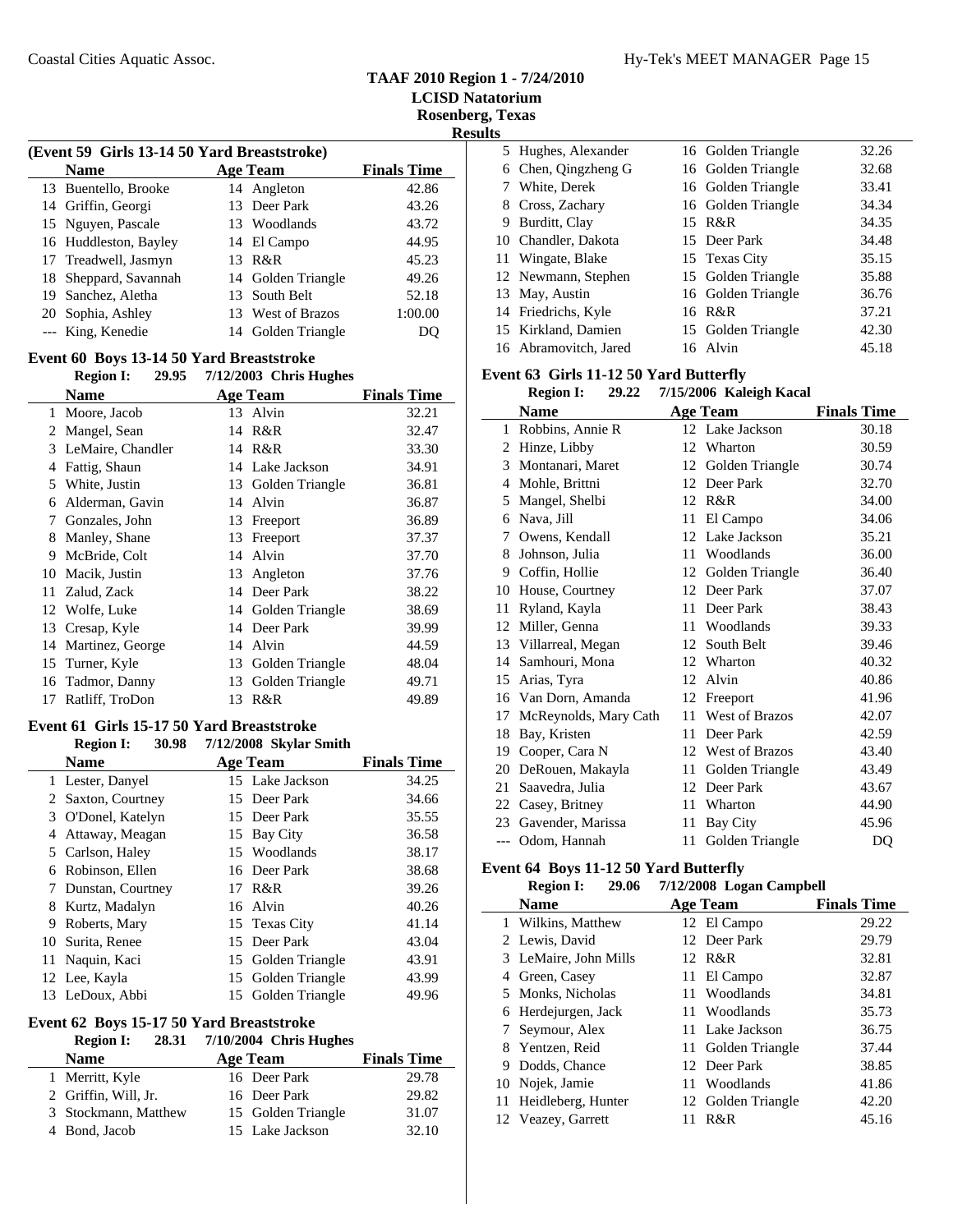#### Coastal Cities Aquatic Assoc. Hy-Tek's MEET MANAGER Page 16

#### **TAAF 2010 Region 1 - 7/24/2010 LCISD Natatorium Rosenberg, Texas**

**Results**

 $\overline{\phantom{a}}$ 

| (Event 64 Boys 11-12 50 Yard Butterfly) |  |                    |                    |  |  |
|-----------------------------------------|--|--------------------|--------------------|--|--|
| <b>Name</b>                             |  | <b>Age Team</b>    | <b>Finals Time</b> |  |  |
| 13 Coulter, Christian M                 |  | 12 West of Brazos  | 46.08              |  |  |
| 14 Richards, Evan                       |  | 11 R&R             | 50.33              |  |  |
| 15 Youngblood, Mason                    |  | 12 Golden Triangle | 1:04.38            |  |  |
| --- Hoyland, Andrew                     |  | 11 Golden Triangle | DO                 |  |  |
| --- Eastwick, Nate                      |  | 11 Woodlands       | DO                 |  |  |

#### **Event 65 Girls 13-14 50 Yard Butterfly**

#### **Region I: 28.45 7/12/2008** Kaleigh Kacal

|    | <b>Name</b>          |    | <b>Age Team</b>    | <b>Finals Time</b> |
|----|----------------------|----|--------------------|--------------------|
|    | 1 Doughty, Madeline  |    | 14 Lake Jackson    | 29.15              |
| 2  | Taylor, Krysta       | 14 | R&R                | 29.65              |
| 3  | Johnson, Emily       | 14 | Woodlands          | 30.49              |
| 4  | Manley, Brittany     | 14 | Freeport           | 30.60              |
| 5  | Anderson, Kendall    | 13 | Woodlands          | 30.71              |
| 6  | Allsep, Cameron      | 14 | Deer Park          | 30.74              |
| 7  | Walker, Shanna       |    | 14 Golden Triangle | 32.08              |
| 8  | Kristynik, Angela    | 14 | Bay City           | 32.19              |
| 9  | Vasquez, Angela      | 14 | Deer Park          | 33.43              |
| 10 | Casey, Amanda        | 13 | Wharton            | 34.02              |
| 11 | Wilson, Erin         | 13 | South Belt         | 35.68              |
| 12 | Miller, Maddie       | 13 | Woodlands          | 36.84              |
| 13 | Bleskin, Kelsee      | 14 | Golden Triangle    | 36.98              |
| 14 | Tamayo, Alisa        | 13 | Deer Park          | 38.94              |
| 15 | Veazey, Meaghan      | 13 | R&R                | 41.17              |
| 16 | McReynolds, Claire L | 13 | West of Brazos     | 42.28              |
| 17 | Gooden, Ariel        | 13 | Golden Triangle    | 53.08              |
|    | Richards, Madison    | 13 | R&R                | DQ                 |

#### **Event 66 Boys 13-14 50 Yard Butterfly**

#### **Region I:** 25.06 7/14/2007 Cody Armstrong

|    | <b>Name</b>        |    | <b>Age Team</b> | <b>Finals Time</b> |
|----|--------------------|----|-----------------|--------------------|
| 1  | Sheffield, Logan   |    | 14 Lake Jackson | 24.59              |
|    | 2 Campbell, Logan  |    | 14 Deer Park    | 25.29              |
| 3  | Martin, Colton     |    | 14 El Campo     | 27.30              |
| 4  | Fussell, Will      |    | 14 Deer Park    | 29.06              |
| 5  | Brown, Ryan        |    | 14 Lake Jackson | 30.28              |
| 6  | Bradshaw, Dylan    |    | 13 Lake Jackson | 30.29              |
| 7  | Jensen, Cory       |    | 14 Alvin        | 31.74              |
| 8  | Garza, Christopher | 14 | R&R             | 32.05              |
| 9  | Kempisty, Ryan     |    | 14 R&R          | 32.49              |
| 10 | Alderman, Gavin    |    | 14 Alvin        | 32.68              |
| 11 | Morse, Ryan        | 14 | Woodlands       | 32.94              |
| 12 | Ramirez, Manuel    |    | 13 Texas City   | 33.49              |
| 13 | Roddy, Coby        | 13 | Golden Triangle | 34.26              |
| 14 | Gray, Ethan        | 13 | Freeport        | 40.40              |
| 15 | Richards, Andrew   | 13 | R&R             | 43.41              |

#### **Event 67 Girls 15-17 50 Yard Butterfly**

#### **Region I: 27.67 7/10/2004 Harmony D'Antoni**

| <b>Name</b>        | Age Team           | <b>Finals Time</b> |
|--------------------|--------------------|--------------------|
| 1 Nava, Blythe     | 17 El Campo        | 27.32              |
| 2 Hooper, Amy      | 17 Golden Triangle | 28.86              |
| 3 Castille, Laura  | 17 Golden Triangle | 29.34              |
| 4 Skinner, Haley   | 15 Bay City        | 29.69              |
| 5 Zamora, Courtney | $17$ R&R           | 29.84              |

|   | 6 Bruno, Carrie        | 15 R&R             | 30.26 |
|---|------------------------|--------------------|-------|
| 7 | Bommer, Kate           | 15 Golden Triangle | 30.92 |
|   | 8 Rodriguez, Marisa    | 16 R&R             | 30.98 |
|   | 9 Lander, Lauren       | 15 Lake Jackson    | 31.18 |
|   | 10 Whitehead, Whitney  | 17 Golden Triangle | 31.29 |
|   | 11 Mayshack, Fallon    | 16 R&R             | 33.79 |
|   | 12 Daniel, Shelby      | 16 South Belt      | 34.83 |
|   | 13 Segueda, Brittanie  | 15 Freeport        | 34.96 |
|   | 14 Brown, Cassey       | 17 Golden Triangle | 35.77 |
|   | 15 Crowson, Hayley     | 15 Deer Park       | 36.23 |
|   | 16 Rosenstrauch, Kayla | 15 Woodlands       | 36.78 |
|   | 17 Shafer, Kayla       | 16 South Belt      | 37.03 |
|   | 18 Lee, Kayla          | 15 Golden Triangle | 38.04 |

#### **Event 68 Boys 15-17 50 Yard Butterfly**

|    | 24.00<br><b>Region I:</b> |    | 7/15/2006 Roel Rivera |                    |
|----|---------------------------|----|-----------------------|--------------------|
|    | <b>Name</b>               |    | Age Team              | <b>Finals Time</b> |
| 1  | Armstrong, Cody           |    | 17 Lake Jackson       | 24.46              |
| 2  | Mouton, Justin            | 17 | Golden Triangle       | 25.04              |
| 3  | Jacks, Jeremy             | 17 | R&R                   | 26.22              |
| 4  | Garcia, Jeremy            |    | 16 Alvin              | 26.52              |
| 5. | White, Derek              |    | 16 Golden Triangle    | 26.63              |
| 6  | Easley, Justin            | 15 | Alvin                 | 27.06              |
| 7  | Stockmann, Matthew        | 15 | Golden Triangle       | 27.53              |
| *8 | Oliver, Steven            | 16 | Deer Park             | 27.62              |
| *8 | Hughes, Alexander         |    | 16 Golden Triangle    | 27.62              |
| 10 | Seale, John Phillip       | 16 | South Belt            | 27.83              |
| 11 | Merritt, Kyle             |    | 16 Deer Park          | 28.09              |
| 12 | McMahon, Ryan             |    | 15 Deer Park          | 28.71              |
| 13 | Shreck, Spencer           | 15 | Golden Triangle       | 28.94              |
| 14 | Kirkland, Damien          | 15 | Golden Triangle       | 28.96              |
| 15 | Edwards, Matt             | 17 | Lake Jackson          | 29.45              |
| 16 | Prejean, Justin           | 17 | Alvin                 | 29.64              |
| 17 | Cross, Zachary            |    | 16 Golden Triangle    | 30.95              |
|    | 18 Treadwell, Tyler       |    | 15 R&R                | 31.47              |

#### **Event 69 Girls 11-12 50 Yard Freestyle**

|              | <b>Region I:</b>      | 26.73 | 7/2000 | L Paul          |                    |
|--------------|-----------------------|-------|--------|-----------------|--------------------|
|              | Name                  |       |        | <b>Age Team</b> | <b>Finals Time</b> |
| $\mathbf{1}$ | Mohle, Brittni        |       |        | 12 Deer Park    | 28.88              |
|              | 2 Nava, Jill          |       | 11     | El Campo        | 29.52              |
| 3            | Rosenstrauch, Nicole  |       |        | 12 Woodlands    | 29.81              |
| 4            | Aprea, Olivia         |       | 11     | R&R             | 30.27              |
| 5            | Owens, Kendall        |       |        | 12 Lake Jackson | 30.85              |
| 6            | Samhouri, Mona        |       |        | 12 Wharton      | 31.31              |
| 7            | Muskiet, Whitney      |       | 11     | Bay City        | 31.51              |
| 8            | Coale, Cheyenne       |       | 11     | Angleton        | 32.32              |
| 9            | May, Kendra           |       | 12     | Deer Park       | 32.33              |
| 10           | Grey, Taylor          |       | 12     | Deer Park       | 32.58              |
| 11           | Orsak, Mehgan         |       | 11     | Bay City        | 32.86              |
|              | 12 Valdez, Michelle   |       | 11     | Angleton        | 33.17              |
| 13           | Turk, Katie           |       | 11     | Lake Jackson    | 33.20              |
| $*14$        | Ross, Melinda         |       | 12     | R&R             | 33.45              |
|              | *14 Miller, Genna     |       | 11     | Woodlands       | 33.45              |
|              | 16 Huddleston, Ashlyn |       | 11     | El Campo        | 33.48              |
|              | 17 Villarreal, Megan  |       |        | 12 South Belt   | 33.52              |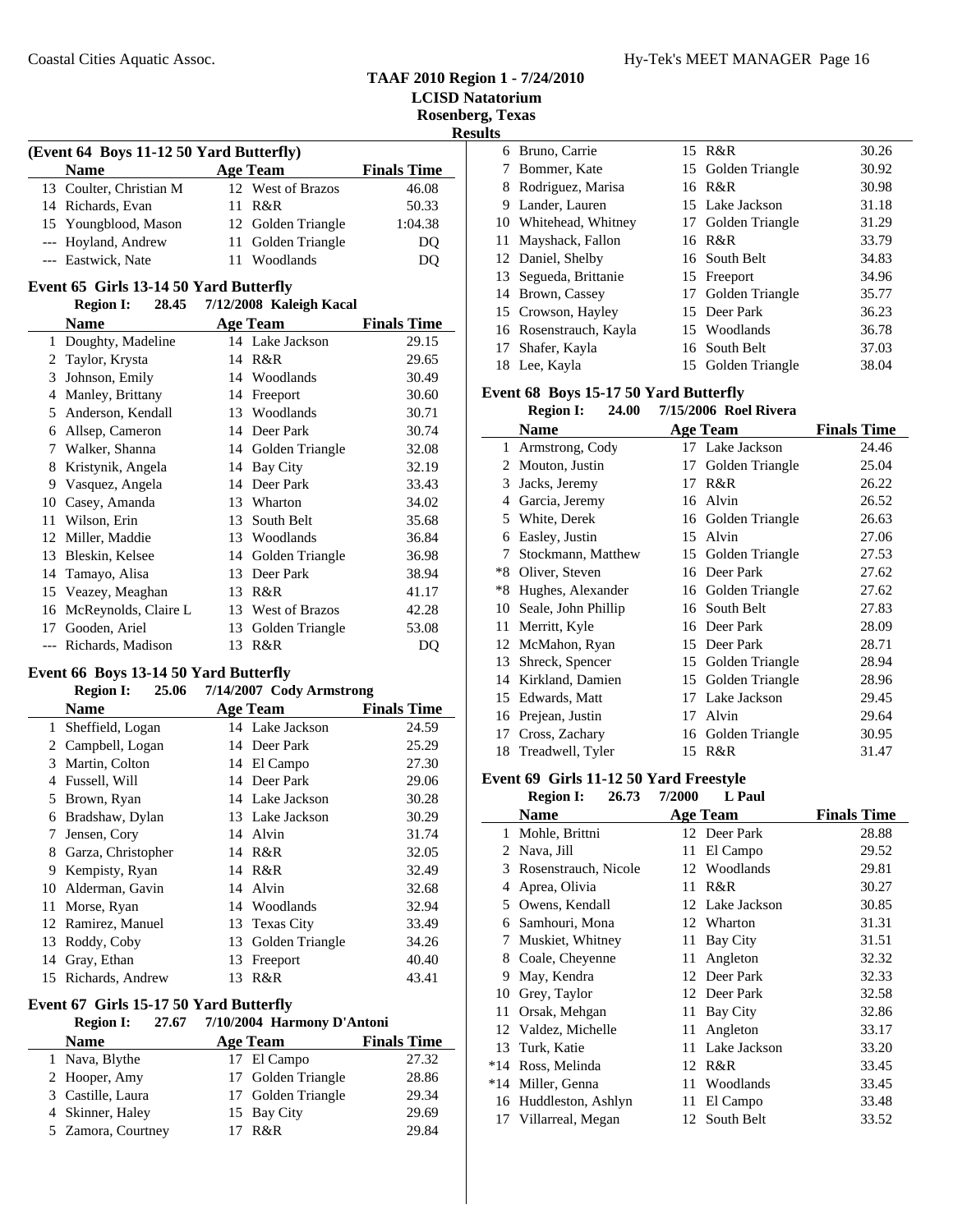**(Event 69 Girls 11-12 50 Yard Freestyle)**

#### Coastal Cities Aquatic Assoc. Hy-Tek's MEET MANAGER Page 17

#### **TAAF 2010 Region 1 - 7/24/2010 LCISD Natatorium**

**Rosenberg, Texas**

**Results**

| . |                       |                 |       |
|---|-----------------------|-----------------|-------|
|   | 29 Sheffield, Cameron | 11 Lake Jackson | 45.45 |
|   | 30 Elrod. Andrew      | 12 Deer Park    | 51.46 |

#### **Event 71 Girls 13-14 50 Yard Freestyle Region I: 25.92 N Melenric 7/2002**

|       | 18 Langdon, Shelby     | 12 | R&R               | 33.86 |
|-------|------------------------|----|-------------------|-------|
| 19    | Suter, Rhiannon        | 11 | R&R               | 34.17 |
| 20    | White, Rebecca         | 11 | Golden Triangle   | 34.36 |
| 21    | Tucker, Molly          | 11 | Golden Triangle   | 34.61 |
| 22    | Ordoyne, Josie         | 12 | Golden Triangle   | 35.15 |
|       | 23 Van Dorn, Amanda    | 12 | Freeport          | 35.25 |
| 24    | Rodriguez, Valeria     | 11 | Wharton           | 35.60 |
|       | 25 Marsh, Caitlyn      | 12 | West of Brazos    | 36.05 |
| $*26$ | Reis, Jadyn            | 11 | La Porte          | 36.22 |
| $*26$ | Smith, Amber           | 12 | El Campo          | 36.22 |
| 28    | Dunn, Juliana          | 12 | South Belt        | 36.27 |
| 29    | Pereles, Shelby        | 11 | Golden Triangle   | 36.65 |
| 30    | Clark, Rebekah         | 11 | Alvin             | 37.09 |
| 31    | Koenig, Hannah         | 12 | Bay City          | 37.36 |
| 32    | Valdez, Sara           | 12 | Angleton          | 38.66 |
| 33    | Bay, Kristen           | 11 | Deer Park         | 38.81 |
| 34    | Rumsey, Lyssa          | 11 | Lake Jackson      | 38.94 |
| 35    | McReynolds, Mary Cath  | 11 | West of Brazos    | 39.55 |
| 36    | Frankum, Karley E      | 11 | West of Brazos    | 43.04 |
| 37    | Fussell, Samantha      | 11 | Deer Park         | 44.00 |
|       | 38 Hernandez, Victoria | 11 | <b>Texas City</b> | 49.91 |
| 39    | Redman, Noelle         | 11 | Alvin             | 51.25 |

**Name Age Team Finals Time** 

#### **Event 70 Boys 11-12 50 Yard Freestyle**

#### **Region I: 25.32 7/9/2005** Cody Armstrong **Name Age Team Finals Time** 1 Kacko, Jordan 12 Bay City 25.52 2 McComb, Micah 11 El Campo 29.33 3 29.80 Dornak, Jared 12 Alvin 4 29.98 Nelson, John 12 Alvin 5 Redman, Dalton 12 Alvin 30.10 6 32.32 Gaas, Mathew 11 R&R 7 LeBlanc, Blake 12 Golden Triangle 32.40 8 33.12 Yentzen, Reid 11 Golden Triangle 9 Hoyland, Andrew 11 Golden Triangle 33.34 10 Bommer, Ben 12 Golden Triangle 33.61 11 34.10 Brown, Colton 12 Alvin 12 LeDoux, Chase 11 Golden Triangle 34.12 13 34.14 Cook, Travis 12 R&R 14 Eastwick, Nate 11 Woodlands 34.31 15 34.46 Fuchs, Hayden 11 Lake Jackson 16 Heidleberg, Hunter 12 Golden Triangle 35.59 17 Casanova, Austin 12 R&R 35.60 18 Gray, Aaron 11 Freeport 35.87 19 35.95 Battle, Hunter 12 Texas City 20 36.17 Gaas, Samuel 11 R&R 21 Howard, Josh 11 Golden Triangle 37.98 22 Wolfe, Kaleb 11 Bay City 38.95 23 Youngblood, Mason 12 Golden Triangle 39.28 24 39.45 Bova, Benjamin 12 Deer Park 25 39.76 Richards, Evan 11 R&R 26 Patterson, Ralley 12 Alvin 39.81 27 Vardeman, Zachary 12 Lake Jackson 40.48 28 Lindley, Jonathan D 11 Palacios 44.68

|              | <b>Name</b>             |    | <b>Age Team</b>       | <b>Finals Time</b> |
|--------------|-------------------------|----|-----------------------|--------------------|
| $\mathbf{1}$ | Anderson, Kendall       |    | 13 Woodlands          | 27.35              |
|              | 2 Hooper, Paige         |    | 13 Golden Triangle    | 27.78              |
| 3            | Perales, Paige          | 14 | Golden Triangle       | 28.01              |
| 4            | Kristynik, Angela       |    | 14 Bay City           | 28.41              |
| 5            | Soda, Toluse            | 14 | R&R                   | 28.68              |
|              | 6 Perez, Catalina       |    | 13 Lake Jackson       | 29.50              |
|              | 7 Vasquez, Angela       |    | 14 Deer Park          | 29.66              |
| 8            | McGuane, Willow         | 14 | R&R                   | 29.90              |
| 9            | Kacko, Sierra           |    | 14 Bay City           | 30.00              |
| 10           | Grey, Savannah          | 13 | Lake Jackson          | 30.07              |
| 11           | Merchant, Kristen       |    | 14 Alvin              | 30.16              |
| 12           | Schaefer, Cierra        |    | 14 Lake Jackson       | 30.47              |
|              | 13 Casteel, Ivy         |    | 14 Golden Triangle    | 30.48              |
|              | 14 Cheatham, Maggie     |    | 13 Wharton            | 30.88              |
| 15           | Gaas, Emma              | 13 | R&R                   | 30.95              |
|              | 16 Cooper, Bailey       |    | 14 R&R                | 31.10              |
| 17           | Griffin, Georgi         | 13 | Deer Park             | 31.80              |
|              | 18 Gorka, Katie         |    | 13 R&R                | 31.88              |
|              | 19 Elrod, Sierra        | 13 | Angleton              | 31.98              |
|              | 20 McReynolds, Claire L |    | 13 West of Brazos     | 32.08              |
| 21           | Huddleston, Bayley      | 14 | El Campo              | 32.22              |
| 22           | Tamayo, Alisa           | 13 | Deer Park             | 33.07              |
| 23           | Anderson, Destiny       |    | 14 Texas City         | 34.57              |
| 24           | Sheppard, Savannah      | 14 | Golden Triangle       | 35.30              |
|              | 25 Treadwell, Jasmyn    | 13 | R&R                   | 35.38              |
| 26           | Buentello, Brooke       | 14 | Angleton              | 36.25              |
| 27           | Sanchez, Aletha         | 13 | South Belt            | 37.31              |
|              | 28 Gooden, Ariel        | 13 | Golden Triangle       | 39.31              |
| 29           | Sophia, Ashley          | 13 | <b>West of Brazos</b> | 39.41              |
| 30           | Means, MyRanda          | 13 | Freeport              | 1:00.37            |

### **Event 72 Boys 13-14 50 Yard Freestyle**<br>**Region L. 23.36 7/14/2007** Com

|    | 23.36<br><b>Region I:</b> |    | 7/14/2007 Cody Armstrong |                    |
|----|---------------------------|----|--------------------------|--------------------|
|    | <b>Name</b>               |    | Age Team                 | <b>Finals Time</b> |
| 1  | Martin, Colton            |    | 14 El Campo              | 24.83              |
| 2  | Mangel, Sean              | 14 | R&R                      | 25.31              |
| 3  | Heg, Michael              |    | 13 Woodlands             | 25.62              |
| 4  | Moore, Jacob              | 13 | Alvin                    | 26.04              |
| 5  | Bradshaw, Dylan           |    | 13 Lake Jackson          | 26.94              |
| 6  | Vanderhider, Zachary      |    | 13 Lake Jackson          | 26.98              |
| 7  | Morse, Ryan               |    | 14 Woodlands             | 27.05              |
| 8  | Brown, Ryan               |    | 14 Lake Jackson          | 27.10              |
| 9  | Jensen, Cory              |    | 14 Alvin                 | 28.17              |
| 10 | Wolfe, Luke               |    | 14 Golden Triangle       | 28.56              |
| 11 | Parish, Tyler             |    | 14 Texas City            | 29.43              |
| 12 | Romero, Roman             | 14 | Deer Park                | 29.48              |
|    | 13 Zalud, Zack            |    | 14 Deer Park             | 29.77              |
| 14 | Ramirez, Manuel           |    | 13 Texas City            | 30.21              |
|    | 15 McBride, Colt          | 14 | Alvin                    | 30.45              |
|    | 16 Martinez, George       |    | 14 Alvin                 | 31.93              |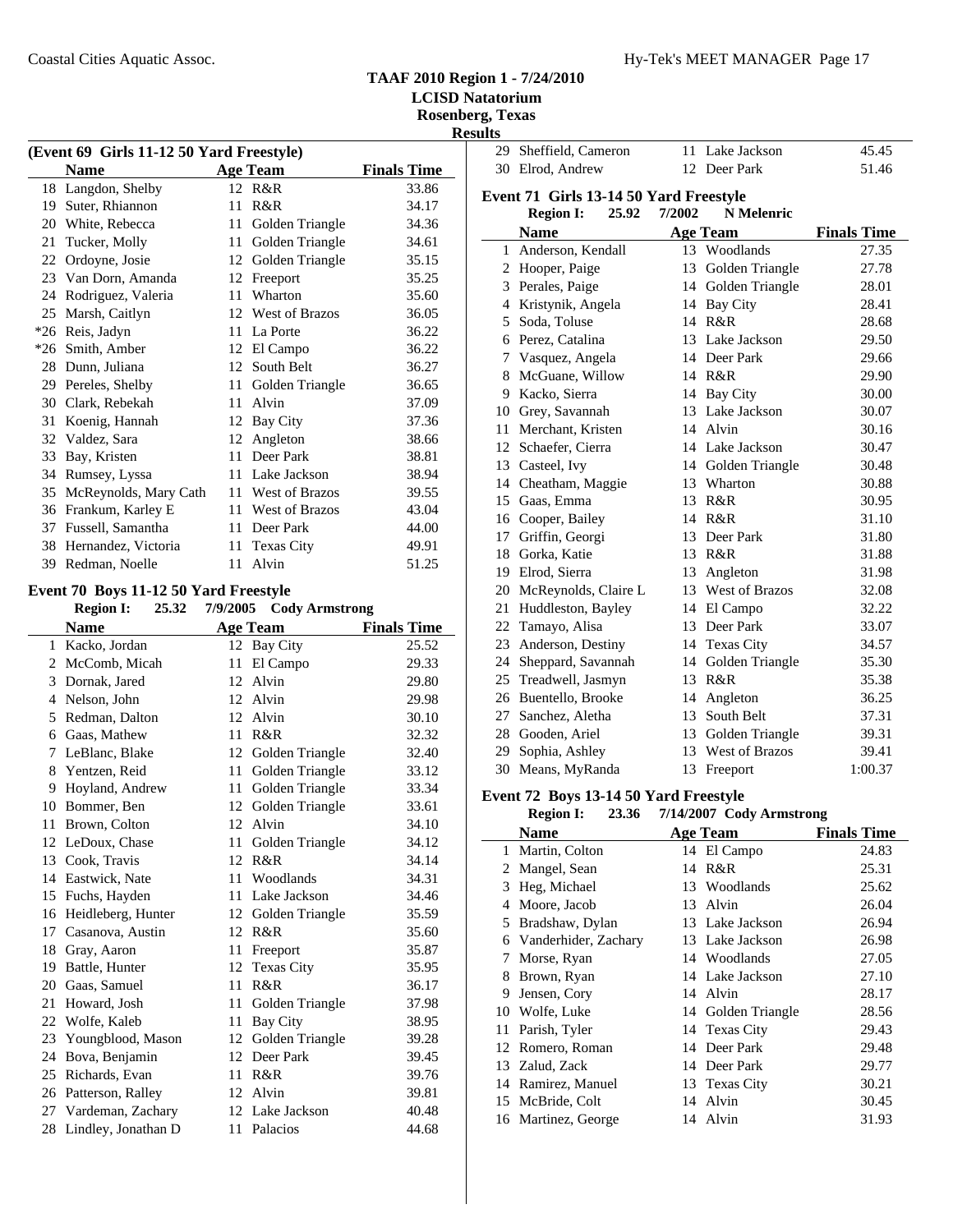#### Coastal Cities Aquatic Assoc. The Coastal Cities Aquatic Assoc. The Coastal Cities Aquatic Assoc.

#### **TAAF 2010 Region 1 - 7/24/2010 LCISD Natatorium**

**Rosenberg, Texas**

**Results**

#### **(Event 72 Boys 13-14 50 Yard Freestyle) Name Age Team Finals Time**<br>Treadwell, Justin **13 R&R 32.80** 17 Treadwell, Justin 18 Turner, Kyle 13 Golden Triangle 33.86 19 36.66 Ratliff, TroDon 13 R&R 20 Tadmor, Danny 13 Golden Triangle 40.22 --- Macik, Justin 13 Angleton DQ

#### **Event 73 Girls 15-17 50 Yard Freestyle Region I: 24.34 Skylar Smith 7/12/2008**

|       | REGIOII 1:<br>44.34     | 7712/2000 SKYRIT SHIILI |                    |
|-------|-------------------------|-------------------------|--------------------|
|       | Name                    | <b>Age Team</b>         | <b>Finals Time</b> |
| 1     | Nava, Blythe            | 17 El Campo             | 26.50              |
| 2     | Wall, Shelby            | Angleton<br>16          | 26.71              |
| 3     | Lisewsky, Racheal       | Deer Park<br>15         | 26.75              |
| 4     | Gaas, Julia             | R&R<br>16               | 27.08              |
| 5     | O'Hearn, Becca          | R&R<br>15               | 27.11              |
| 6     | Vesling, Ava            | Lake Jackson<br>17      | 27.44              |
| 7     | Diephouse, Gabrielle    | Lake Jackson<br>16      | 28.16              |
| 8     | Bruno, Carrie           | R&R<br>15               | 28.43              |
| 9     | Dunstan, Courtney       | R&R<br>17               | 28.86              |
| 10    | Bommer, Kate            | 15<br>Golden Triangle   | 29.13              |
| 11    | Mayshack, Fallon        | R&R<br>16               | 29.21              |
| 12    | Lander, Lauren          | Lake Jackson<br>15      | 29.57              |
| 13    | Robinson, Ellen         | Deer Park<br>16         | 30.49              |
| $*14$ | Kurtz, Madalyn          | Alvin<br>16             | 30.98              |
|       | *14 Rosenstrauch, Kayla | Woodlands<br>15         | 30.98              |
| 16    | Daniel, Shelby          | South Belt<br>16        | 31.65              |
| 17    | Shafer, Kayla           | South Belt<br>16        | 31.70              |
| 18    | Roberts, Mary           | <b>Texas City</b><br>15 | 31.77              |
| 19    | Surita, Renee           | Deer Park<br>15         | 33.16              |
| 20    | Naquin, Kaci            | Golden Triangle<br>15   | 33.33              |
| 21    | Jones, Haley            | South Belt<br>15        | 37.54              |

#### **Event 74 Boys 15-17 50 Yard Freestyle**

|    | <b>Region I:</b><br>21.81 |          | 7/9/2005 Nicholas Ward |                    |
|----|---------------------------|----------|------------------------|--------------------|
|    | <b>Name</b>               | Age Team |                        | <b>Finals Time</b> |
| 1  | Armstrong, Cody           |          | 17 Lake Jackson        | 21.98              |
| 2  | Qin, Peter                |          | 16 Golden Triangle     | 23.38              |
| 3  | White, Derek              | 16       | Golden Triangle        | 24.22              |
| 4  | Easley, Justin            | 15       | Alvin                  | 24.45              |
| 5  | Griffin, Will, Jr.        |          | 16 Deer Park           | 24.93              |
| 6  | Edwards, Matt             |          | 17 Lake Jackson        | 24.98              |
| 7  | Seale, John Phillip       | 16       | South Belt             | 25.05              |
| 8  | Minard, Brandon           | 17       | Alvin                  | 25.33              |
| 9  | Merritt, Kyle             |          | 16 Deer Park           | 25.34              |
| 10 | Dunn, Jason               |          | 16 Lake Jackson        | 26.63              |
| 11 | Prejean, Justin           | 17       | Alvin                  | 26.70              |
| 12 | Shreck, Spencer           | 15       | Golden Triangle        | 27.04              |
| 13 | Wingate, Blake            | 15       | <b>Texas City</b>      | 27.31              |
| 14 | Kirkland, Damien          | 15       | Golden Triangle        | 27.98              |
| 15 | Sterling, Kaleb           | 17       | R&R                    | 28.04              |
| 16 | Chandler, Dakota          | 15       | Deer Park              | 28.24              |
| 17 | Marcuccio, Evan           | 16       | R&R                    | 28.97              |
|    | 18 Thompson, Darnell      |          | 16 South Belt          | 32.74              |

| <b>Finals Time</b><br>1:09.58<br>1:12.57<br>1:15.24<br>1:19.36<br>1:20.29<br>1:21.21<br>1:21.79<br>1:24.16 |
|------------------------------------------------------------------------------------------------------------|
|                                                                                                            |
|                                                                                                            |
|                                                                                                            |
|                                                                                                            |
|                                                                                                            |
|                                                                                                            |
|                                                                                                            |
|                                                                                                            |
|                                                                                                            |
|                                                                                                            |
|                                                                                                            |
|                                                                                                            |
|                                                                                                            |
|                                                                                                            |
|                                                                                                            |
|                                                                                                            |
|                                                                                                            |
| 1:26.47                                                                                                    |
|                                                                                                            |
| 1:26.53                                                                                                    |
|                                                                                                            |
| 1:27.35                                                                                                    |
|                                                                                                            |
| 1:28.47                                                                                                    |
|                                                                                                            |
| 1:28.96                                                                                                    |
| 1:29.20                                                                                                    |
|                                                                                                            |
| 1:29.69                                                                                                    |
| 1:30.73                                                                                                    |
|                                                                                                            |
| 1:31.14                                                                                                    |
|                                                                                                            |
| 1:34.88                                                                                                    |
|                                                                                                            |
| 1:35.18                                                                                                    |
|                                                                                                            |
| 1:36.25                                                                                                    |
|                                                                                                            |
| 1:39.39                                                                                                    |
|                                                                                                            |
|                                                                                                            |
| 1:39.62                                                                                                    |
|                                                                                                            |
| 1:39.84                                                                                                    |
|                                                                                                            |
| 1:42.98                                                                                                    |
| 1:48.48                                                                                                    |
|                                                                                                            |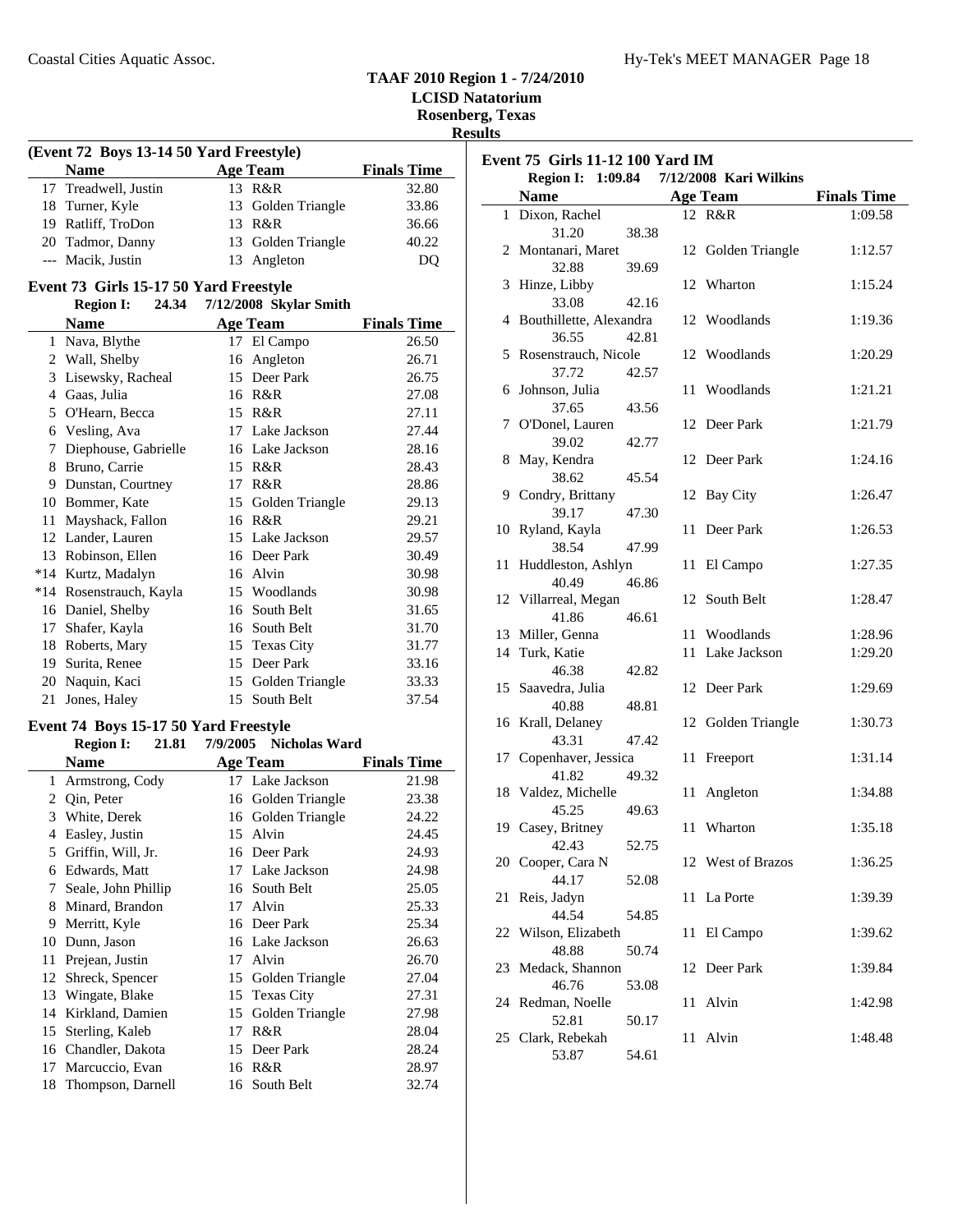#### Coastal Cities Aquatic Assoc. Hy-Tek's MEET MANAGER Page 19

#### **TAAF 2010 Region 1 - 7/24/2010**

**LCISD Natatorium Rosenberg, Texas**

**Result** 

|   |                      |       | Region I: 1:09.42 7/9/2005 Joshua Foster |                    |
|---|----------------------|-------|------------------------------------------|--------------------|
|   | <b>Name</b>          |       | <b>Age Team</b>                          | <b>Finals Time</b> |
|   | 1 Kacko, Jordan      |       | 12 Bay City                              | 1:06.60            |
|   | 30.83                | 35.77 |                                          |                    |
|   | 2 Wilkins, Matthew   |       | 12 El Campo                              | 1:07.60            |
|   | 32.03                | 35.57 |                                          |                    |
|   | 3 Green, Casey       |       | 11 El Campo                              | 1:12.87            |
|   | 34.19                | 38.68 |                                          |                    |
|   | 4 Chandler, Dillon   |       | 12 Deer Park                             | 1:21.73            |
|   | 38.22                | 43.51 |                                          |                    |
|   | 5 Dyess, Glen        |       | 11 Golden Triangle                       | 1:29.22            |
|   | 40.25                | 48.97 |                                          |                    |
| 6 | Brown, Colton        |       | 12 Alvin                                 | 1:32.59            |
|   | 42.44                | 50.15 |                                          |                    |
| 7 | Nojek, Jamie         |       | 11 Woodlands                             | 1:34.14            |
|   | 47.99                | 46.15 |                                          |                    |
|   | 8 Heidleberg, Hunter |       | 12 Golden Triangle                       | 1:34.61            |
|   | 41.49                | 53.12 |                                          |                    |
|   | 9 Griffin, Robert    |       | 11 Deer Park                             | 1:34.70            |
|   | 43.98                | 50.72 |                                          |                    |
|   | 10 Tondera, Thompson |       | 11 R&R                                   | 1:46.13            |
|   | 47.00                | 59.13 |                                          |                    |

#### **Event 77 Girls 13-14 100 Yard IM**

| <b>Region I: 1:06.31</b> |       | 7/1995 | S. Salinas         |                    |
|--------------------------|-------|--------|--------------------|--------------------|
| <b>Name</b>              |       |        | <b>Age Team</b>    | <b>Finals Time</b> |
| 1 Wilkins, Kari          |       |        | 14 El Campo        | 1:06.19            |
| 29.91                    | 36.28 |        |                    |                    |
| 2 Allsep, Cameron        |       |        | 14 Deer Park       | 1:10.70            |
| 32.55                    | 38.15 |        |                    |                    |
| 3 Frawley, Rachael       |       |        | 14 Bay City        | 1:10.73            |
| 32.72                    | 38.01 |        |                    |                    |
| 4 Przybilla, Hannah      |       |        | 14 R&R             | 1:11.75            |
| 32.66                    | 39.09 |        |                    |                    |
| 5 Johnson, Emily         |       |        | 14 Woodlands       | 1:11.90            |
| 33.28                    | 38.62 |        |                    |                    |
| 6 Taylor, Krysta         |       |        | 14 R&R             | 1:12.79            |
| 32.23                    | 40.56 |        |                    |                    |
| 7 Walker, Shanna         |       |        | 14 Golden Triangle | 1:15.07            |
| 34.73                    | 40.34 |        |                    |                    |
| 8 Strobel, Austin B      |       |        | 13 Lake Jackson    | 1:16.30            |
| 35.32                    | 40.98 |        |                    |                    |
| 9 Stolle, Sydney         |       |        | 13 Wharton         | 1:17.60            |
| 35.84                    | 41.76 |        |                    |                    |
| 10 Hare, Tori            |       |        | 13 Golden Triangle | 1:18.57            |
| 35.99                    | 42.58 |        |                    |                    |
| 11 Haman, Taylor         |       |        | 14 R&R             | 1:18.79            |
| 37.49                    | 41.30 |        |                    |                    |
| 12 Wilson, Erin          |       |        | 13 South Belt      | 1:21.10            |
| 35.40                    | 45.70 |        |                    |                    |
| 13 Shoemake, Ashley      |       |        | 14 Alvin           | 1:21.86            |
| 38.88                    | 42.98 |        |                    |                    |
| 14 Veazey, Meaghan       |       |        | 13 R&R             | 1:24.99            |
| 40.57                    | 44.42 |        |                    |                    |

| ults |                                                         |       |  |                    |                    |  |  |  |
|------|---------------------------------------------------------|-------|--|--------------------|--------------------|--|--|--|
|      | 15 Nguyen, Pascale                                      |       |  | 13 Woodlands       | 1:25.88            |  |  |  |
|      | 40.05                                                   | 45.83 |  |                    |                    |  |  |  |
|      | 16 Casteel, Ivy                                         |       |  | 14 Golden Triangle | 1:28.91            |  |  |  |
|      | <b>Event 78 Boys 13-14 100 Yard IM</b>                  |       |  |                    |                    |  |  |  |
|      | <b>Region I:</b> 1:02.60<br>7/15/2006 Juvencio Bertrand |       |  |                    |                    |  |  |  |
|      | <b>Name</b>                                             |       |  | <b>Age Team</b>    | <b>Finals Time</b> |  |  |  |
|      | 1 Wiley, Derek                                          |       |  | 14 Alvin           | 1:04.38            |  |  |  |
|      | 28.28                                                   | 36.10 |  |                    |                    |  |  |  |
|      | 2 LeMaire, Chandler                                     |       |  | 14 R&R             | 1:08.47            |  |  |  |
|      | 33.14                                                   | 35.33 |  |                    |                    |  |  |  |
|      | 3 Heg, Michael                                          |       |  | 13 Woodlands       | 1:10.57            |  |  |  |
|      | 32.81                                                   | 37.76 |  |                    |                    |  |  |  |
|      | 4 Vanderhider, Zachary                                  |       |  | 13 Lake Jackson    | 1:14.47            |  |  |  |
|      | 32.12                                                   | 42.35 |  |                    |                    |  |  |  |
|      | 5 Miller, Gabriel                                       |       |  | 14 R&R             | 1:15.11            |  |  |  |
|      | 34.60                                                   | 40.51 |  |                    |                    |  |  |  |
|      | 6 Brown, Ryan<br>33.54                                  | 41.97 |  | 14 Lake Jackson    | 1:15.51            |  |  |  |
| 7    | Roddy, Coby                                             |       |  | 13 Golden Triangle | 1:17.35            |  |  |  |
|      | 37.11                                                   | 40.24 |  |                    |                    |  |  |  |
|      | 8 Gonzales, John                                        |       |  | 13 Freeport        | 1:17.45            |  |  |  |
|      | 36.76                                                   | 40.69 |  |                    |                    |  |  |  |
|      | 9 Wolfe, Luke                                           |       |  | 14 Golden Triangle | 1:18.25            |  |  |  |
|      | 36.19                                                   | 42.06 |  |                    |                    |  |  |  |
|      | 10 Ramirez, Manuel                                      |       |  | 13 Texas City      | 1:28.24            |  |  |  |
|      | 38.80                                                   | 49.44 |  |                    |                    |  |  |  |
|      | 11 Richards, Andrew                                     |       |  | 13 R&R             | 1:34.20            |  |  |  |
|      | 42.95                                                   | 51.25 |  |                    |                    |  |  |  |
|      | Nojek, Alastair                                         |       |  | 13 Woodlands       | DQ                 |  |  |  |
|      | 30.26                                                   | 38.01 |  |                    |                    |  |  |  |

#### **Event 79 Girls 15-17 100 Yard IM**  $Region$

| I: 1:04.23 | 7/12/2003 Jessica Louvier |
|------------|---------------------------|
|            |                           |

| Name |                      | <b>Age Team</b> | <b>Finals Time</b> |         |
|------|----------------------|-----------------|--------------------|---------|
|      | 1 Saxton, Courtney   |                 | 15 Deer Park       | 1:07.06 |
|      | 31.28                | 35.78           |                    |         |
|      | 2 Vesling, Ava       |                 | 17 Lake Jackson    | 1:08.56 |
|      | 33.63                | 34.93           |                    |         |
|      | 3 Lester, Danyel     |                 | 15 Lake Jackson    | 1:09.39 |
|      | 33.29                | 36.10           |                    |         |
|      | 4 Zamora, Courtney   |                 | 17 R&R             | 1:09.40 |
|      | 31.26                | 38.14           |                    |         |
|      | 5 Skinner, Haley     |                 | 15 Bay City        | 1:10.21 |
|      | 31.26                | 38.95           |                    |         |
|      | 6 Castille, Laura    |                 | 17 Golden Triangle | 1:10.27 |
|      | 31.56                | 38.71           |                    |         |
|      | 7 Attaway, Meagan    |                 | 15 Bay City        | 1:11.42 |
|      | 33.60                | 37.82           |                    |         |
|      | 8 O'Donel, Katelyn   |                 | 15 Deer Park       | 1:13.94 |
|      | 36.18                | 37.76           |                    |         |
| 9.   | Hooper, Amy          |                 | 17 Golden Triangle | 1:14.51 |
|      | 33.11                | 41.40           |                    |         |
|      | 10 Rodriguez, Marisa |                 | 16 R&R             | 1:15.37 |
|      | 34.51                | 40.86           |                    |         |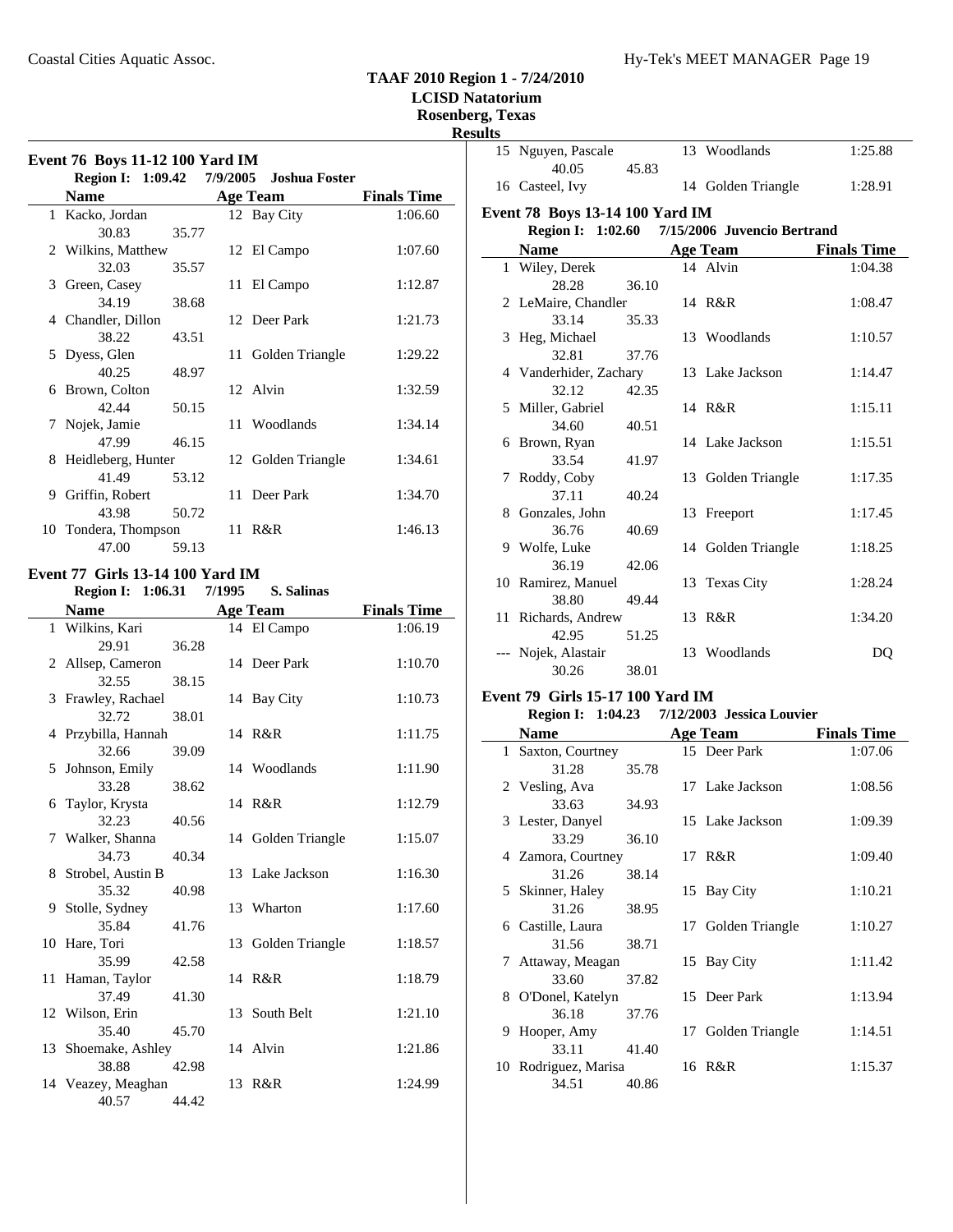**Results**

 $\overline{a}$ 

 $\mathcal{L}$ 

 $\overline{\phantom{0}}$ 

#### **(Event 79 Girls 15-17 100 Yard IM) Name Age Team Finals Time**<br> **Dunstan, Brandy 16 R&R Finals 1:15.54** 11 Dunstan, Brandy 35.17 40.37 12 Whitehead, Whitney 17 Golden Triangle 1:16.02 33.47 42.55 13 Carlson, Haley 15 Woodlands 1:16.83 36.44 40.39<br>14 Bommer, Kate 15 Golden Triangle  $1:17.03$ 33.83 43.20 15 Robinson, Ellen 16 Deer Park 1:22.08 37.35 44.73 16 1:24.66 Surita, Renee 15 Deer Park 38.73 45.93

#### **Event 80 Boys 15-17 100 Yard IM**

**Region I:** 56.24 7/2002 **D Slingerland** 

|              | <b>Name</b>                |       |    | <b>Age Team</b>    | <b>Finals Time</b> |
|--------------|----------------------------|-------|----|--------------------|--------------------|
| $\mathbf{1}$ | Armstrong, Cody            |       |    | 17 Lake Jackson    | 57.07              |
|              | 26.09                      | 30.98 |    |                    |                    |
|              | 2 Zhan, Lawrence           |       |    | 16 R&R             | 57.51              |
|              | 26.59                      | 30.92 |    |                    |                    |
| 3            | Stockmann, Christopher     |       |    | 16 Golden Triangle | 1:01.20            |
|              | 29.29                      | 31.91 |    |                    |                    |
|              | 4 Garcia, Jeremy           |       |    | 16 Alvin           | 1:01.43            |
|              | 27.51                      | 33.92 |    |                    |                    |
| 5            | Echeverry, Andres          |       |    | 16 Alvin           | 1:01.76            |
|              | 27.71                      | 34.05 |    |                    |                    |
| 6            | Mouton, Justin             |       | 17 | Golden Triangle    | 1:02.14            |
|              | 27.96                      | 34.18 |    |                    |                    |
| 7            | Griffin, Will, Jr.         |       | 16 | Deer Park          | 1:02.67            |
|              | 30.12                      | 32.55 |    |                    |                    |
| 8            | Kaldis, Alex               |       |    | 16 Alvin           | 1:04.38            |
|              | 29.01                      | 35.37 |    |                    |                    |
| 9            | Chen, Qingzheng G          |       |    | 16 Golden Triangle | 1:04.63            |
|              | 30.08                      | 34.55 |    |                    |                    |
| 10           | Burditt, Clay              |       | 15 | R&R                | 1:05.44            |
|              | 30.02                      | 35.42 |    |                    |                    |
|              | 11 Bond, Jacob             |       | 15 | Lake Jackson       | 1:05.85            |
|              | 31.20                      | 34.65 |    |                    |                    |
|              | 12 McMahon, Ryan           |       | 15 | Deer Park          | 1:07.45            |
|              | 31.31                      | 36.14 |    |                    |                    |
| 13           | Shreck, Spencer            |       | 15 | Golden Triangle    | 1:09.15            |
|              | 31.11                      | 38.04 |    |                    |                    |
|              | 14 Cross, Zachary<br>33.48 |       |    | 16 Golden Triangle | 1:09.46            |
|              | 15 Dunn, Jason             | 35.98 |    | 16 Lake Jackson    | 1:09.53            |
|              | 32.28                      | 37.25 |    |                    |                    |
|              | 16 Smith, Robert           |       | 16 | Deer Park          | 1:09.61            |
|              | 32.35                      | 37.26 |    |                    |                    |
| 17           | Newmann, Stephen           |       | 15 | Golden Triangle    | 1:11.47            |
|              | 33.88                      | 37.59 |    |                    |                    |
|              | 18 Kirkland, Damien        |       | 15 | Golden Triangle    | 1:23.68            |
|              | 39.48                      | 44.20 |    |                    |                    |
|              |                            |       |    |                    |                    |

| Region I: 2:06.74 7/14/2007 Courtney Zamora |       |          |          |                    |       |                    |
|---------------------------------------------|-------|----------|----------|--------------------|-------|--------------------|
| <b>Name</b>                                 |       | Age Team |          |                    |       | <b>Finals Time</b> |
| 1 Frawley, Rachael                          |       |          |          | 14 Bay City        |       | 2:18.00            |
| 31.42                                       | 34.60 |          | 36.65    |                    | 35.33 |                    |
| 2 Flores, Kelsey                            |       |          | 13 Alvin |                    |       | 2:22.18            |
| 32.79                                       | 36.97 |          | 38.02    |                    | 34.40 |                    |
| 3 Hartensteiner, Ashley                     |       |          | 14 R&R   |                    |       | 2:24.05            |
| 32.29                                       | 36.56 |          | 39.06    |                    | 36.14 |                    |
| 4 Manley, Brittany                          |       |          |          | 14 Freeport        |       | 2:28.32            |
| 33.05                                       | 36.98 |          | 39.84    |                    | 38.45 |                    |
| 5 Bleskin, Kelsee                           |       |          |          | 14 Golden Triangle |       | 2:30.44            |
| 33.08                                       | 37.59 |          | 40.28    |                    | 39.49 |                    |
| 6 Schaefer, Cierra                          |       |          |          | 14 Lake Jackson    |       | 2:35.12            |
| 34.62                                       | 39.87 |          | 41.83    |                    | 38.80 |                    |
| Hamlin, Madison                             |       |          |          | 13 Wharton         |       | 3:04.63            |
| 39.87                                       | 47.68 |          | 50.14    |                    | 46.94 |                    |

#### **Event 82 Boys 13-14 200 Yard Freestyle<br>Region I: 1:54.40 7/1995 Adam Main Region I: 1:54.40 7/1995**

**Event 81 Girls 13-14 200 Yard Freestyle**

|    |                       | $\frac{1}{2}$ |                 |       |                    |
|----|-----------------------|---------------|-----------------|-------|--------------------|
|    | <b>Name</b>           |               | Age Team        |       | <b>Finals Time</b> |
|    | 1 Greer, Dyllan       |               | 14 Alvin        |       | 2:04.18            |
|    | 28.58                 | 32.66         | 32.61           | 30.33 |                    |
|    | 2 Seymour, Andy       |               | 14 Lake Jackson |       | 2:06.31            |
|    | 28.85                 | 32.80         | 33.17           | 31.49 |                    |
|    | 3 O'Sullivan, Timothy |               | 14 Alvin        |       | 2:09.15            |
|    | 29.54                 | 32.99         | 33.76           | 32.86 |                    |
|    | 4 Nojek, Alastair     |               | 13 Woodlands    |       | 2:10.95            |
|    | 29.43                 | 33.32         | 35.76           | 32.44 |                    |
|    | 5 Mohle, Brandon      |               | 14 Deer Park    |       | 2:12.36            |
|    | 30.96                 | 33.93         | 34.89           | 32.58 |                    |
|    | 6 Alderman, Gavin     |               | 14 Alvin        |       | 2:13.06            |
|    | 29.78                 | 33.46         | 34.68           | 35.14 |                    |
|    | 7 Alaniz, Arnold      |               | 13 R&R          |       | 2:13.48            |
|    | 29.69                 | 33.32         | 35.35           | 35.12 |                    |
|    | 8 Fussell, Will       |               | 14 Deer Park    |       | 2:17.32            |
|    | 30.58                 | 35.73         | 36.35           | 34.66 |                    |
|    | 9 Kempisty, Ryan      |               | 14 R&R          |       | 2:34.80            |
|    | 33.55                 | 40.10         | 42.13           | 39.02 |                    |
| 10 | Gray, Ethan           |               | 13 Freeport     |       | 2:38.54            |
|    | 34.75                 | 40.13         | 42.70           | 40.96 |                    |

#### **Event 83 Girls 15-17 200 Yard Freestyle Region I: 2:01.05 Emily Floyd 7/10/2004**

| <b>Name</b>         |       | <b>Age Team</b> |       | <b>Finals Time</b> |
|---------------------|-------|-----------------|-------|--------------------|
| 1 Wall, Shelby      |       | 16 Angleton     |       | 2:10.20            |
| 31.22               | 33.47 | 33.90           | 31.61 |                    |
| 2 Lisewsky, Racheal |       | 15 Deer Park    |       | 2:11.13            |
| 31.27               | 33.62 | 33.77           | 32.47 |                    |
| 3 Lester, Danyel    |       | 15 Lake Jackson |       | 2:11.38            |
| 31.26               | 33.93 | 33.68           | 32.51 |                    |
| 4 Fedderke, Aubrey  |       | 16 R&R          |       | 2:16.54            |
| 32.22               | 35.27 | 34.89           | 34.16 |                    |
| 5 Attaway, Meagan   |       | 15 Bay City     |       | 2:20.27            |
| 31.99               | 34.30 | 36.01           | 37.97 |                    |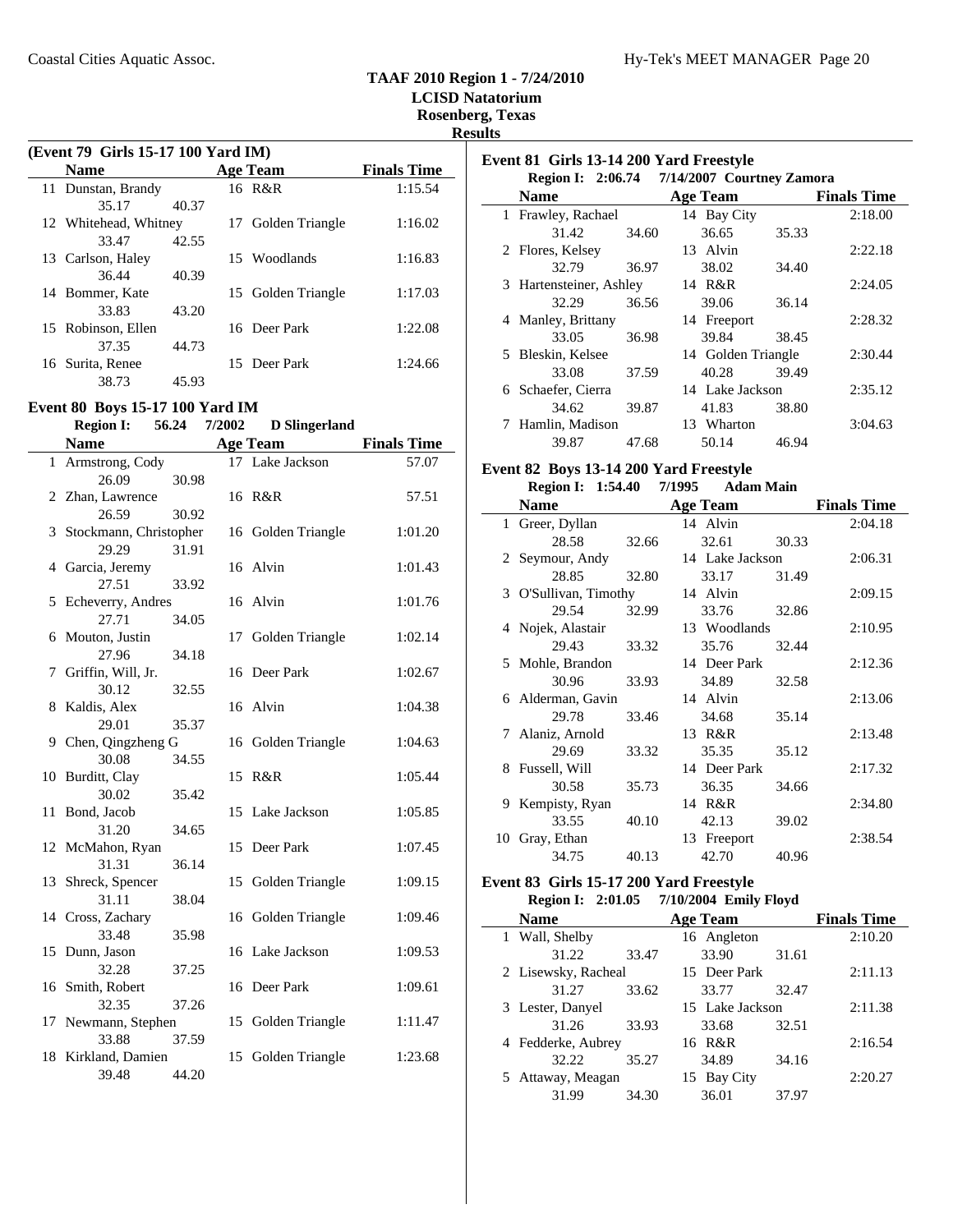#### **TAAF 2010 Region 1 - 7/24/2010 LCISD Natatorium**

**Rosenberg, Texas**

**Results**

| ື |                         |       |                          |                    |  |
|---|-------------------------|-------|--------------------------|--------------------|--|
|   | 5 El Campo              |       | А                        | 2:22.65            |  |
|   | 1) Willis, Malia 12     |       | 2) Huddleston, Ashlyn 11 |                    |  |
|   | 3) Wilson, Elizabeth 11 |       |                          | 4) Smith, Amber 12 |  |
|   | 32.91                   | 33.98 | 39.83                    | 35.93              |  |

#### **Event 86 Boys 11-12 200 Yard Freestyle Relay Region I: 1:57.88 Rosenberg 7/1995**

|   | <b>INUZIUIL 1.</b> 1.07.00 |       | 111777<br><b>RUSCHIDULE</b> |                           |                    |
|---|----------------------------|-------|-----------------------------|---------------------------|--------------------|
|   | Team                       |       | Relav                       |                           | <b>Finals Time</b> |
| 1 | Alvin                      |       | A                           |                           | 2:02.89            |
|   | 1) Nelson, John 12         |       |                             | 2) Redman, Dalton 12      |                    |
|   | 3) Hinds, Nathan 12        |       |                             | 4) Dornak, Jared 12       |                    |
|   | 30.61                      | 29.74 | 31.44                       | 31.10                     |                    |
|   | 2 Woodlands                |       | A                           |                           | 2:10.15            |
|   | 1) Monks, Nicholas 11      |       | 2) Nojek, Jamie 11          |                           |                    |
|   | 3) Aralkin, Valentin 12    |       |                             | 4) Herdejurgen, Jack 11   |                    |
|   | 31.11                      | 35.49 | 32.48                       | 31.07                     |                    |
| 3 | Golden Triangle            |       | A                           |                           | 2:22.17            |
|   | 1) Hoyland, Andrew 11      |       | 2) Howard, Josh 11          |                           |                    |
|   | 3) Alexander, Connor 11    |       | 4) LeDoux, Chase 11         |                           |                    |
|   | 33.73                      | 37.11 | 37.01                       | 34.32                     |                    |
| 4 | Lake Jackson               |       | A                           |                           | 2:22.65            |
|   | 1) Fuchs, Hayden 11        |       | 2) Bradshaw, Brandon 11     |                           |                    |
|   | 3) Laurel, Joshua 11       |       | 4) Seymour, Alex 11         |                           |                    |
|   | 35.27                      | 35.03 | 39.67                       | 32.68                     |                    |
|   | R&R                        |       | A                           |                           | DO                 |
|   | 1) Cook, Travis 12         |       | 2) Tondera, Thompson 11     |                           |                    |
|   | 3) Veazey, Garrett 11      |       |                             | 4) LeMaire, John Mills 12 |                    |
|   | 34.73                      | 35.53 | 35.32                       | 31.36                     |                    |

#### **Event 87 Girls 13-14 200 Yard Freestyle Relay Region I:** 1:49.50 7/2002 Alvin

#### **K Kelly, M Lostracco, L Nick, N Melenric**

|              | Team                        |        | <b>Relay</b>       |                          | <b>Finals Time</b> |
|--------------|-----------------------------|--------|--------------------|--------------------------|--------------------|
| $\mathbf{1}$ | R&R                         |        | A                  |                          | 1:54.64            |
|              | 1) Hartensteiner, Ashley 14 |        |                    | 2) McGrath, Katy 13      |                    |
|              | 3) Soda, Toluse 14          |        |                    | 4) Przybilla, Hannah 14  |                    |
|              | 28.41                       | -29.66 | 28.56              | 28.01                    |                    |
|              | 2 Lake Jackson              |        | A                  |                          | 1:55.07            |
|              | 1) Doughty, Madeline 14     |        |                    | 2) Perez, Catalina 13    |                    |
|              | 3) Grey, Savannah 13        |        | 4) Bai, Carrie 13  |                          |                    |
|              | 28.92                       | 28.99  | 29.51              | 27.65                    |                    |
|              | 3 R&R                       |        | B                  |                          | 1:59.01            |
|              | 1) Janer, Jessica 14        |        | 2) Gaas, Emma 13   |                          |                    |
|              | 3) McGuane, Willow 14       |        | 4) Cook, Taylor 14 |                          |                    |
|              | 30.11                       | 30.50  | 29.12              | 29.28                    |                    |
|              | 4 Alvin                     |        | A                  |                          | 2:00.80            |
|              | 1) Merchant, Kristen 14     |        |                    | 2) Richardson, Kailey 14 |                    |
|              | 3) Shoemake, Ashley 14      |        |                    | 4) Flores, Kelsey 13     |                    |
|              | 30.03                       | 30.65  | 30.82              | 29.30                    |                    |
|              |                             |        |                    |                          |                    |

|    | (Event 83 Girls 15-17 200 Yard Freestyle) |       |                    |       |                    |  |  |  |  |
|----|-------------------------------------------|-------|--------------------|-------|--------------------|--|--|--|--|
|    | <b>Name</b>                               |       | <b>Age Team</b>    |       | <b>Finals Time</b> |  |  |  |  |
|    | 6 Porter, Kaitlin                         |       | 17 R&R             |       | 2:20.74            |  |  |  |  |
|    | 32.23                                     | 35.62 | 36.94              | 35.95 |                    |  |  |  |  |
|    | 7 O'Donel, Katelyn                        |       | 15 Deer Park       |       | 2:22.36            |  |  |  |  |
|    | 32.40                                     | 35.86 | 37.26              | 36.84 |                    |  |  |  |  |
| 8  | Brown, Cassey                             |       | 17 Golden Triangle |       | 2:23.00            |  |  |  |  |
|    | 33.29                                     | 36.34 | 36.97              | 36.40 |                    |  |  |  |  |
| 9  | Segueda, Brittanie                        |       | 15 Freeport        |       | 2:29.25            |  |  |  |  |
|    | 32.19                                     | 37.53 | 41.89              | 37.64 |                    |  |  |  |  |
| 10 | Bruno, Trudie                             |       | 17 R&R             |       | 2:45.49            |  |  |  |  |
|    | 36.00                                     | 42.02 | 44.68              | 42.79 |                    |  |  |  |  |
| 11 | Jones, Haley                              |       | 15 South Belt      |       | 3:14.61            |  |  |  |  |
|    | 46.46                                     | 50.00 | 51.94              | 46.21 |                    |  |  |  |  |

#### **Event 84 Boys 15-17 200 Yard Freestyle**

**Region I: 1:47.17 7/2002 M Chamberlain** 

| <b>Name</b>          |       | <b>Age Team</b>    |       | <b>Finals Time</b> |
|----------------------|-------|--------------------|-------|--------------------|
| 1 Mangel, Andrew     |       | 17 R&R             |       | 1:56.83            |
| 26.78                | 29.65 | 30.43              | 29.97 |                    |
| 2 Jacks, Jeremy      |       | 17 R&R             |       | 1:57.44            |
| 27.02                | 30.49 | 31.30              | 28.63 |                    |
| Bond, Jacob<br>3     |       | 15 Lake Jackson    |       | 2:02.19            |
| 29.02                | 31.56 | 31.29              | 30.32 |                    |
| 4 Oliver, Steven     |       | 16 Deer Park       |       | 2:07.45            |
| 28.43                | 32.45 | 33.51              | 33.06 |                    |
| Cross, Zachary<br>5. |       | 16 Golden Triangle |       | 2:13.54            |
| 30.21                | 33.33 | 35.11              | 34.89 |                    |
| 6 Smith, Robert      |       | 16 Deer Park       |       | 2:18.45            |
| 30.91                | 34.37 | 36.75              | 36.42 |                    |
| Abramovitch, Jared   |       | 16 Alvin           |       | 2:44.19            |
| 34.95                | 42.34 | 45.10              | 41.80 |                    |

#### **Event 85 Girls 11-12 200 Yard Freestyle Relay Region I: 1:56.19 7/10/2004 Richmond/Rosenberg Team C Zamora, M PRZYBILLA, L PITTS, S Smith**

|   | Team                   |       | <b>Relay</b>            |                          | <b>Finals Time</b> |
|---|------------------------|-------|-------------------------|--------------------------|--------------------|
|   | 1 Lake Jackson         |       | A                       |                          | 1:52.85            |
|   | 1) Neely, Taylor 12    |       |                         | 2) Nguyen, Nicole 11     |                    |
|   | 3) Kuettel, Molly 12   |       |                         | 4) Robbins, Annie R 12   |                    |
|   | 29.53                  | 28.16 | 28.00                   | 27.16                    |                    |
|   | 2 R&R                  |       | A                       |                          | 1:56.90            |
|   | 1) Mangel, Shelbi 12   |       |                         | 2) Sanchez, Alexandra 12 |                    |
|   | 3) Aprea, Olivia 11    |       |                         | 4) Dixon, Rachel 12      |                    |
|   | 29.87                  | 29.41 | 31.62                   | 26.00                    |                    |
| 3 | R&R                    |       | B                       |                          | 2:10.02            |
|   | 1) Ross, Melinda 12    |       |                         | 2) Sugawara, Caitlin 11  |                    |
|   | 3) Schaatt, Jenna 12   |       | 4) Loser, Morgan 12     |                          |                    |
|   | 31.86                  | 34.03 | 32.96                   | 31.17                    |                    |
| 4 | Bay City               |       | A                       |                          | 2:12.52            |
|   | 1) Orsak, Mehgan 11    |       | 2) Gavender, Marissa 11 |                          |                    |
|   | 3) Muskiet, Whitney 11 |       |                         | 4) Condry, Brittany 12   |                    |
|   | 32.46                  | 32.91 | 35.40                   | 31.75                    |                    |